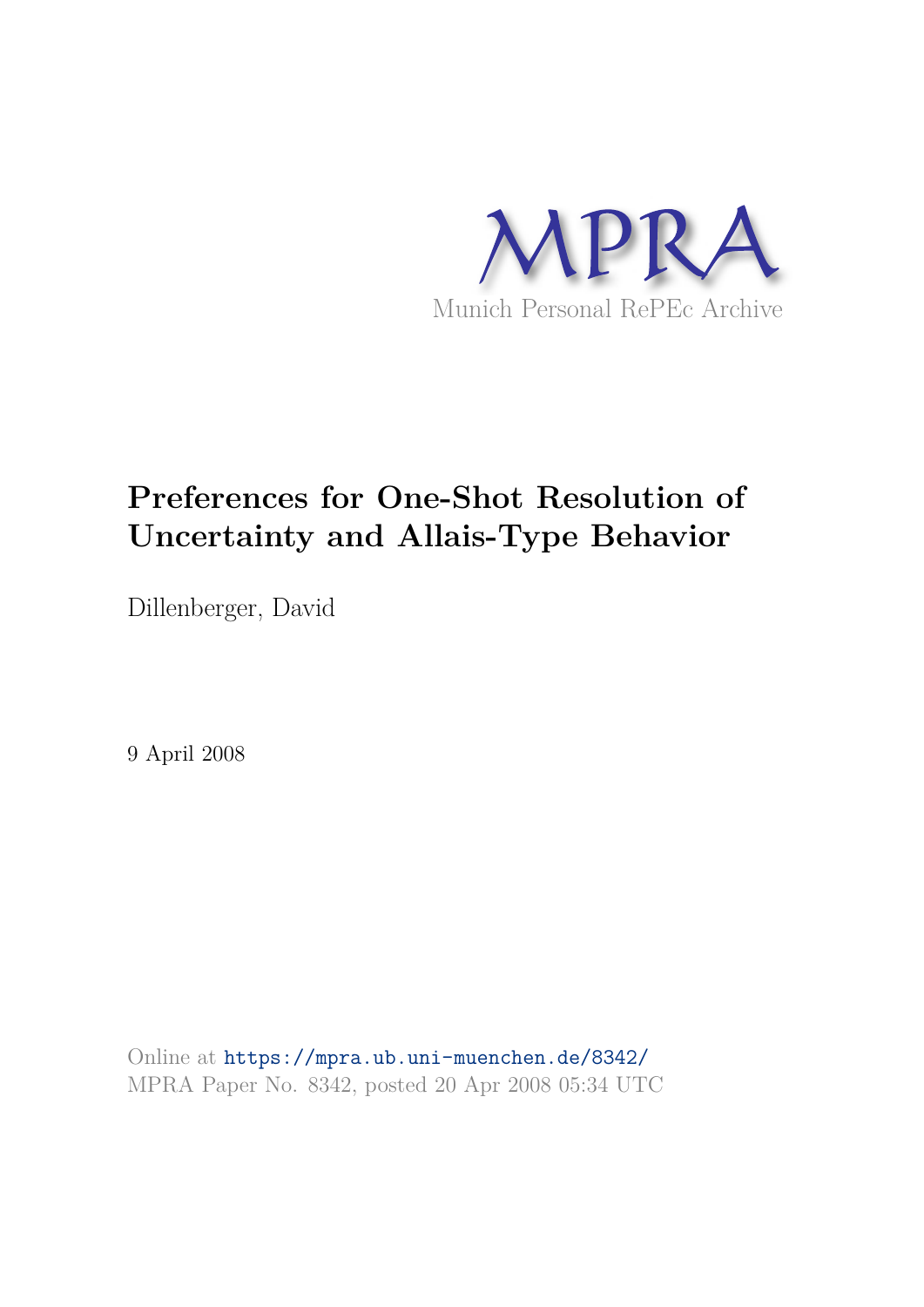## Preferences for One-Shot Resolution of Uncertainty and Allais-Type Behavior

David Dillenberger<sup>†</sup>

April 9, 2008

#### Abstract

Experimental evidence suggests that individuals are more risk averse when they perceive risk gradually. We address these findings by studying a decision maker (DM) who has recursive preferences over compound lotteries and who cares about the way uncertainty is resolved over time. DM has preferences for one-shot resolution of uncertainty if he always prefers any compound lottery to be resolved in a single stage. We establish an equivalence between dynamic preferences for one-shot resolution of uncertainty and static preferences that are identified with the behavior observed in Allais-type experiments. The implications of this equivalence on preferences over information systems are examined. We define the gradual resolution premium and demonstrate its magnifying effect when combined with the usual risk premium. In an intertemporal context, preferences for one-shot resolution of uncertainty capture narrow framing.

## 1. Introduction

Experimental evidence suggests that individuals are more risk averse when they perceive risk that is gradually resolved over time. In an experiment with college students, Gneezy and Potters [1997] found that subjects invest less in risky assets if they evaluate financial outcomes more frequently. Haigh and List [2005] replicated the study of Gneezy and Potters with professional traders and found an even stronger effect. These two studies allow for flexibility in adjusting investment according to how often the subjects evaluate the returns. Bellemare, Krause, Kröger, and Zhang [2005] found that even when all subjects have the same investment flexibility, variations in the frequency of information feedback alone affects

I am grateful to Faruk Gul and Wolfgang Pesendorfer for their invaluable advice during the development of the paper. I am particularly indebted to my main advisor, Wolfgang Pesendorfer, for his continuous support and guidance. I thank Roland Benabou, Eric Maskin, Stephen Morris and Klaus Nehring for their helpful discussions and comments. I have also benefited from suggestions made by Shiri Artstein-Avidan, Amir Bennatan, Boíaz Klartag, Charles Roddie and Kareen Rozen. Special thanks to Anne-Marie Alexander for all her help and encouragement.

<sup>&</sup>lt;sup>†</sup>Department of Economics, Princeton University, Princeton, NJ 08544. E-mail: ddillenb@princeton.edu.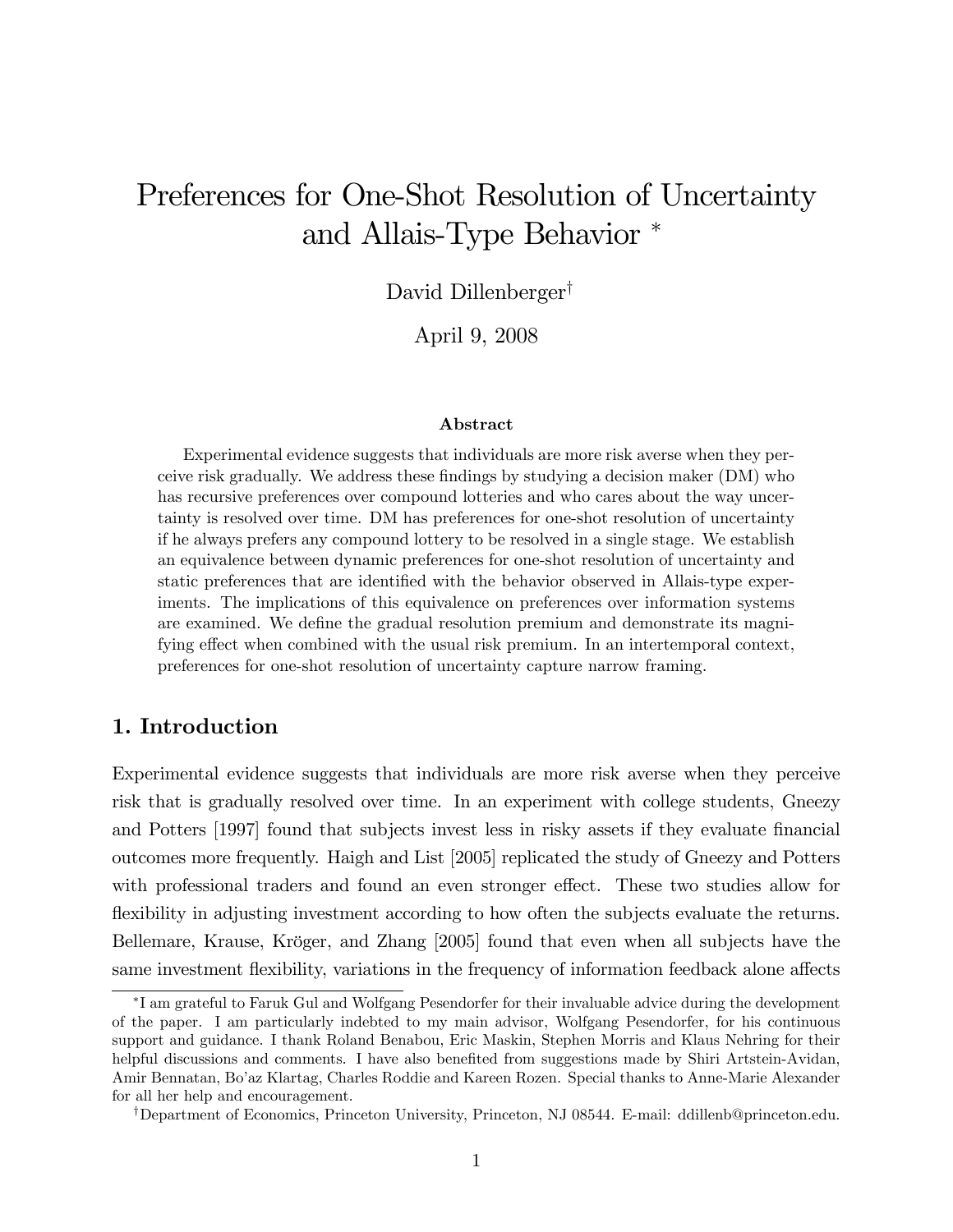investment behavior systematically. All their subjects had to commit in advance to a fixed equal amount of investment for three subsequent periods. Group A was told that they would get periodic statements (i.e. would be informed about the outcome of the gamble after every draw), whereas group B knew that they would hear only the final yields of their investment. The average investment in group A was significantly lower than in group B. The authors conclude that "information feedback should be the variable of interest for researchers and actors in financial markets alike." Such interdependence between the way individuals observe the resolution of uncertainty and the amount of risk they are willing to take is not compatible with the standard model of decision making under risk, which is a theory of choice among probability distributions over final outcomes.<sup>1</sup>

In this paper, we make the assumption that the value of a lottery depends not only on its uncertainty, but also on the way this uncertainty is resolved over time. Using this assumption, we provide a choice theoretic framework that can address the experimental evidence above, while pinpointing the required deviations from the standard model. We exploit the structure of the model to identify the link between the temporal aspect of risk aversion, a static attitude towards risk, and intrinsic preferences for information.

In order to facilitate exposition, we mainly consider a decision maker (DM) whose preferences are defined over the set of two-stage lotteries, namely lotteries over lotteries over outcomes. Following Segal [1990], we replace the reduction of compound lotteries axiom (an axiom that imposes indifference between compound lotteries and their reduced single-stage counterparts) with the following two assumptions: time neutrality, which says that DM does not care about the time in which the uncertainty is resolved as long as resolution happens in a single stage, and recursivity, which says that the ranking of second-stage lotteries is unaffected by the first stage. Under these assumptions, any two-stage lottery is *subjectively* transformed into a simpler, one-stage lottery. In particular, there is a single preference relation defined over the set of one-stage lotteries that fully determines preferences over the richer domain of two-stage lotteries.

As a first step to link behavior in both domains, we introduce and formally define the following two properties: the first is dynamic while the second is static.

• Preferences for one-shot resolution of Uncertainty (PORU). DM has PORU if he always prefers any two-stage lottery to be resolved in a single stage. PORU implies an aversion to receiving partial information. This notion formalizes an idea first raised by Palacios-Huerta [1999] (to be further discussed in the literature review section). Such preferences

<sup>&</sup>lt;sup>1</sup>All lotteries discussed in this paper are objective, that is, the probabilities are known. Knight [1921] proposed distinguishing between "risk" and "uncertainty" according to whether the probabilities are given to us objectively or not. Despite this distinction, we will interchangeably use both notions to express the same thing.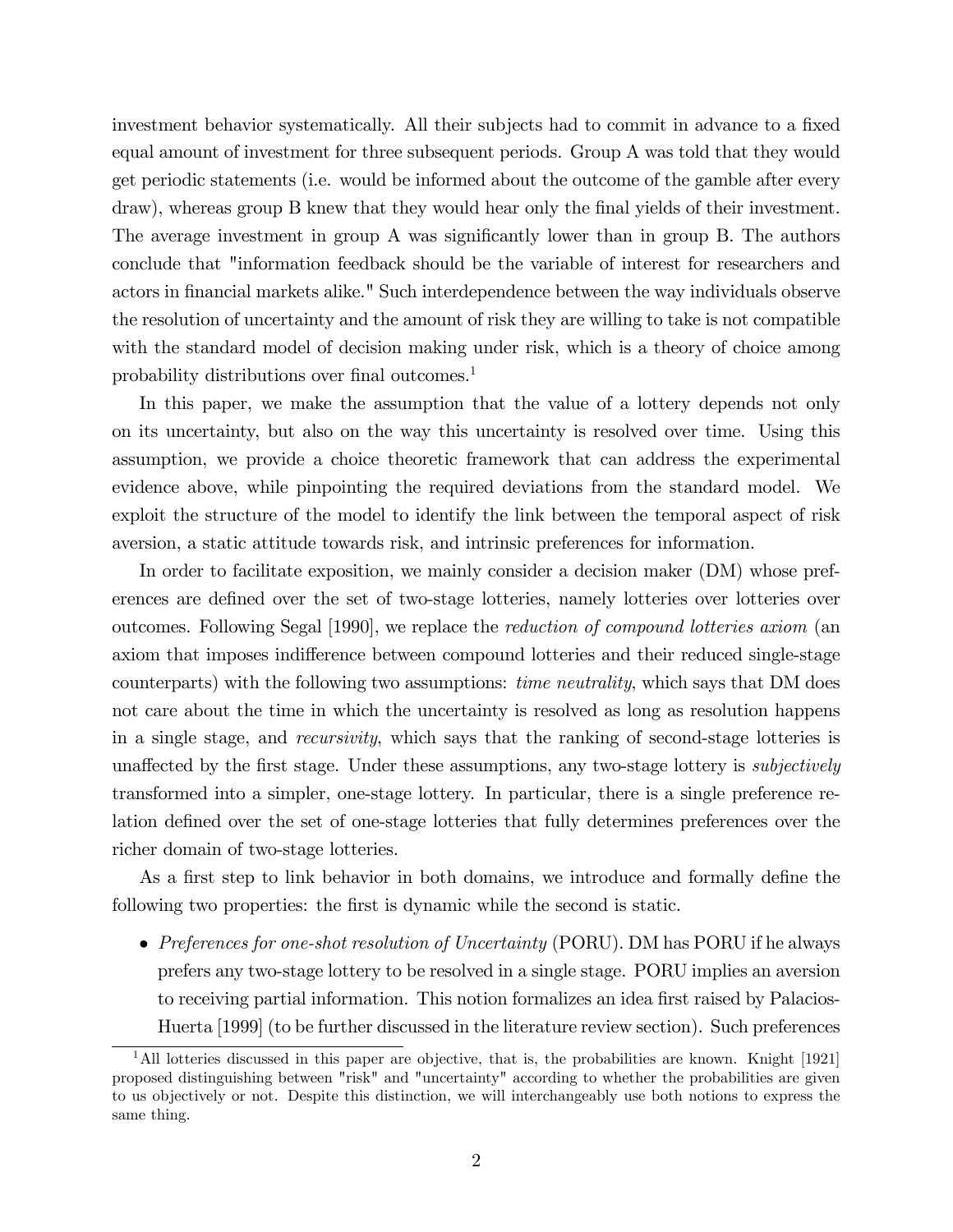capture the idea that "the frequency at which the outcomes of a random process are evaluated" is a relevant economic variable.

• Negative certainty independence (NCI). NCI states that if DM prefers lottery  $p$  to the (degenerate) lottery that yields the prize x for certain, then this ranking is not reversed when we mix both options with any common third lottery  $q$ . This axiom is similar, but it is less demanding than Kahneman and Tversky's [1979] "Certainty effect" hypothesis, since it does not imply that people weight probabilities non-linearly. NCI imposes weak restrictions on preferences, just enough to explain commonly observed behavior in Allais-type experiments.

Theorem 1, our main result, establishes a tight connection between the two behavioral properties just described; NCI is a sufficient condition to PORU, and within the class of betweenness-satisfying preferences (Dekel [1986]), it is also necessary.

On the one hand, numerous replications of the Allais paradox in the last Öfty years prove NCI to be one of the most prominently observed preference patterns. On the other hand, empirical and experimental studies involving dynamic choices and experimental studies on preference for uncertainty resolution are still rather rare. The disproportional amount of evidence in favor of each property strengthens the importance of theorem 1, since it provides new theoretical predictions for dynamic behavior, based on robust (static) empirical evidence.

Within the betweenness class, axiom NCI has its own static implications. First, it is equivalent to the following geometrical condition that is imposed on the map of indifference curves in every unit probability triangle (a diagram that represents the set of all lotteries over three fixed prizes):

• Steepest middle slope property: for every triple  $x_3 > x_2 > x_1$ , the indifference curve that passes through the origin (the lottery that yields  $x_2$  for certain) is the steepest.

Since this geometrical condition is relatively easy to verify, it proves to be an applicable tool. Second, in theorem 2 we show that NCI is incompatible with the assumption that preferences are at least twice differentiable. When coupled with such a smoothness assumption, NCI turns out to be equivalent to the vNM-independence axiom.

In an extended model, we allow DM to take (just before the second-stage lottery is acted out, but after the realization of the first-stage lottery) intermediate actions that might affect his ultimate payoff. The primitive in such a model is a preference relation over *information* systems, which is induced from preferences over compound lotteries. An immediate consequence of Blackwell's [1953] seminal result is that in the standard expected utility class, DM always prefers to have perfect information before making the decision, which allows him to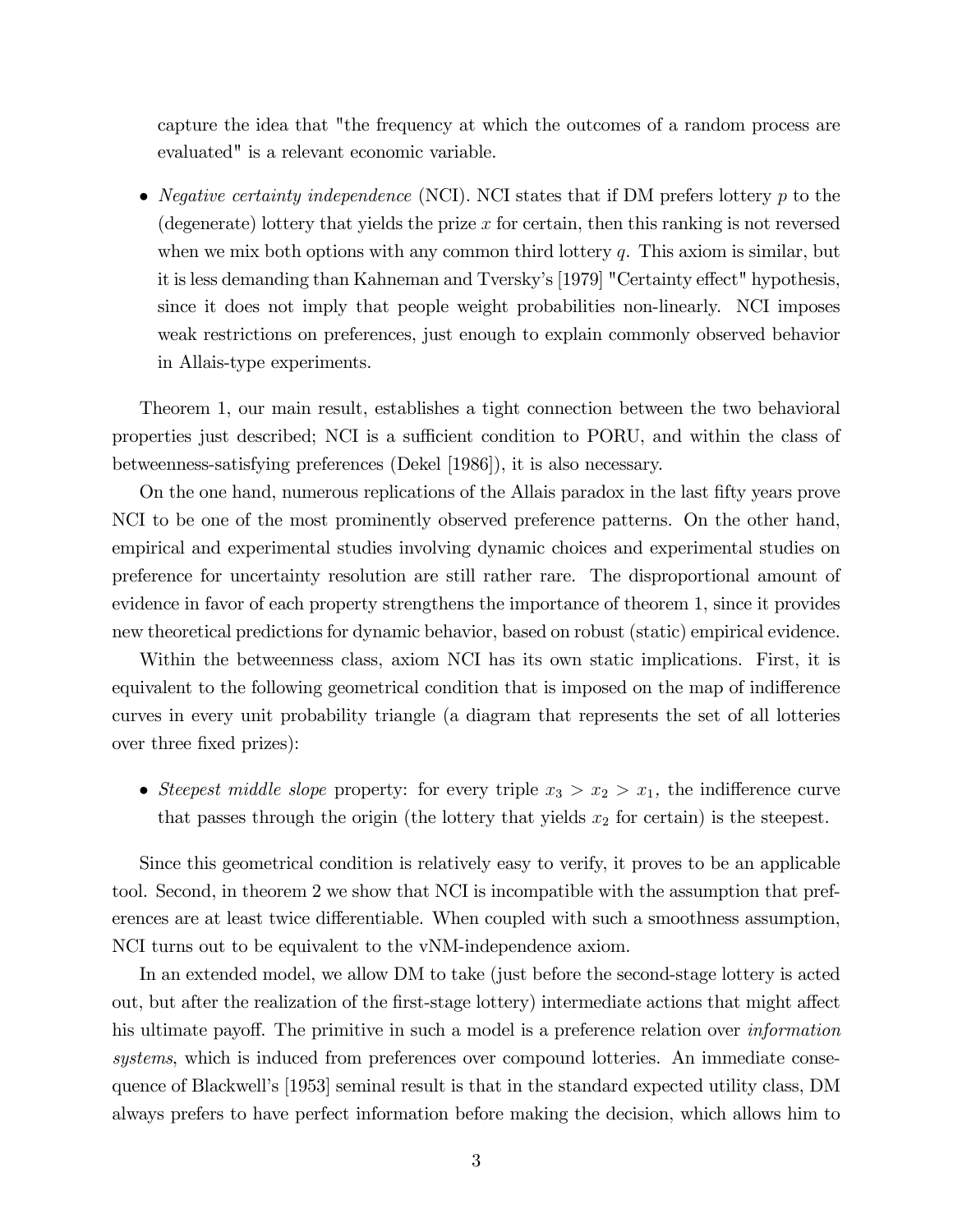choose the optimal action corresponding to the resulting state. Safra and Sulganik [1995] left open the question of whether there are other preference relations for which, when applied recursively, a perfect information system is always the most valuable. We show that this property is equivalent to PORU. As a corollary, axiom NCI fully characterizes, within the betweenness class, such preferences for information.

The idea that individuals prefer one-shot resolution of uncertainty can be quantified. The gradual resolution premium of any compound lottery is the amount that DM would pay to replace that lottery by its single-stage counterpart. Similarly to the regular risk premium (the amount that DM would pay to replace one-stage lottery by its expected value), the gradual resolution premium is measured in monetary terms. The signs of these two variables need not agree, that is, positive risk premium does not imply and is not implied by positive gradual resolution premium. In the case where DM is both risk averse and displays PORU, however, these two forces magnify each other. We use this observation to explain why people often purchase dynamic insurance contracts, such as periodic insurance for electrical appliances and cellular phones, at much more than the actuarially fair rates.

The gradual resolution premium can be very significant, in the sense that if the resolution process is "long" enough, it might imply an extreme degree of risk aversion. To illustrate this, we first extend our results to preferences over arbitrary  $n$ -stage lotteries. We interpret the parameter  $n$  as the "resolution sensitivity" of an individual. It describes the frequency with which an individual updates information in a fixed time interval. Qualitatively, the results remain intact; DM who has preferences for one-shot resolution of uncertainty prefers to replace each (compound) sub-lottery with its single-stage counterpart. We then look at preferences of the disappointment aversion class (Gul [1991]). Such preferences satisfy NCI, and therefore, in a dynamic context, PORU. We show that for any one-stage lottery, there exists a multi-stage lottery (with the same probability distribution over the terminal prizes) whose value approximately equals the value of getting the worst prize for sure. While referring to the problem of repeated investment, Gollier [2001] states that "the central theoretical question of the link between the structure of the utility function and the horizon-riskiness relationship remained unsolved." The result above shows that preferences that display PORU may lead to excessively conservative investment strategies.

#### 1.1. Related literature

Palacios-Huerta [1999] was the first to raise the idea that the form of the timing of resolution of uncertainty might be an important economic variable. By working out an example, he demonstrates that DM with Gulís [1991] disappointment aversion preferences will be averse to the sequential resolution of uncertainty, or, in the language of this paper, will be displaying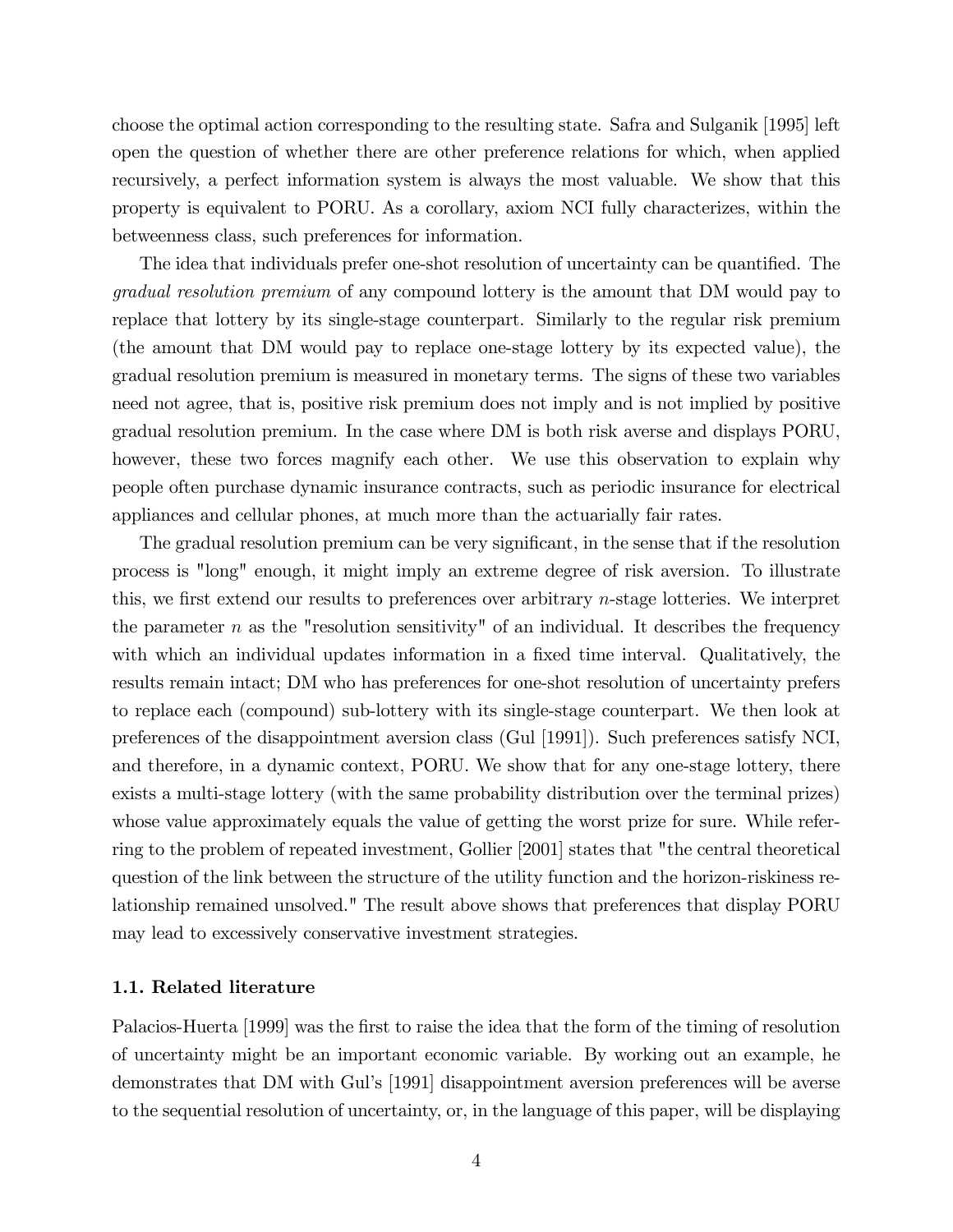PORU. He also discusses a lot of potential applications. Ang, Bekaert and Liu [2005] use recursive disappointment aversion preferences to study a dynamic portfolio choice designed to maximize Önal wealth. The general theory we suggest provides an insightful way to understand exactly which attribute of Gulís preferences accounts for the resulting behavior. It also makes a clear distinction between two notions of disappointment: The common static notion of disappointment, as it appears in the literature, and the dynamic version implied by PORU (see section 3).

Loss aversion with narrow framing (also known as "myopic loss aversion") is a combination of two motives: loss aversion (Kahneman and Tversky [1979]), that is, people's tendency to be more sensitive to losses than to gains, and narrow framing (Kahneman and Tversky [1984]), that is, a dynamic aggregation rule that argues that when making a series of choices, individuals "bracket" them by making each choice in isolation. Benartzi and Thaler [1995] were the first to use this approach to suggest explanations for several economic "anomalies", such as the equity premium puzzle (Mehra and Prescott [1985]). Barberis and Huang [2005] and Barberis, Huang and Thaler [2006] generalize Benartzi and Thaler's work by assuming that DM derives utility directly from the outcome of a gamble over and above its contribution to total wealth.

The model presented here can be used to address similar phenomena. The combination of the folding-back procedure and a specific form of non-smooth atemporal preferences implies that individuals behave as if they intertemporally perform narrow framing. The gradual resolution premium quantifies this effect. The two approaches are conceptually different: Loss aversion with narrow framing brings to the forefront the idea that individuals evaluate any new gamble separately from its cumulative contribution to total wealth, while we maintain the assumption that terminal wealth matters, and identify narrow framing as a subjective temporal effect. In addition, we set aside the question of why individuals are sensitive to the way uncertainty is resolved (i.e. why they narrow frame), and construct a model that reveals the (context independent) behavioral implications of such considerations.

Rabin [2000] and Safra and Segal [2006] use calibration results to criticize a broad class of models of decision making under risk. They point out that modest risk aversion over small stakes gambles necessarily implies absurd levels of risk aversion over large stakes gambles. Our model resists these critiques. If most uncertainty resolves gradually, then it cannot be compounded into a single lottery. Our model implies first order risk aversion over each realized gamble, and therefore neither Rabin's nor Safra and Segal's arguments apply.

In this paper, we study time's effect on preferences by distinguishing between "one-shot" and "gradual" resolution of uncertainty. A different, but complementary, approach is to study intrinsic preferences for "early" or "late" resolution of uncertainty. This research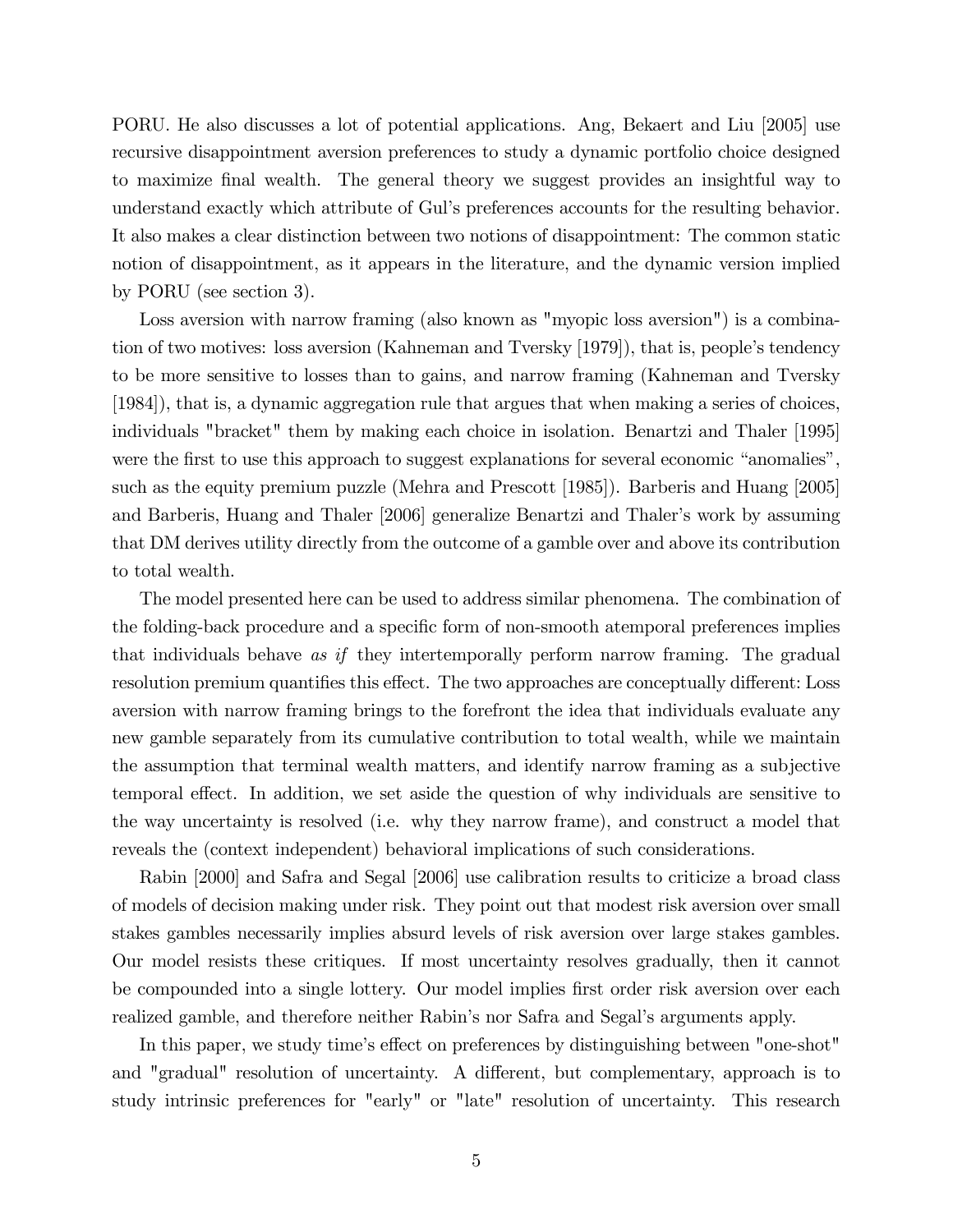agenda was initiated by Kreps and Porteus [1978], and later extended by Epstein and Zin [1989] and Epstein and Chew [1989] among others. Grant, Kajii and Polak [1998, 2000] connect preferences for the timing of resolution of uncertainty to intrinsic preferences for information. We believe that both aspects of intrinsic time preferences play a role in most real life situations. For example, an anxious student might prefer to know as soon as possible his final grade in an exam, but still prefers to wait (impatiently) rather than to get the grade of each question separately. The motivation to impose time neutrality is to demonstrate the role of the "one-shot" versus "gradual" effect, which has been neglected in the literature to date.

The remainder of the paper is organized as follows: we start section 2 by establishing our basic framework, after which we introduce the main behavioral properties of the paper and state our main characterization result. In section 3, we elaborate on the static implications of our model and provide examples. Section 4 first extends our results to preferences over compound lotteries with an arbitrarily finite number of stages. We then define the gradual resolution premium and illustrate its effect. In section 5, we relate our approach to the notion of loss aversion with narrow framing. Section 6 comments on the implications of our model on preferences over information systems. Section 7 is devoted to an application of our model to the area of investment under uncertainty. We present our concluding remarks in section 8. Most proofs are relegated to the appendix.

#### 2. The model

#### 2.1. Groundwork

Consider an interval  $[w, b] = X \subset R$  of monetary prizes. Let  $\mathcal{L}(X)$ , or simply  $\mathcal{L}^1$ , be the set of all simple lotteries (lotteries with a finite number of outcomes) over  $X$ . Typical elements of  $\mathcal{L}^1$  are denoted by p, q and r. If p,  $q \in \mathcal{L}^1$  and  $\alpha \in (0,1)$ , then the mixture  $\alpha p + (1 - \alpha) q \in \mathcal{L}^1$  is the lottery that yields each x with probability  $\alpha p_x + (1 - \alpha) q_x$ . We denote by  $\delta_x$  the lottery that gives the prize x with certainty.

Denote by  $\mathcal{L}(\mathcal{L}(X))$ , or simply by  $\mathcal{L}^2$ , the set of all simple lotteries over  $\mathcal{L}^1$ . A typical element of  $\mathcal{L}^2$  is  $Q = \langle \alpha_1, q^1; \dots; \alpha_l, q^l \rangle$  with  $\alpha_j \geqslant 0, \sum_{j=1}^l \alpha_j = 1$  and  $q^j \in \mathcal{L}^1, j = 1, 2, \dots, l$ . We call elements of  $\mathcal{L}^2$  two-stage lotteries. We think of each  $Q \in \mathcal{L}^2$  as a dynamic two-stage process where, in the first stage, a lottery  $q^j$  is chosen with probability  $\alpha_j$ , and, in the second stage, a prize is obtained according to  $q^j$ .

Two special subsets of  $\mathcal{L}^2$  are  $\Gamma = \{ \langle 1, q \rangle \mid q \in \mathcal{L}^1 \}$  and  $\Delta = \{ \langle \alpha_{x_i}, \delta_{x_i} \rangle_{i=1}^m, x_i \in X \}$ . All lotteries in  $\Gamma$  and  $\Delta$  are fully resolved in a single stage; in every member of  $\Gamma$ , no uncertainty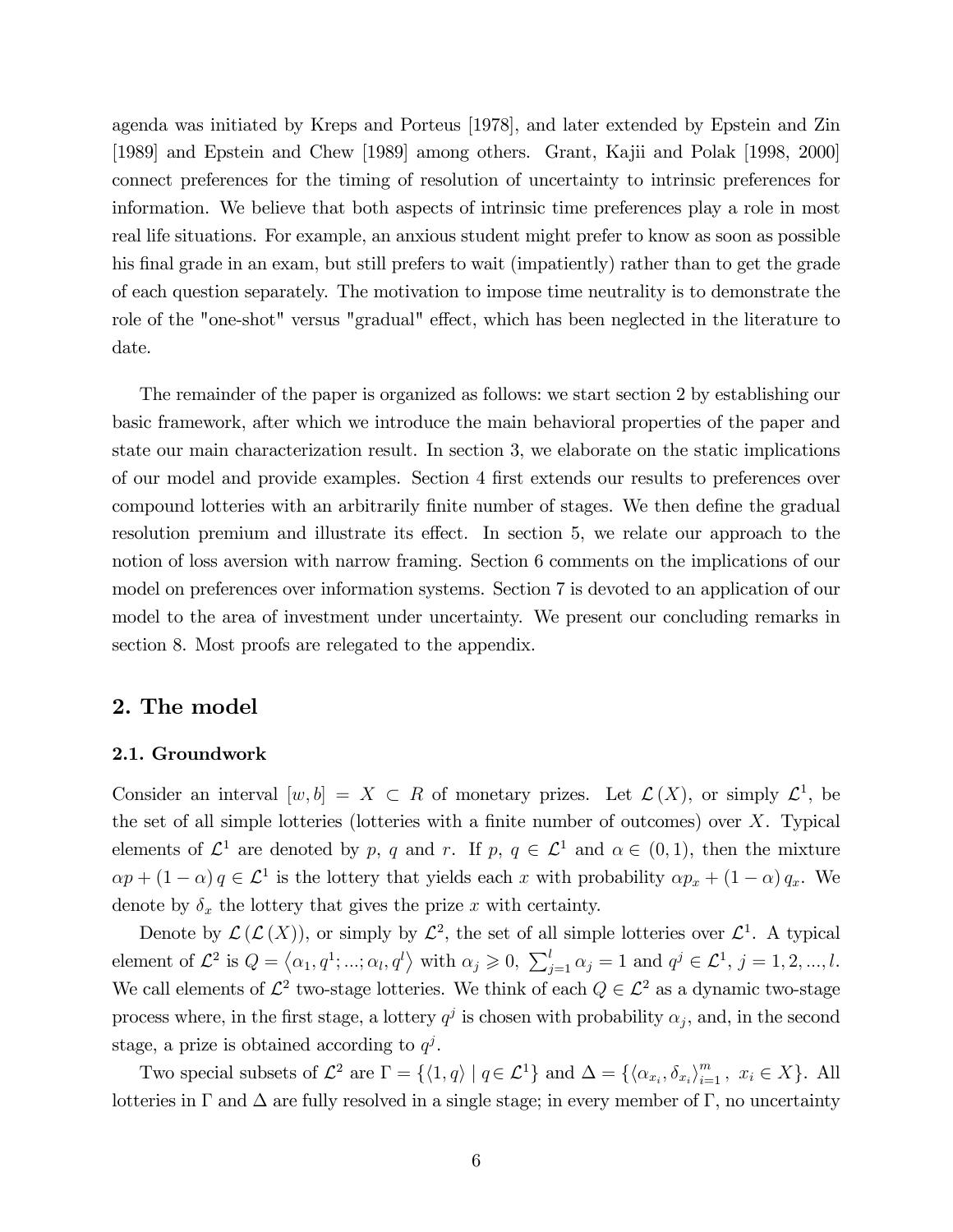is resolved in the first stage, whereas the uncertainty of every lottery in  $\Delta$  is fully resolved in the first stage. Note that both  $\Gamma$  and  $\Delta$  are isomorphic to  $\mathcal{L}^1$ .

Let  $V$  denote the set of all continuous and strictly monotone preference relations over (sets isomorphic to)  $\mathcal{L}^1$ , with a generic element  $\succeq_1$ . Each  $\succeq_1\in\mathcal{V}$  is represented by some continuous function  $V : \mathcal{L}^1 \to \mathbb{R}^2$ 

Given V, the certainty equivalent of lottery p is a prize  $c_V(p)$  satisfying  $p \sim_1 \delta_{c_V(p)}$ , where  $\sim_1$  is the indifference relation induced from  $\succeq_1$ . By continuity and monotonicity,  $c_V: \mathcal{L}^1 \to X$  is well defined.

Let  $\succeq$  be a preference relation over  $\mathcal{L}^2$ . Let  $\succeq_{\Gamma}$  and  $\succeq_{\Delta}$  be the restriction of  $\succeq$  to  $\Gamma$  and  $\Delta$  respectively. We assume throughout the paper that both  $\succeq_{\Gamma}$  and  $\succeq_{\Delta}$  are in V. On  $\succeq$  we impose the following axioms:

**A1** (time neutrality):  $\forall q \in \mathcal{L}^1$ ,  $\langle 1, q \rangle \sim \langle q_{x_i}, \delta_{x_i} \rangle_{i=1}^m$  $i=1$ 

A2 (*recursivity*):

 $\langle \alpha_1, q^1; \dots; \alpha_i, q^i; \dots; \alpha_l, q^l \rangle \succeq \langle \alpha_1, q^1; \dots; \alpha_i, \tilde{q}^i; \dots; \alpha_l, q^l \rangle \Longleftrightarrow \langle 1, q^i \rangle \succeq \langle 1, \tilde{q}^i \rangle$ 

By postulating  $\mathbf{A}1$ , we assume that DM does not care about the time in which the uncertainty is resolved as long as it happens in a single stage. A2 assumes that preferences are recursive. It states that preferences over two-stage lotteries respect the preference relation over single-stage lotteries, in the sense that two compound lotteries that differ only in the outcome of a single branch are compared exactly as these different outcomes would be compared separately.

<sup>&</sup>lt;sup>2</sup>(i) A preference relation  $\succeq$  on a set Z is a complete and transitive binary relation on Z.

<sup>(</sup>ii) A real valued function V represents the preference relation  $\succeq$  on a set Z if for all  $z_1, z_2 \in Z$ ,  $z_1 \succeq z_2 \Leftrightarrow V(z_1) \geq V(z_2)$ 

<sup>(</sup>*iii*) Continuity is in the topology of weak convergence.

 $(iv)$  Monotonicity is with respect to the relation of first-order stochastic dominance.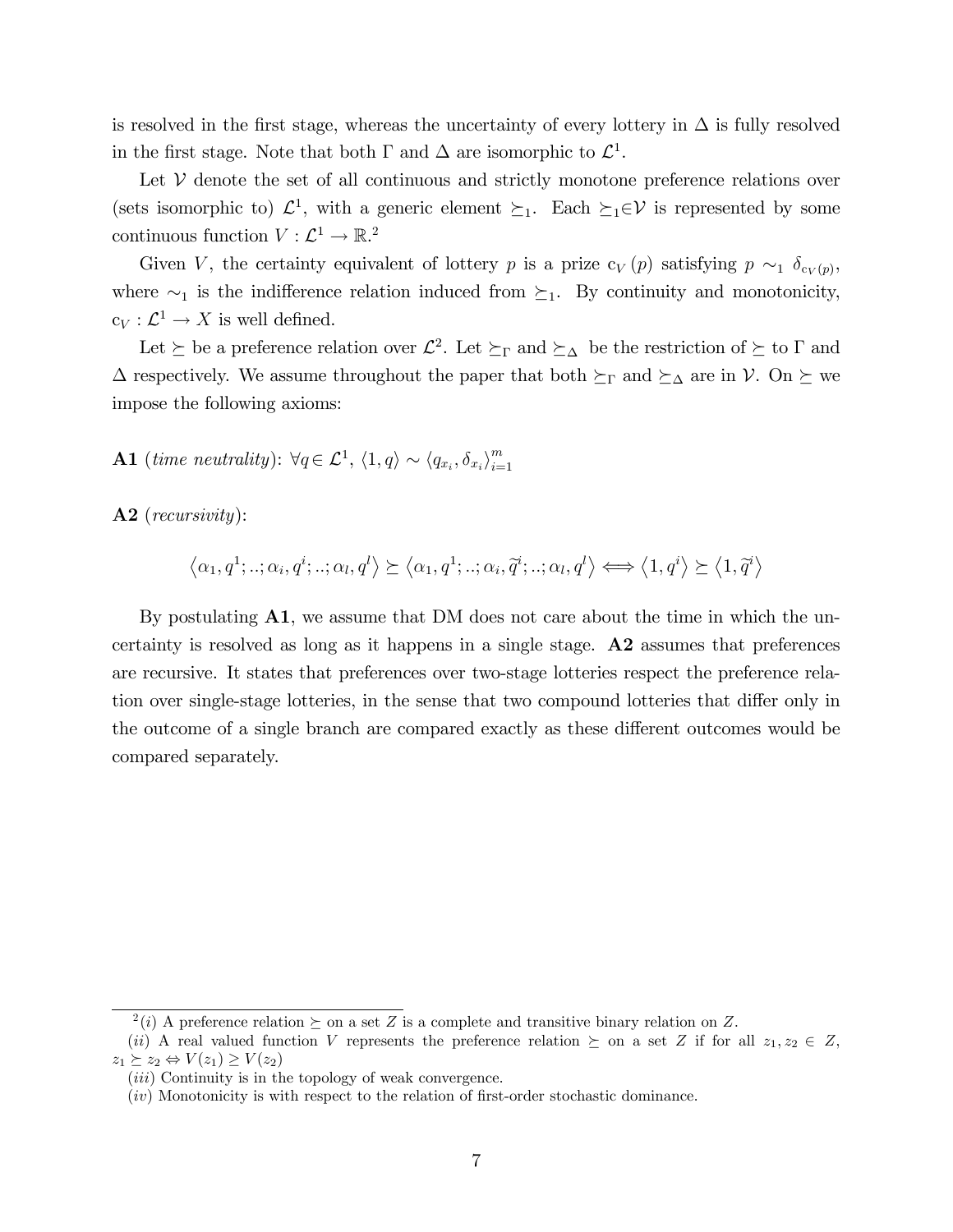**Proposition** (Segal [1990]):  $\succeq$  satisfies A1 and A2 iff it can be represented by a continuous function  $W: \mathcal{L}^2 \longrightarrow \mathbb{R}$  of the following form:

$$
W\left(\left\langle \alpha_1, q^1; \ldots; \alpha_l, q^l \right\rangle\right) = V\left(\alpha_1 \delta_{c_V(q^1)} + \ldots + \alpha_l \delta_{c_V(q^l)}\right)
$$

Note that under A1 and A2, the preference relation  $\succeq_1 = \succeq_r = \succeq_\Delta$  fully determines  $\succeq$ . The decision maker evaluates two-stage lotteries by first calculating the certainty equivalent of every second-stage lottery using the preferences represented by  $V$ , and then calculating (using  $V$  again) the first-stage value by treating the certainty equivalents of the former stage as the relevant prizes. As only the function  $V$  matters, we drop its index from the certainty equivalents in the remainder of the paper. Furthermore, we slightly abuse notation by writing  $V(Q)$ , instead of  $W(Q)$ , for the value of the two-stage lottery Q. Lastly, since under the above assumptions  $V(p) = V(\langle 1, p \rangle) = V(\langle q_{x_i}, \delta_{x_i} \rangle_{i=1}^m)$  for all  $p \in \mathcal{L}^1$ , we simply write  $V(p)$ for this common value.

#### 2.2. Main properties

We now introduce and motivate our two main behavioral assumptions. The first is dynamic, whereas the second is static.

#### 2.2.1. Preference for one-shot resolution of uncertainty

We model an individual, DM, whose concept of uncertainty is multi-stage and who cares about the way uncertainty is resolved over time. In this section, we define consistent preferences to have all uncertainty resolved in "one-shot" rather than "gradually" or vice versa.

Fix  $p \in \mathcal{L}^1$  and denote its support by  $S(p)$ , that is,  $S(p) = \{x | p_x > 0\}$ . Let

$$
\mathcal{P}(p) := \left\{ \left\langle \alpha_i, p^i \right\rangle_{i=1}^K \in \mathcal{L}^2 \, \middle| \, K \in \mathbb{N} \text{ and } \forall x \in S(p) = \bigcup_i S(p_i), \, p_x = \sum_{i=1}^K \alpha_i p_x^i \right\}.
$$

 $\mathcal{P}(p)$  is the set of all two-stage lotteries that induce the same probability distribution over final outcomes as p does. For example, if p is a lottery that gives the prize  $x_1$  with probability 0.3 and the prize  $x_2$  with the remaining probability, then the two-stage lottery  $Q = \langle 0.6, q; 0.4, r \rangle$ , where q gives both prizes with equal probability and r yields  $x_2$  for sure, is in  $P(p)$ . Let

$$
\mathcal{P}^O(p) := \{ Q | Q \in \mathcal{P}(p) \cap (\Gamma \cup \Delta) \} = \{ \langle 1, p \rangle, \langle p_x, \delta_x \rangle_{x \in S(p)} \}
$$

 $\mathcal{P}^{\mathcal{O}}(p)$  contains all elements of  $\mathcal{P}(p)$  that are resolved in a single stage.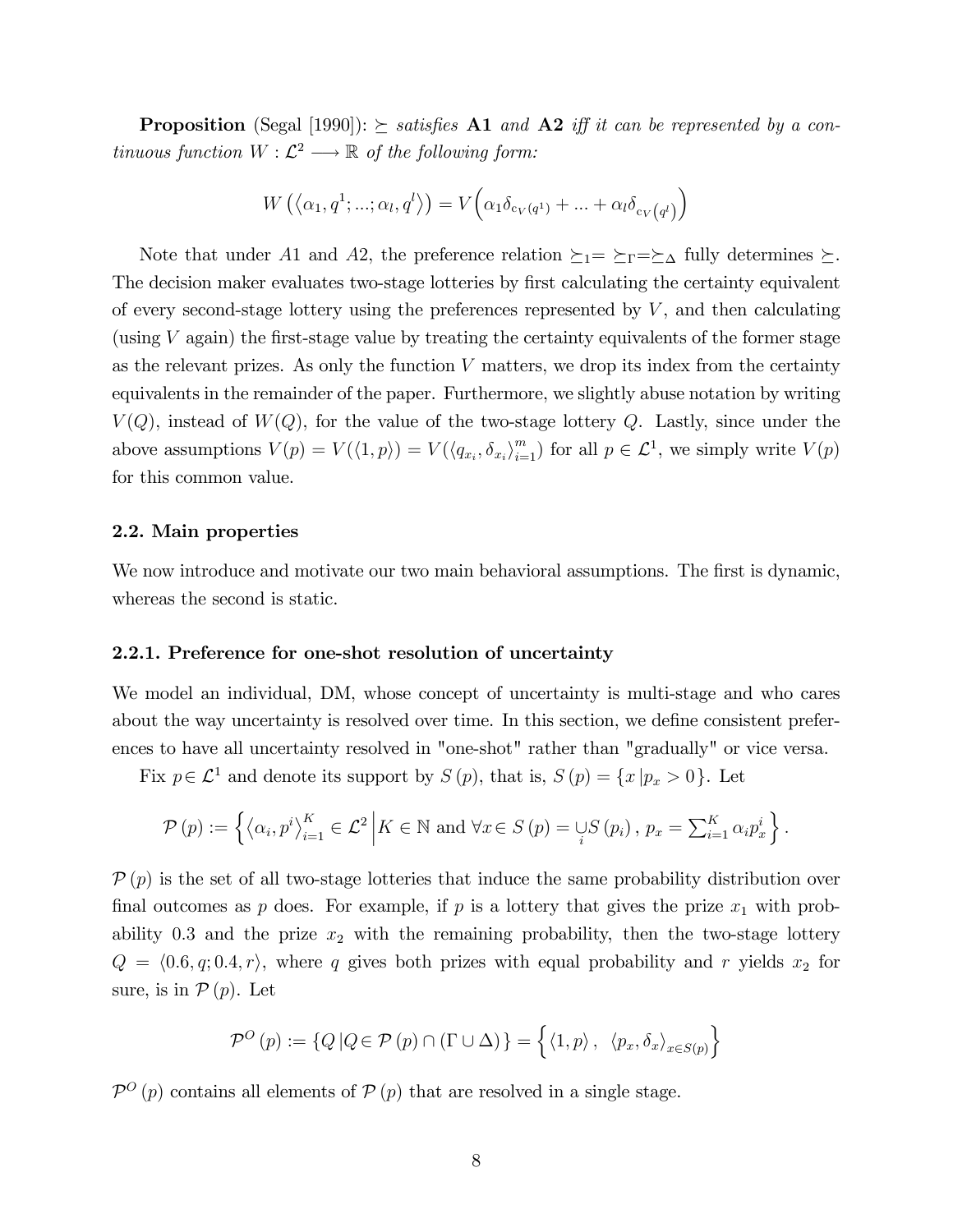**Definition:**  $\succeq$  displays preference for one-shot resolution of uncertainty (PORU) if  $\forall p \in \mathcal{L}^1$ and  $\forall Q \in \mathcal{P}(p)$ ,  $R \in \mathcal{P}^O(p)$  implies  $R \succeq Q$ . If, subject to the same qualifiers,  $R \in \mathcal{P}^O(p)$ implies  $Q \succeq R$ , then  $\succeq$  displays preference for gradual resolution of uncertainty (PGRU).

PORU implies an aversion to receiving partial information. If uncertainty is not fully resolved in the first stage, DM prefers to remain fully unaware till the final resolution is available. PGRU implies the opposite. As we will argue in later sections, these notions render "the frequency at which the outcomes of a random process are evaluated" a relevant economic variable.

#### 2.2.2. The Allais paradox and axiom NCI

In a generic Allais-type questionnaire,<sup>3</sup> subjects choose between A and B, where  $A = \delta_{300}$ and  $B = 0.8\delta_{400} + 0.2\delta_0$ . They also choose between C and D, where  $C = 0.25\delta_{300} + 0.75\delta_0$ and  $D = 0.2\delta_{400} + 0.8\delta_0$ . The majority of subjects tend to *systematically* violate expected utility by choosing the pair A and D.

Since Allais's [1953] original work, numerous versions of his questionnaire have appeared, most of which contain one lottery that does not involve any risk. Kahneman and Tversky use the term "certainty effect" to explain the commonly observed behavior. Their idea is that individuals tend to put more weight on certain events in comparison with very likely, yet uncertain, events. Although verbally it might appear to be intuitive reasoning, it is behaviorally translated into a nonlinear probability-weighting function,  $\pi : [0, 1] \rightarrow [0, 1]$ , that individuals are assumed to use when evaluating risky prospects. In particular, this function has a steep slope near –or even a discontinuity point at–0 and 1. As we remark below, this implication has its own limitations. We thus suggest a direct behavioral property that is motivated by similar insights, but is less restrictive. Consider the following axiom on  $\succeq_1$ :

Negative Certainty Independence  $(NCI):$ <sup>4</sup>  $\forall p, q, \delta_x \in \mathcal{L}^1$  and  $\lambda \in [0, 1], p \succeq_1 \delta_x$  implies  $\lambda p + (1 - \lambda)q \succeq_1 \lambda \delta_x + (1 - \lambda)q.$ 

The axiom states that if the sure outcome  $x$  is not enough to compensate DM for the risky prospect p, then mixing it with any other lottery, thus eliminating its certainty appeal, will not result in the mixture of  $x$  being more attractive than the corresponding mixture

 $3$ Also known as "common-ratio effect with a certain prize."

<sup>&</sup>lt;sup>4</sup>We use the word "negative" since this axiom can, equivalently, be stated as:  $\forall p, q, \delta_x \in \mathcal{L}^1$  and  $\lambda \in [0, 1)$ ,  $\delta_x \neq_1 p$  implies  $\lambda \delta_x + (1-\lambda)q \neq_1 \lambda p+(1-\lambda)q$ . Here  $\succ_1$  is the asymmetric part of  $\succeq_1$ , and  $\succ_1$  is its negation.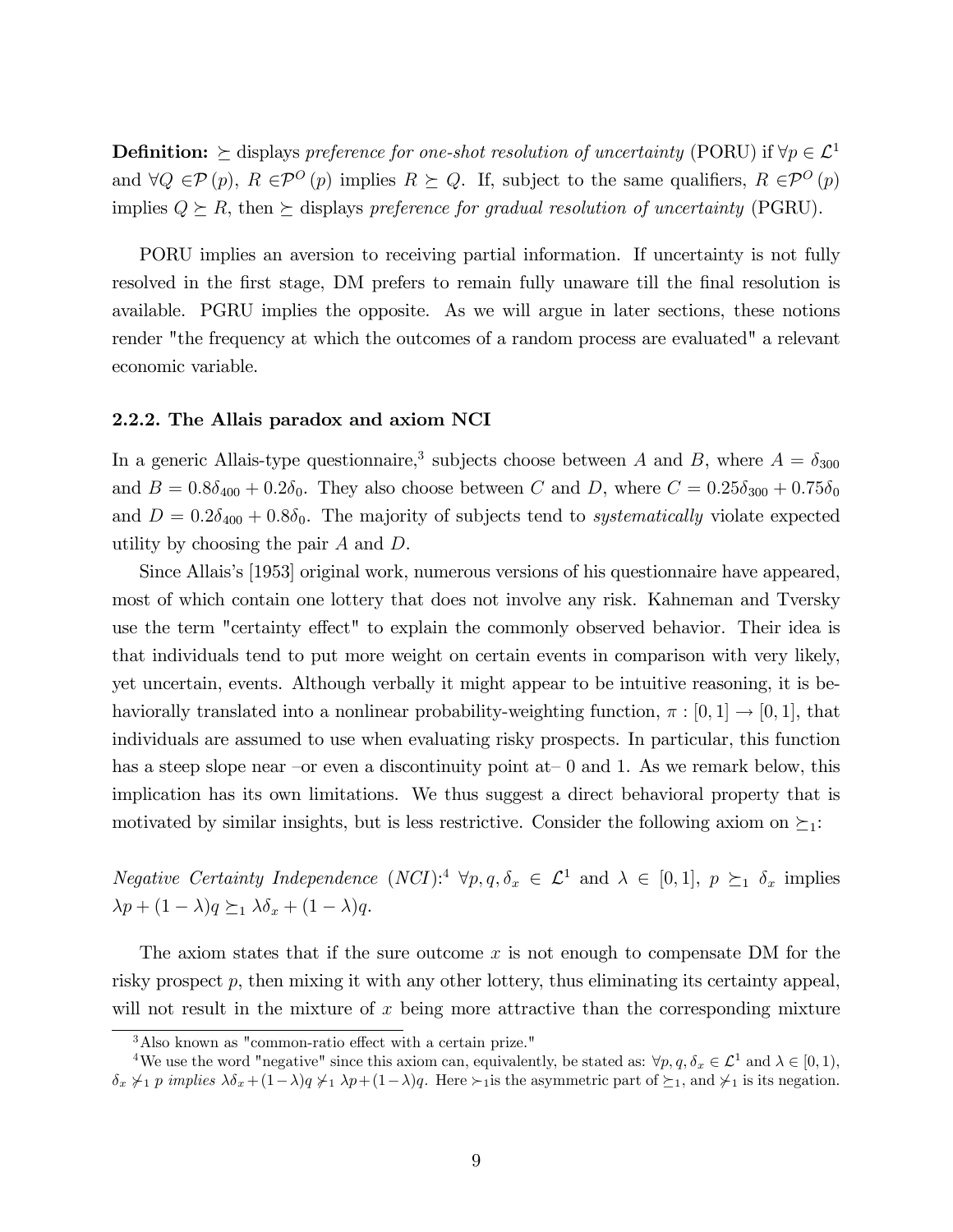of p. The implication of this axiom on responses in Allais questionnaire above is: If you choose B, then you must choose D. This prediction is empirically rarely violated (see for example "pattern 2" in Conlisk [1989]). As stated above, the intuition behind NCI is that the sure outcome loses relatively more (or gains relatively less) than any other lottery from the mixture with the other lottery,  $q$ , but it does not imply any probabilistic distortion. This becomes relevant in experiments like those of Conlisk [1989], who studies the robustness of Allais-type behavior to small perturbations of the questionnaire which remove boundary effects. Although violations in that case were no longer systematic, a nonlinear probability function, as suggested above, predicts that this increase in consistency would be the result of fewer subjects choosing (the slightly perturbed)  $\tilde{A}$  over  $B$ , and not because more subjects choose (the slightly perturbed) C over D. In fact, the latter occurred, which is consistent with NCI.

**Proposition 1:** Under **A1** and **A2**, if  $\succeq_1$  satisfy NCI, then  $\succeq$  display PORU

**Proof :** We need to show that an arbitrary two-stage lottery,  $\langle \alpha_1, q^1; ...; \alpha_l, q^l \rangle$ , is never preferred to its single-stage counterpart,  $\left\langle 1, \sum_{i=1}^{l} \alpha_i q^i \right\rangle$ . Using **A1** and **A2** we have:

$$
\langle \alpha_1, q^1; \ldots; \alpha_l, q^l \rangle \stackrel{(A_2)}{\sim} \langle \alpha_1, \delta_{c(q^1)}; \ldots; \alpha_l, \delta_{c(q^l)} \rangle \stackrel{(A_1)}{\sim} \langle 1, \sum_{i=1}^l \alpha_i \delta_{c(q^i)} \rangle
$$

And by repeatedly applying NCI,

$$
\sum_{i=1}^{l} \alpha_i \delta_{c(q^i)} = \alpha_1 \delta_{c(q^1)} + (1 - \alpha_1) \left( \sum_{i \neq 1} \frac{\alpha_i}{(1 - \alpha_1)} \delta_{c(q^i)} \right) \stackrel{\text{(NCI)}}{\preceq} 1
$$

$$
\alpha_1 q^1 + (1 - \alpha_1) \left( \sum_{i \neq 1} \frac{\alpha_i}{(1 - \alpha_1)} \delta_{c(q^i)} \right) =
$$

$$
\alpha_2 \delta_{c(q^2)} + (1 - \alpha_2) \left( \frac{\alpha_1}{(1 - \alpha_2)} q^1 + \sum_{i \neq 1,2} \frac{\alpha_i}{(1 - \alpha_2)} \delta_{c(q^i)} \right) \stackrel{\text{(NCI)}}{\preceq} 1
$$

$$
\alpha_1 q^1 + \alpha_2 q^2 + \sum_{i \neq 1,2} \alpha_i \delta_{c(q^i)} = \dots =
$$

$$
\alpha_l \delta_{c(q^l)} + (1 - \alpha_l) \left( \sum_{i \neq l} \frac{\alpha_j}{(1 - \alpha_l)} q^i \right) \stackrel{\text{(NCI)}}{\preceq} 1 \sum_{i=1}^l \alpha_i q^i
$$

Therefore,  $\langle \alpha_1, q^1; ...; \alpha_l, q^l \rangle \sim \langle 1, \sum_{i=1}^l \alpha_i \delta_{c(q^i)} \rangle \preceq \langle 1, \sum_{i=1}^l \alpha_i q^i \rangle$ 

The idea behind proposition 1 is simple: the second step of the folding-back procedure involves mixing all certainty equivalents of the corresponding second-stage lotteries. Applying NCI repeatedly implies that each certainty equivalent suffers from the mixture at least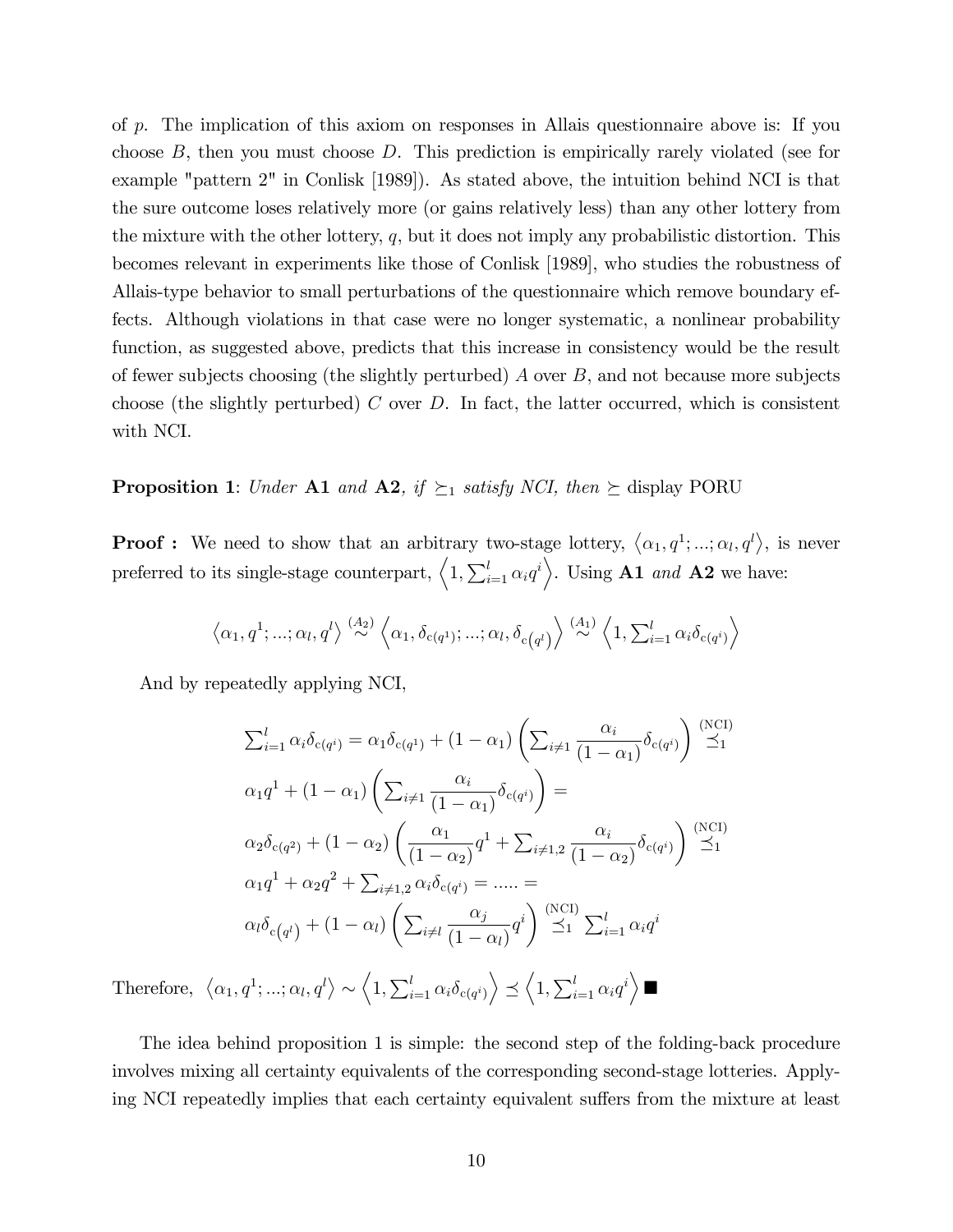as much as the original lottery that it replaces would.

Proposition 1 states that NCI is a sufficient condition for PORU. To show necessity, we need to impose more structure. For the rest of the section, we confine our attention to a class of preferences  $\succeq \in V$  that satisfy the betweenness axiom.

A3 (single-stage betweenness)  $\forall p, q \in \mathcal{L}^1$  and  $\alpha \in [0,1], p \succeq_1 q$  implies  $p \succeq_1 \alpha p +$  $(1 - \alpha) q \succeq_1 q$ 

A3 is a weakened form of the vNM-independence axiom. It implies neutrality toward randomization among equally-good prizes/lotteries. It yields the following representation:

**Proposition** (Dekel [1986]):  $\succeq_1 \in V$  satisfies **A3** iff there exists a local utility function  $u: X \times [0,1] \to [0,1],$  which is continuous in both arguments, strictly increasing in the first argument and satisfies  $u(w, v) = 0$  and  $u(b, v) = 1$  for all  $v \in [0, 1]$ , such that for all  $p \in$  $\mathcal{L}^1$ ,  $V(p)$  is defined implicitly by:

$$
V(p) = \sum_{x \in X} u(x, V(p)) p_x
$$

#### NCI in the probability triangle

The betweenness axiom  $(A3)$ , along with monotonicity, implies that indifference curves in any unit probability triangle are positively sloped straight lines. To demonstrate this result using the representation theorem, note that for any lottery p over a given triple  $x_3 > x_2 > x_1$ ,  $V(p) = p_1u(x_1, V(p)) + (1-p_1-p_3)u(x_2, V(p)) + p_3u(x_3, V(p)).$  The slope of any indifference curve in the corresponding two-dimensional space,  $\Delta := \{(p_1, p_3) | p_1, p_3 \geq 0, p_1 + p_3 \leq 1\}$ is given by:

$$
\mu\left(V|x_3, x_2, x_1\right) = \frac{u(x_2, v) - u(x_1, v)}{u(x_3, v) - u(x_2, v)}
$$

which is positive and independent of the vector of probabilities. By definition, the slope represents the marginal rate of substitution between  $p_3$  and  $p_1$ , and as explained by Machina [1982], changes in the slope express local changes in attitude towards risk: the greater the slope, the more risk averse DM is.

**Definition:**  $\succeq_1$  has the *steepest middle slope* property if for every triple  $x_3 > x_2 > x_1$ and for all  $v \in (V(\delta_{x_1}), V(\delta_{x_3})),$ 

$$
\mu\left(V(\delta_{x_2})\,|x_3,x_2,x_1\right)\geq \mu\left(V|x_3,x_2,x_1\right)
$$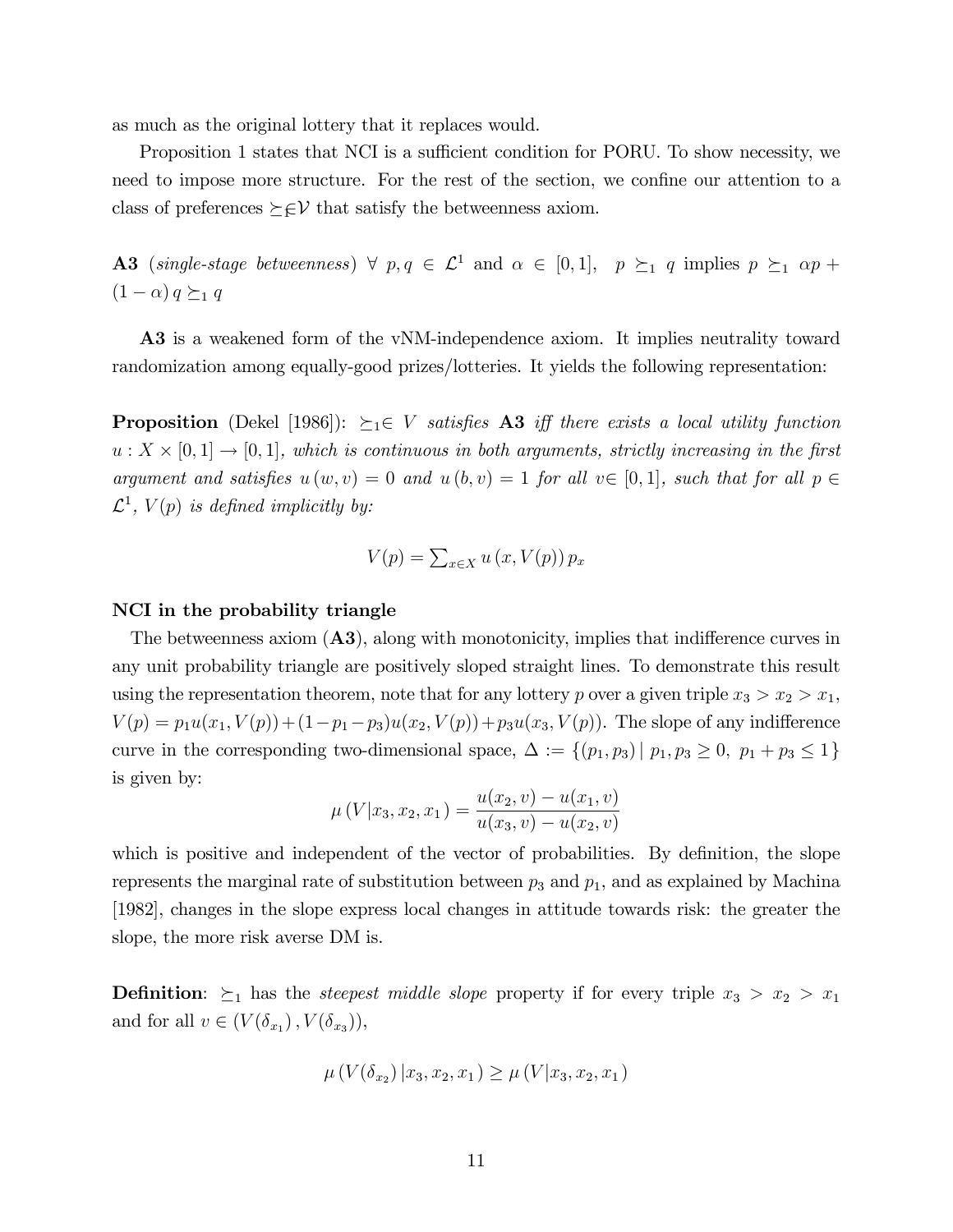that is to say, this property holds if for every three prizes  $x_3 > x_2 > x_1$ , the indifference curve through  $\delta_{x_2}$  is the steepest.

Observe that NCI implies the steepest middle slope property. To see this, let  $I_{V(\delta_{x_2})}$  :=  $\{p' \in \Delta : p' \sim_1 \delta_{x_2}\}\$ and let  $\overline{\mu} := \mu(V(\delta_{x_2}) | x_3, x_2, x_1)$ . Take any lottery  $p \in I_{V(\delta_{x_2})}$ . For any  $\lambda \in [0, 1]$  and  $q \in \Delta$ , both  $\lambda p + (1 - \lambda)q$  and  $\lambda \delta_x + (1 - \lambda)q$  are in  $\Delta$  (a convex set) and by the triangle proportional sides theorem, the line segment that connects them has a slope that equals  $\overline{\mu}$ . But NCI requires that  $\lambda p + (1 - \lambda)q \succeq_1 \lambda \delta_x + (1 - \lambda)q$  and since indifference curves are upward sloping, the indifference curve that passes through  $\lambda p + (1 - \lambda)q$  must have a slope no greater than  $\overline{\mu}$ . Since  $\lambda$  and q were arbitrary, the result follows.

#### 2.3. Characterization

**Definition** :  $\succeq_2$  is *betweenness-recursive* if it satisfies  $A1 - A2$  and its restrictions to V satisfy A3.

**Theorem 1:** For any betweenness-recursive preferences, the following three statements are equivalent:

- $(i) \ge$  displays PORU.
- $(ii) \geq_1 satisfies NCI.$
- $(iii) \succeq_1$  has the steepest middle slope property.

A characterization of PGRU is analogously obtained by reversing the weakly preferred sign in NCI, and replacing steepest with flattest in  $(iii)$ .

The detailed proof is in the appendix. The main step in it is to establish, using certain properties of preferences from the betweenness class, that PORU is equivalent to the following condition:

$$
\mathbf{C}_{1}: \left[\sum\nolimits_{x \in S(p)} u(x,v) p_{x} - u(c(p),v)\right] \geq 0 \,\forall p \in \mathcal{L}^{1} \text{ and } \forall v \in V(\mathcal{L}^{1})
$$

where  $V(\mathcal{L}^1) := \{V | \exists p \in \mathcal{L}^1 \text{ with } v = V(p)\}.$ <sup>5</sup> We interpret  $\mathbf{C}_1$  by exploiting the main idea behind the construction of the local utility function,  $u(x, v)$ . As explained by Dekel [1986],

<sup>&</sup>lt;sup>5</sup>The specific normalization  $V(\mathcal{L}^1) = [0, 1]$  is inessential for this result.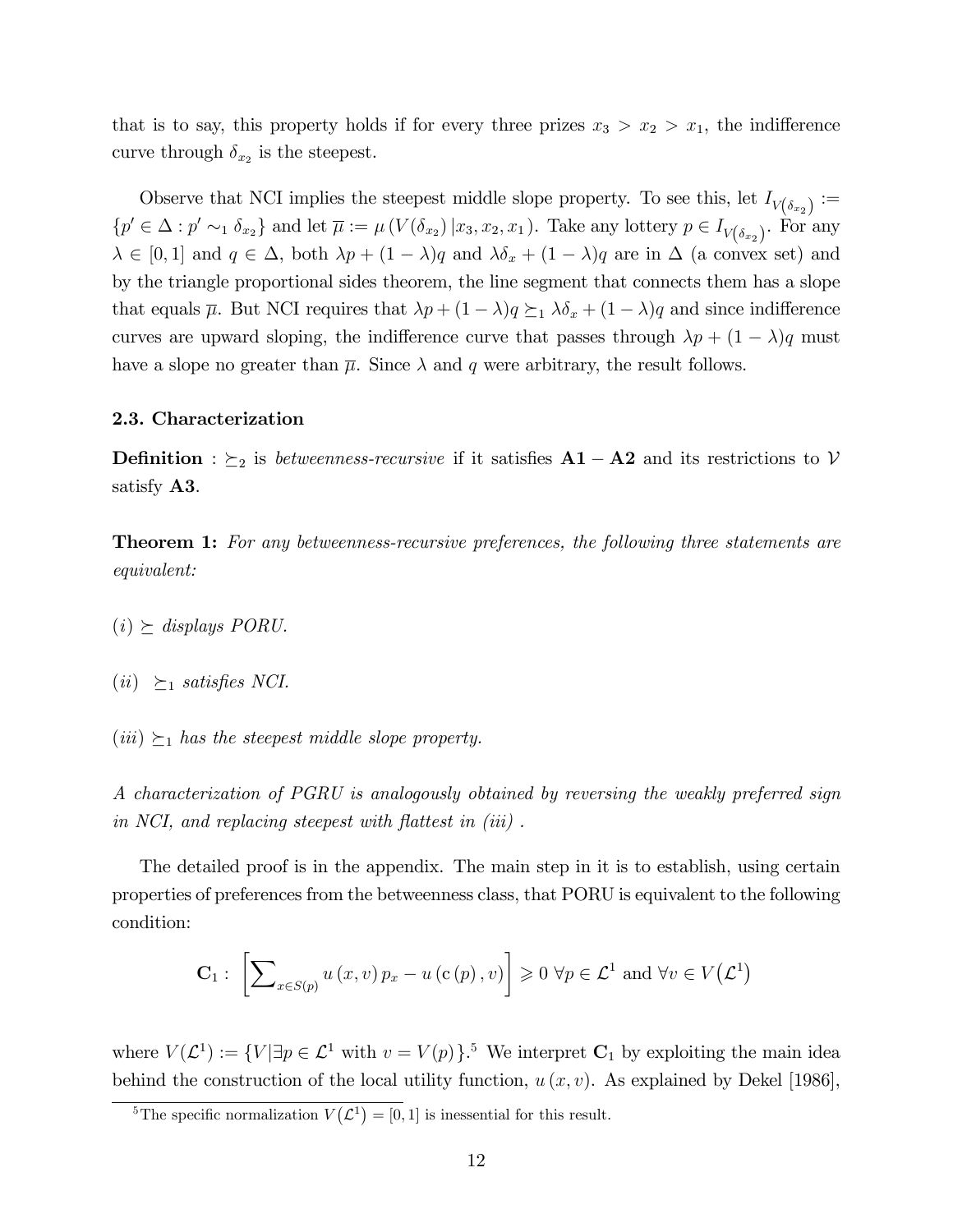and demonstrated in figure 1, one can think of  $u(x, v)$  as a collection of functions that are derived in the following way: Fix an indifference hyperplane with a value  $v$  (denoted by  $I_v$ in figure 1a) and construct a collection of parallel hyperplanes relative to it. This collection can be taken to represent some expected utility preferences with an associated Bernoulli function  $u_v(x)$ . For every lottery p, we can then calculate  $V(p, v) := E_p[u_v(x)]$ , its expected utility relative to the value  $v$  (figure 1b). Repeat this construction for every value of  $v$ (which is bounded above and below, since  $X$  is bounded) to get the collection of functions  ${u_v(x)}_{v \in V(\mathcal{L}^1)}$  that are equal to  $u(x, v)$ .  $\mathbf{C}_1$  then implies that DM becomes the most risk averse at the true lottery value. That is, if relative to  $V(p)$ , the true utility level, DM is just indifferent between p and the certain prize  $c(p)$ , then relative to any other value v, he (weakly) prefers the lottery. The graphical illustration of  $C_1$  in the probability triangle is precisely item *(iii)* in the theorem *(figure 1c)*, whereas item *(ii)* is its direct behavioral interpretation. The proof is completed by ensuring sufficiency of item (iii) to  $C_1$  and using proposition 1.



Figure 1: 1a: Fixing an indifference curve of level  $v$ . 1b: Constructing the local utility function  $u_v(x)$ . 1c: Putting them together,  $E_p[u(x, V(p))] = u(x_2, V(p))$ , but  $E_p[u(x, v)] > u(x_2, v)$  for  $v \neq V(p)$ .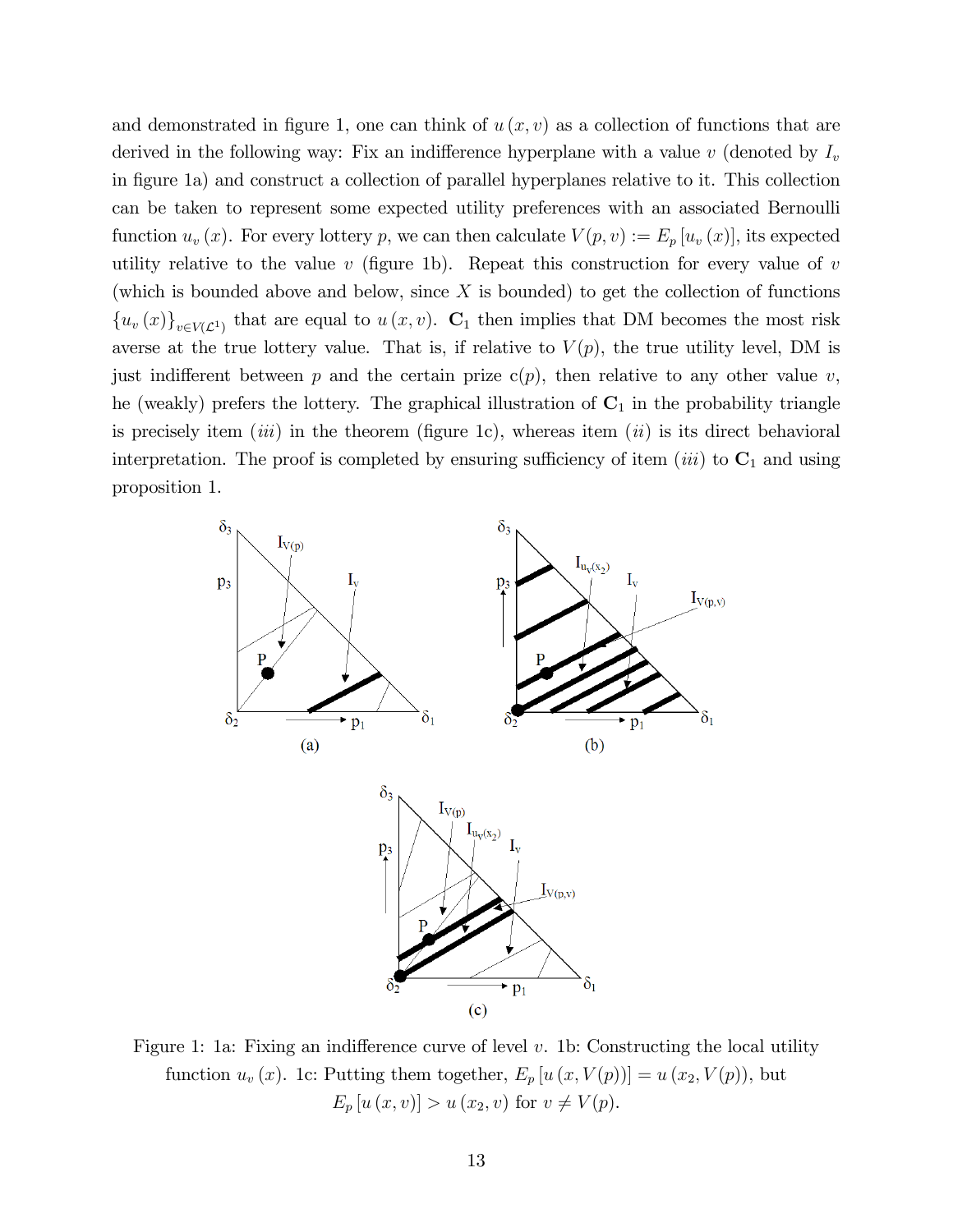Theorem 1 ties together three notions that are defined on different domains: PORU is a dynamic property, NCI is a static property, and the third item is a geometrical condition, which applies to single-stage lotteries with at most three prizes in their support. The core of the theorem is the equivalence of PORU and NCI, which suggests that being prone to Allaistype behavior and being averse to the gradual resolution of uncertainty are synonymous. This assertion justifies the proposed division of the space of two-stage lotteries into the one-shot and gradually resolved lotteries. On the one hand, numerous replications of the Allais paradox in the last Öfty years prove that the availability of a certain prize in the choice set is important and affects behavior in a systematic way. Moreover, we have no firm evidence of a consistent attitude towards lotteries, all of which lie in the interior of a probability triangle. On the other hand, empirical and experimental studies involving dynamic choices and experimental studies on preference for uncertainty resolution are still rather rare. Theorem 1 thus provides new theoretical predictions for dynamic behavior, based on robust (static) empirical evidence.

The applicability of the steepest middle slope property stems from its simplicity. In order to detect violation of PORU, one need not construct the (potentially complicated) exact choice problem. Rather, it is sufficient to introspect the slopes of one-dimensional indifference curves. This, in turn, is a relatively simple task, at least once a local utility function is given.

## 3. Static implications

#### 3.1. NCI and differentiability

In most economic applications, it is assumed that individuals' preferences, and therefore the utility functions that represent them, are not only continuous, but also at least twice differentiable.<sup>6</sup> The following result demonstrates that among the betweenness class, smoothness and NCI are inconsistent, in the sense that coupling them leads us back to expected utility.

**Theorem 2:** Suppose  $u(x, y)$  is at least twice differentiable with respect to both its arguments, and that all derivatives are continuous and bounded. Then preferences satisfy NCI if and only if they are expected utility.

Expected utility preferences are characterized by the independence axiom that implies NCI. To show the other direction, we fix  $\overline{v}$  and denote by  $x(\overline{v})$  the unique x satisfying  $\overline{v} = u(x, \overline{v})$ . Combining the geometrical characterization (theorem 1 item *(iii))* of NCI with

<sup>&</sup>lt;sup>6</sup>Debreu [1972] provides, for any  $k > 0$ , a formal definitions of  $k^{th}$ - order differentiable preferences.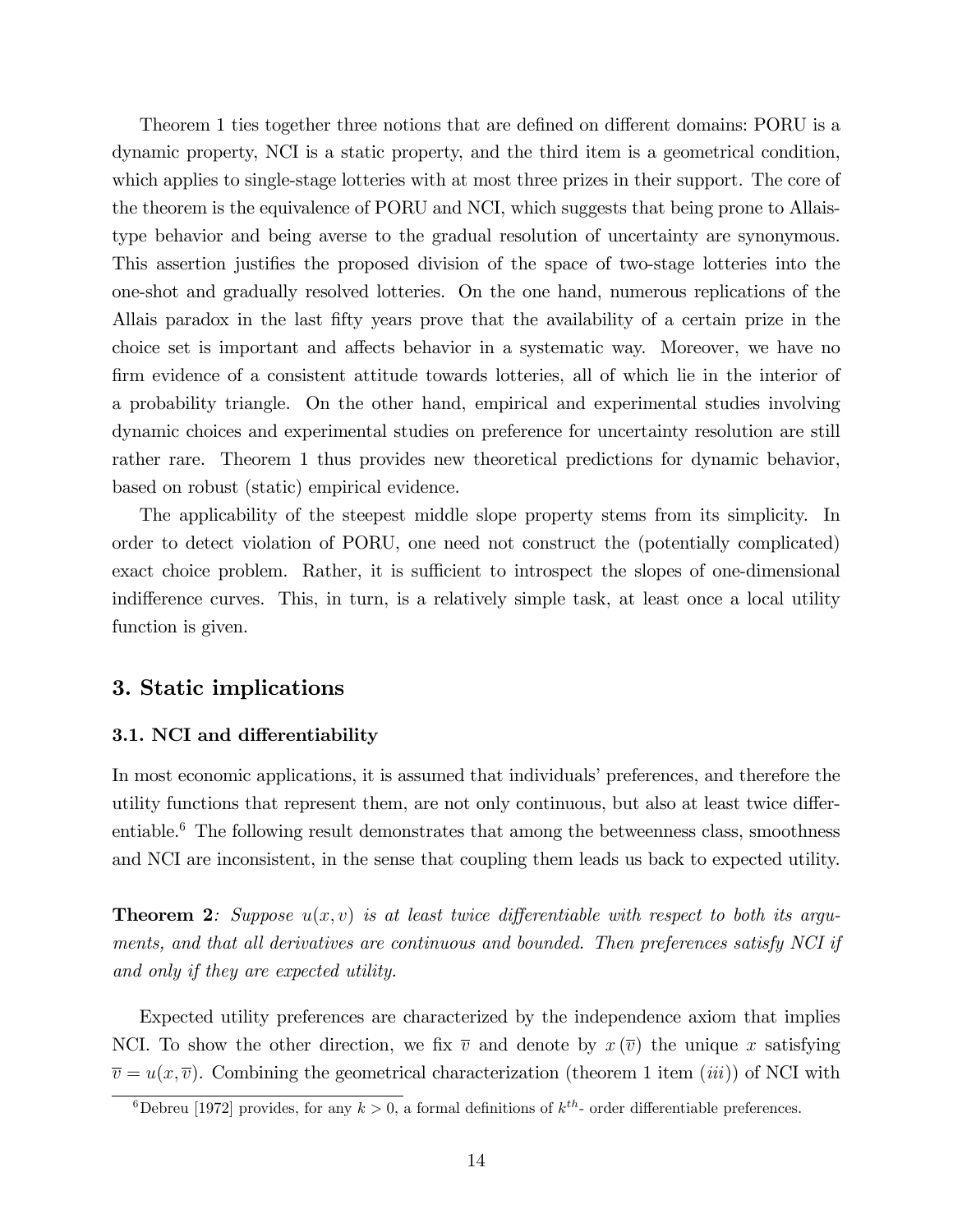differentiability implies that for any  $x > x(\overline{v}) > w$ , the derivative with respect to v of the slope of an indifference curve on the corresponding probability triangle must vanish at  $\overline{v}$ . We use the fact that this statement is true for any  $x > x(\overline{v})$  and that  $\overline{v}$  is arbitrary to get a differential equation with a solution on  $\{(x, v) | v < u(x, v)\}$  given by  $u(x, v) =$  $h^1(v) g^1(x) + f^1(v)$ , and  $h^1(v) > 0$ . We perform a similar exercise for  $x < x(\overline{v}) < b$ to uncover that on the other region,  $\{(x, v) | v < u(x, v)\}\$ ,  $u(x, v) = h^2(v) g^2(x) + f^2(v)$ , and  $h^2(v) > 0$ . Continuity and differentiability then imply that the functional form is equal in both regions, therefore for all x,  $u(x, v) = h(v) g(x) + f(v)$ , and  $h(v) > 0$ . The uniqueness theorem for betweenness representations establishes the result.

#### 3.2. Examples

Expected utility preferences are a trivial example of preferences that in a dynamic context satisfy PORU; DM with such preferences is just indifferent to the way uncertainty is resolved. The following is an important class of preferences for which, when applied recursively, PORU is a meaningful concept:

Preferences that satisfy the mixed-fan hypothesis. This set consists of all preferences whose indifference curves, in any unit probability triangle, have the following pattern: Moving northwest, they first get steeper ("fanning out") in the lower-right sub triangle (the less-preferred region), and then get flatter ("fanning in") in the upper-left sub triangle (the more-preferred region). Before giving examples from this class, we first state sufficient restrictions on the local utility function to satisfy the mixed-fan hypothesis.<sup>7</sup> Denote by  $L(x) := \{p \in \mathcal{L}^1 : \delta_x \succsim_1 p\}$  the lower contour set of  $x \in X$ .

**Sufficient conditions for mixed fan**: If  $u(x, v)$  is a local utility function of the form

$$
u(x,v) - v = \begin{cases} u^{1}(x,v) & V^{-1}(v) \in L(x) \\ u^{2}(x,v) & V^{-1}(v) \notin L(x) \end{cases}
$$

with the following restrictions:

 $(1) \frac{\partial}{\partial x}$  $\frac{\partial}{\partial v}u^1(x,v)\leqslant 0,$  $(2) \frac{\partial}{\partial x}$  $\frac{\partial}{\partial v}u^2(x,v)\leqslant 0$ , and  $\binom{3}{x}$  inf  $\frac{\partial}{\partial v}u^1(x,v) \geqslant \sup \frac{\partial}{\partial v}u^2(x,v)$ then preferences satisfy the mixed-fan hypothesis.

 $7$ Neilson [1992] provides sufficient conditions for smooth (in the sense of theorem 2) betweenness preferences to satisfy the mixed-fan hypothesis. The additional requirement, that the switch between "fanning out" and "fanning in" always occurs at the indifference curve that passes through the origin (the lottery that yields the middle prize for certain), renders those conditions empty, as is evident from theorem 2.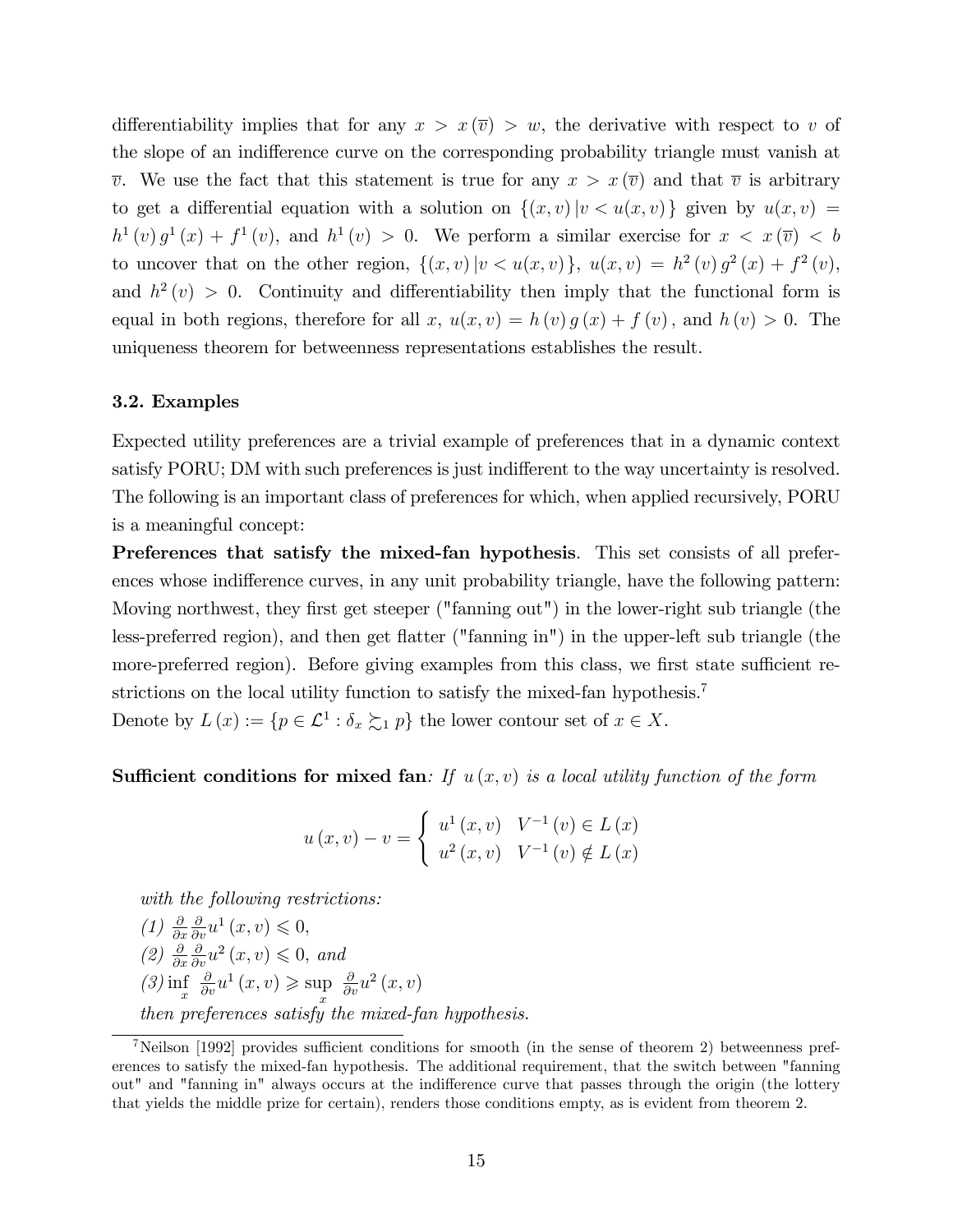Chew [1989] axiomatizes semi-implicit weighted utility. The local utility function he considers is

$$
u(x,v) - v = \begin{cases} \overline{w}(x)(x-v) & x > v \\ \underline{w}(x)(x-v) & x \leq v \end{cases}
$$

with  $\underline{w}(x) > 0$ ,  $\overline{w}(x) > 0$ ,  $\underline{w}'(x) \geq 0$ ,  $\overline{w}'(x) \geq 0$ . To ensure that these preferences satisfy the mixed-fan hypothesis, we add the restriction that  $\inf_{x} w(x) > \sup_{x} w(x)$  $\overline{w}(x).$ 

x Gul [1991] proposes a theory of disappointment aversion. He derives the local utility function

$$
u(x,v) = \begin{cases} \frac{\phi(x) + \beta v}{1 + \beta} & \phi(x) > v \\ \phi(x) & \phi(x) \leq v \end{cases}
$$

with  $\beta > 0$  and  $\phi: X \to \mathbb{R}$  increasing.

Gul's notion of disappointment aversion amounts to dividing the support of each lottery into two groups, the elated outcomes and the disappointed outcomes, and giving the disappointed outcomes a uniformly greater weight when calculating the expected utility of the lottery.<sup>8</sup> For these preferences, the sign of  $\beta$ , the coefficient of disappointment aversion, unambiguously determines whether preferences satisfy PORU or PGRU (see Artstein-Avidan and Dillenberger [2006]).

PORU can be interpreted as dynamic disappointment aversion. As suggested by Palacios-Huerta [1999], one may argue that being exposed to the resolution process bears the risk of perceiving intermediate outcomes as disappointing or elating, and if DM is more sensitive to disappointments, he would prefer to know only the final result. The term "disappointment" aversion preferences" usually refers to Gul's static model. Our dynamic notion of disappointment aversion is translated into a strong restriction on indifference maps across probability triangles. Although Gul's model satisfies both, it is a boundary case. To emphasize the distinction between these two notions, we provide examples of other betweenness-satisfying preferences that were suggested as one-parameter generalizations of Gulís static model but, nevertheless, dynamically violate PORU. As implied by theorem 1, to track down violations of PORU, it is enough to show that neither of the preferences below satisfy the steepest middle slope property.<sup>9</sup>

<sup>8</sup>Although Gulís preferences imply probability transformation, this transformation is done endogenously. It is the value of each elated prize, and not its probability, which is explicitly down-weighted.

<sup>&</sup>lt;sup>9</sup>Gul's preferences are one parameter  $(\beta)$  richer than expected utility preferences. The economic interpretation of  $\beta$  in a dynamic context is not evident. Indeed, one of Gul's axioms (axiom 4 in his paper) is necessary to identify  $\beta$ , but is unrelated to NCI. It is imposed in order to rule out further deviations from the expected utility model.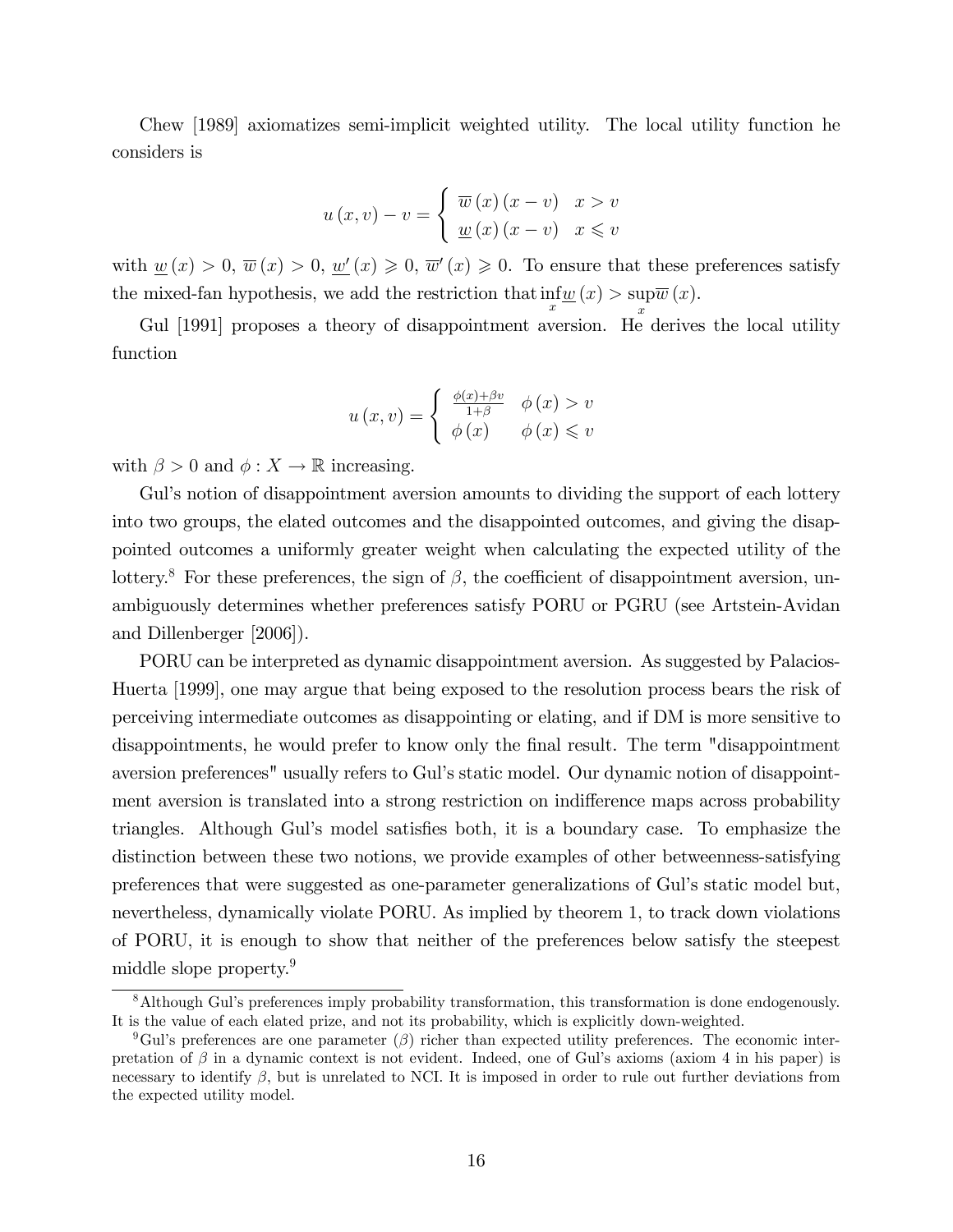Nehring [2005] suggests preferences which are represented by an implicit utility function of the following form:

$$
u(x,v) - v = \begin{cases} (\phi(x) - \phi(v))^{\alpha} & x > v \\ -\beta (\phi(v) - \phi(x))^{\alpha} & x \leq v \end{cases}
$$

with  $\alpha, \beta > 0$ . Gul's model corresponds to the case of  $\alpha = 1$ , and disappointment aversion implies  $\beta > 1$ .

Nehring interprets  $u(x, v) - v$  as relative utilities (outcomes are evaluated psychologically relative to a certain reference point) and  $\phi(x)$  as absolute utilities. He shows that such a class is uniquely characterized by the "bi-linearity" property: There exists a monotonic and continuous function  $\pi : [0,1] \to [0,1]$  and a mapping  $\phi : X \to \mathbb{R}$ , such that preferences restricted to binary lotteries are represented by the function  $V(p\delta_x + (1-p)\delta_y)$  $\pi(p) \phi(x) + (1 - \pi(p)) \phi(y)$ , for  $x > y$ .

Unless  $\alpha = 1$  (and  $\beta \geq 1$ ), no member of this class of preferences satisfies NCI.

Routledge and Zin [2004] provide a different one-parameter extension of Gul's model, enabling the identification of outcomes as disappointing only when they lie sufficiently below the (implicit) certainty equivalent. They derive the representation:

$$
\phi(c(p)) = \sum_{x_i} p(x_i) \phi(x_i) - \beta \sum_{x_i \le \delta c(p)} p(x_i) [\phi(\delta c(p)) - \phi(x_i)]
$$

with  $\delta \leq 1$ . Note that in Gul's model  $\delta = 1$  (where  $\beta = 0$  corresponds to expected utility). Unless  $\delta = 1$ , these preferences also do not satisfy NCI.

## 4. Gradual resolution premium

For further purposes, we first extend our results to finite-stage lotteries.

#### 4.1. Extension to n-stage lotteries

Fix  $n \in \mathbb{N}$  and denote the space of finite *n*-stage lotteries by  $\mathcal{L}^n$ . We interpret the parameter  $n$  as the "resolution sensitivity" of an individual. It describes the frequency with which an individual updates information in a fixed time interval, which is a characteristic of preferences. The extension of our setting to  $\mathcal{L}^n$  is the following (a formal description is given in the appendix): Occupied with a continuous and increasing function  $V : \mathcal{L}^1 \to \mathbb{R}$ , DM evaluates any n-stage lottery by folding back the probability tree and applying the same V in each stage. Preferences for one-shot resolution of uncertainty implies that DM prefers to replace each (compound) sub-lottery with its single-stage counterpart. The equivalence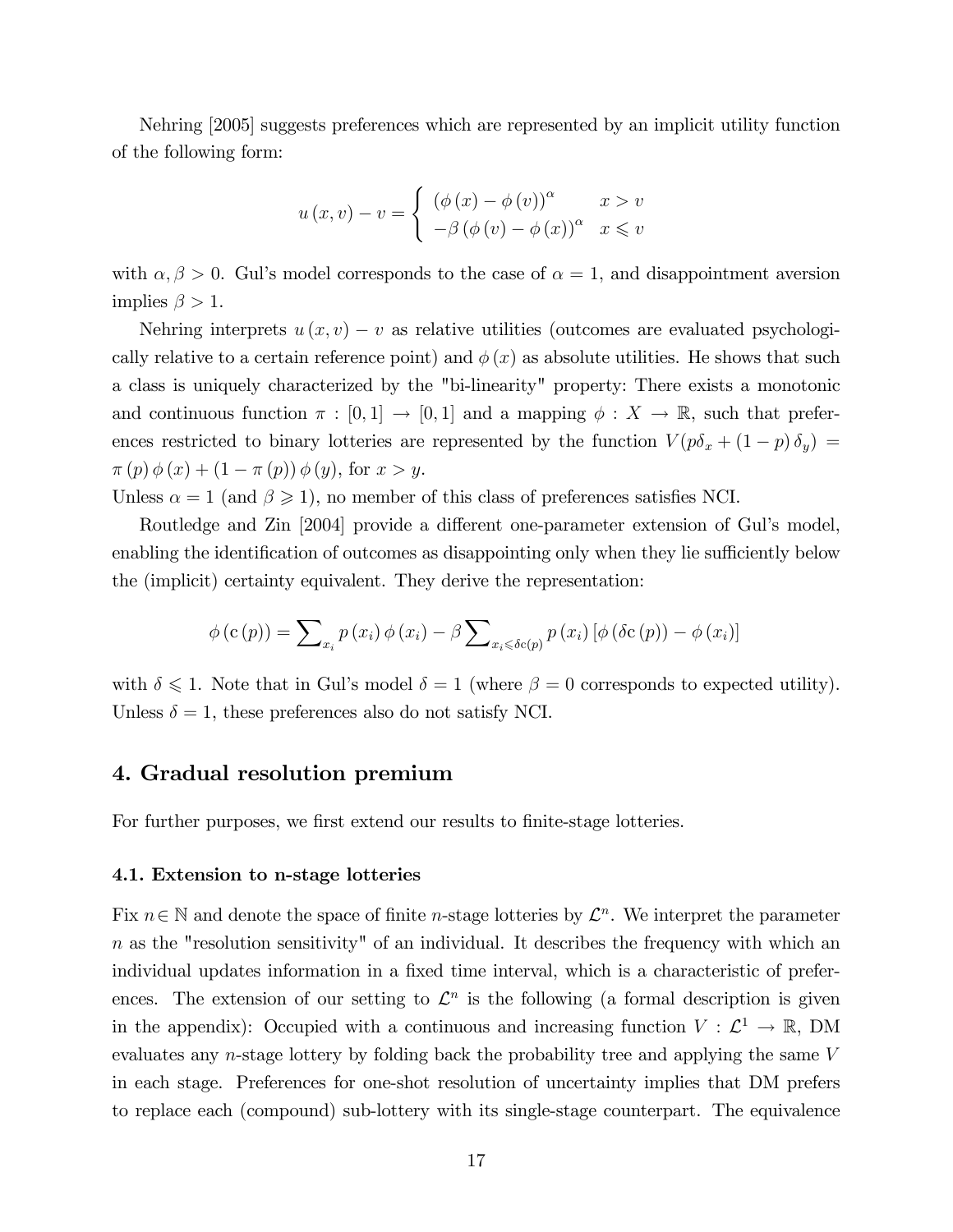between PORU and NCI remains intact. In what follows, we will continue simplifying notation by writing  $V(Q)$  for the value of any multi-stage lottery Q. We sometimes write  $Q<sup>n</sup>$  to emphasize that we consider an n-stage lottery.

#### 4.2. Definitions

Denote by  $e(p)$  the expectation of a lottery  $p \in \mathcal{L}^1$ , that is,  $e(p) = \sum_x x p_x$ . Let  $G(p, x) :=$  $\sum_{z\geqslant x} p_z$ . We say that lottery p second-order stochastically dominates lottery q, and denote it by p sosd q, if for all  $t < K$ ,  $\sum_{k=0}^{t} [G(p, x_{k+1}) - G(q, x_{k+1})] [x_{k+1} - x_k] \geq 0$ , where  $x_0 <$  $x_1 < ... < x_K$  and  $\{x_0, x_1, ..., x_K\} = S(p) \cup S(q)$ . DM is risk averse if  $\forall p, q \in \mathcal{L}^1$  with  $e(p) = e(q)$ , p sosd q implies  $p \succeq_1 q$ .

For any  $p \in \mathcal{L}^1$ , the risk premium of p, denoted by rp  $(p)$ , is the number satisfying  $\delta_{e(p)-rp(p)} \sim_1 p$ . rp(p) is the amount that DM would pay to replace p with its expected value. By definition,  $rp(p) \geq 0$  whenever DM is risk averse.<sup>10</sup>

**Definition:** Fix  $p \in \mathcal{L}^1$ . For any  $Q \in \mathcal{P}(p)$ , the gradual resolution premium of Q, denoted by  $\text{grp}(Q)$ , is the number satisfying  $\langle 1, \delta_{c(p)-\text{grp}(Q)} \rangle \sim Q$ .

 $\text{grp}(Q)$  is the amount that DM would pay to replace Q with its single-stage counterpart. By definition, PORU implies  $\text{grp}(Q) \geq 0$ . Since  $c(p) = e(p) - \text{rp}(p)$ , we can, equivalently, define grp(Q) as the number satisfying  $\langle 1, \delta_{e(p)-rp(p)-grp(Q)} \rangle \sim Q^{11}$ 

Observe that the signs of the two variables above,  $rp(p)$  and  $gp(Q)$ , need not agree. In other words, (global) risk aversion does not imply, and is not implied by, PORU. Indeed, Gul's symmetric disappointment aversion preferences (see section 3) are risk averse if and only if  $\beta \geq 0$  and  $\phi: X \to \mathbb{R}$  is concave (Gul's [1991] theorem 3). However, for sufficiently small  $\beta \geqslant 0$  and sufficiently convex  $\phi$ , one can find a lottery p with rp  $(p) < 0$ , whereas  $\beta \geqslant 0$ is sufficient for grp  $(Q) \geq 0$  for any  $Q \in \mathcal{P}(p)$ . On the other hand, if  $\lambda'(v) > 0$  and  $\lambda(v) > 1$ for all  $v<sub>1</sub><sup>12</sup>$  then the local utility function

$$
u(x,v) = \begin{cases} x & x > v \\ v - \lambda(v) (v - x) & x \leq v \end{cases}
$$

<sup>&</sup>lt;sup>10</sup>Weak risk aversion is defined as follows: For all p,  $\delta_{e(p)} \succeq p$ . This definition is not appropriate once we consider preferences that are not expected utility. The definition of the risk premium, on the other hand, is independent of the preferences considered.

 $11$ Similarly to the risk premium, the complete resolution premium is measured in monetary units. For this reason, these two premiums are different from the timing premium for early resolution, as suggested by Chew and Epstein [1989], which is measured in terms of probabilities.

<sup>&</sup>lt;sup>12</sup>The condition that  $\lambda(v)$  is non-decreasing is both necessary and sufficient for  $u(.)$  to be a local utility function. See Nehring [2005].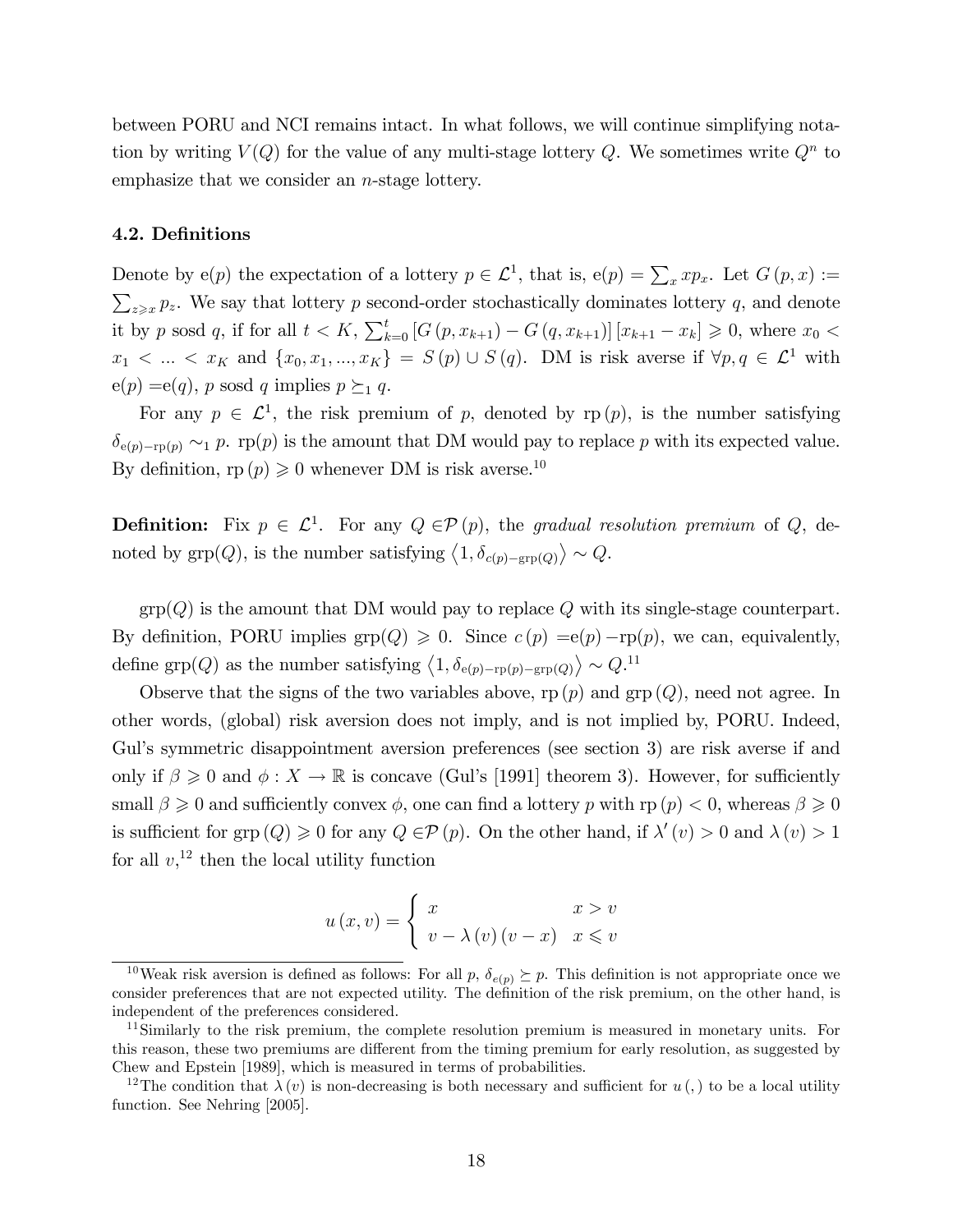has the property that  $u(\cdot, v)$  is concave for all v. Therefore, DM is globally risk averse (Dekel's [1986] property 2), and hence  $rp(p) \geqslant 0 \ \forall p \in \mathcal{L}^1$ . However, these preferences do not satisfy NCI,<sup>13</sup> meaning that there exists a lottery p and  $Q \in \mathcal{P}(p)$  for which grp  $(Q) < 0$ .

#### 4.3. The magnifying effect

In the case where DM is both risk averse and has PORU, these two forces, as reflected in the two premiums previously defined, magnify each other. Understanding this, insurance companies, when offering dynamic insurance contracts, can require much greater premiums than the actuarially fair ones and still be sure of consumers' participation. This can explain why people often buy periodic insurance for moderately priced objects, such as electrical appliances and cellular phones, at much more than the actuarially fair rates. <sup>14</sup>

To illustrate, consider the following insurance problem: An individual with Gulís preferences, with a linear  $\phi$  and a positive coefficient of disappointment aversion  $\beta$ , owns an appliance (e.g. a cellular phone) that he is about to use for  $n$  periods. The individual gets utility 1 in any period the appliance is used and 0 otherwise. In each period, there is an exogenous probability  $(1 - p)$  that the appliance will not work (it might be broken, fail to get reception, etc.). The individual can buy a periodic insurance, which guarantees the availability of the appliance, for a price  $z \in (1 - p, 1)$ . Therefore, if he buys insurance for some period, he gets a certain utility of  $(1 - z)$ , and otherwise he faces the lottery in which with a probability  $p$  he gets 1, and with the remaining probability he gets 0. For simplicity, assume that the price of a replacement appliance is 0, so that the individual either still has it from the last period or gets a new one for free in the beginning of any period.

Let  $\hat{p}$  be the probability distribution over final outcomes (without insurance). Denote by X the total number of periods in which the appliance works. Since X is a binomial random variable,  $Pr(X = k) = {n \choose k}$  $(k)$   $p^k$   $(1-p)^{n-k}$ , for  $k = 0, ..., n$ . Applying Gul's formula, one obtains:

$$
V_{\beta,n}(\hat{p}) = \frac{\sum_{k=h+1}^{n} {n \choose k} p^k (1-p)^{n-k} k + (1+\beta) \sum_{k=0}^{h} {n \choose k} p^k (1-p)^{n-k} k}{1+\beta \sum_{k=0}^{h} {n \choose k} p^k (1-p)^{n-k}}
$$

<sup>&</sup>lt;sup>13</sup>Look at the slope of an indifference curve for values  $x_3 > v > x_2 > x_1$ . We have:  $\mu(V|x_3, x_2, x_1) = \lambda(v)(x_2-x_1)$  In this position, the slope is increasing in it  $x > \lambda(v)(\lambda(v)-1) + v$ . For a given it we say  $\frac{\lambda(v)(x_2-x_1)}{x_3-v+\lambda(v)(v-x_2)}$ . In this region, the slope is increasing in v if  $x_3 > \frac{\lambda(v)(\lambda(v)-1)}{\lambda'(v)}$  $\frac{(\lambda(v)-1)}{\lambda'(v)} + v$ . For a given v, we can always choose arbitrarily large  $x_3$  that satisfies the condition, and construct, by varying the probabilities, a lottery whose value is equal to v. Apply this argument in the limit where  $v = x_2$  to violate condition *(iii)* of theorem 1.

 $14A$  popular example is given by Tim Harford ("The Undercover Economist", Financial Times, May 13, 2006): "There is plenty of overpriced insurance around. A popular cell phone retailer will insure your \$90 phone for \$1.70 a week—nearly \$90 a year. The fair price of the insurance is probably closer to \$9 a year. than \$90."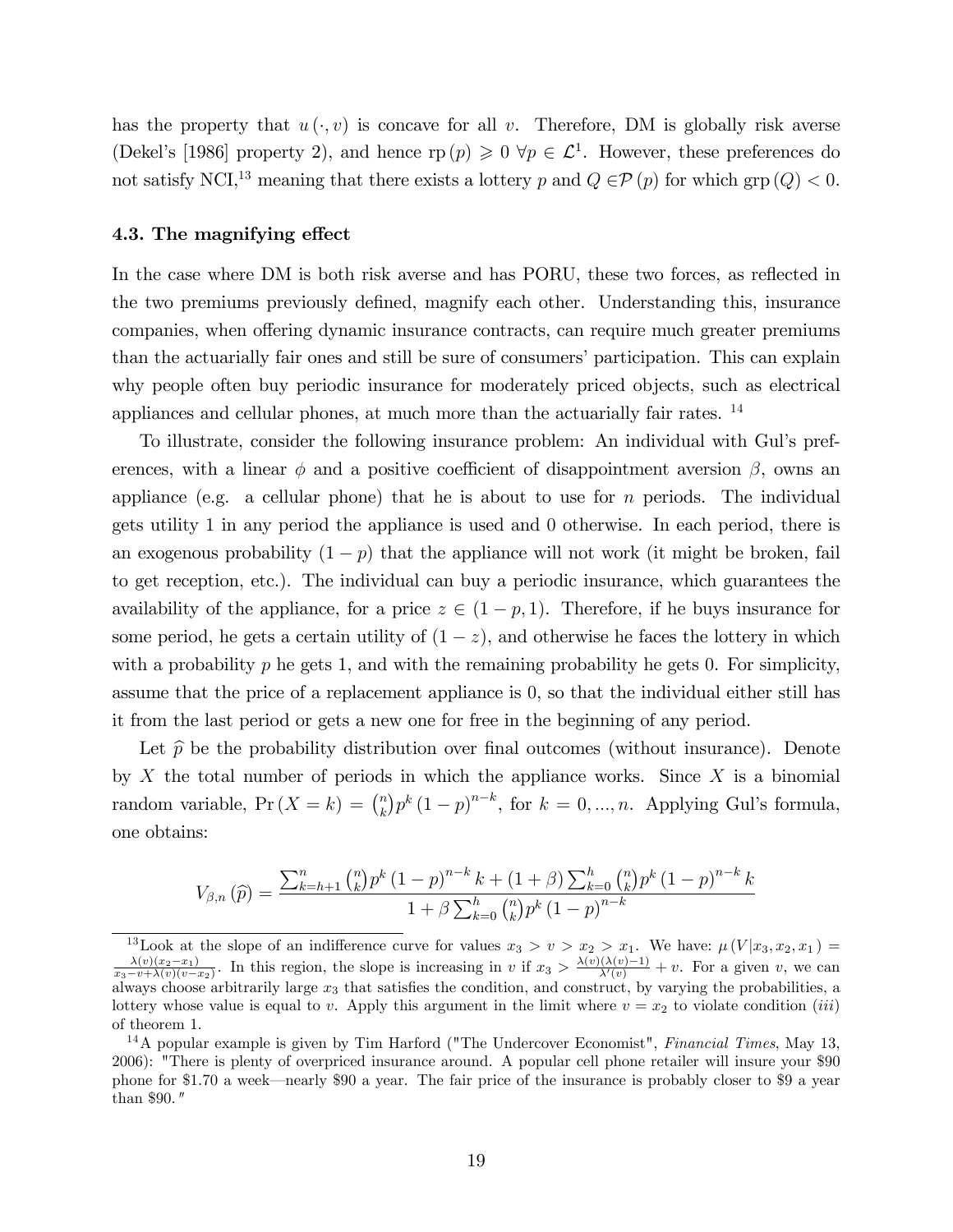where  $h(p, \beta, n)$  is the unique natural number such that all prizes greater than it are elated and all those smaller than it are disappointed.

Let  $Q$  be the corresponding gradual (*n*-stage) lottery as perceived by DM. Its value is:

$$
V_{\beta,n}(Q) := \frac{1}{(1+\beta(1-p))^n} \sum_{k=0}^n {n \choose k} p^k (1-p)^{n-k} (1+\beta)^{n-k} k
$$

Using standard backward induction arguments, it can be shown that DM will buy insurance for all periods if  $\beta > \frac{z-(1-p)}{(1-z)(1-p)} > 0$ . In that case,  $z < 1 - \frac{V_{\beta,n}(Q)}{n}$  $\frac{n(Q)}{n}$ . Nevertheless, if  $\beta$  is not too high,<sup>15</sup> we have  $1-p < 1-\frac{V_{\beta,n}(\hat{p})}{n} < z$ , meaning that DM would not buy insurance at all if he could avoid being aware of the gradual resolution of uncertainty.<sup>16</sup> This observation explains why and how the attractiveness of a lottery depends not only on the uncertainty embedded in it, but also on the way this uncertainty is resolved over time.

Since  $V_{\beta,n}(\widehat{p})$  decreases with  $\beta$ ,  $\text{rp}(\beta | p, n) := np - V_{\beta,n}(\widehat{p})$  is a strictly increasing function of  $\beta$ . The behavior of the gradual resolution premium,  $\text{grp}(\beta | p, n) := V_{\beta,n}(\widehat{p}) - V_{\beta,n}(Q)$  is more subtle. We have the following result:

#### **Proposition 2:** In the insurance problem described above:

(i) Strict PORU in the interior:  $\text{grp}(\beta | p, n) > 0 \ \forall \beta \in (0, \infty)$ 

(ii) Weak PORU in the extreme:  $\text{grp}(0|p,n) = 0$  and  $\lim_{\beta \to \infty} \text{grp}(\beta|p,n) = 0$ 

(iii) Single-peakness: There exists  $\beta^*(p,n) < \infty$  such that either  $0 < \beta < \beta' < \beta^*$  or  $\beta^* < \beta' < \beta$  implies

$$
\operatorname{grp}(\beta | p, n) < \operatorname{grp}(\beta' | p, n) < \operatorname{grp}(\beta^* | p, n)
$$

See figure 2.

Recall that in Gul's model, the sign of the parameter  $\beta$  unambiguously determines whether preferences display PORU or PGRU. In its original context, greater  $\beta$  implies greater disappointment aversion (as well as greater risk aversion). Since we argued that PORU can be interpreted as dynamic disappointment aversion, it might seem intuitive to expect the gradual resolution premium to be an increasing function of  $\beta$ . This intuition is wrong and, in fact, item (ii) remains valid independent of the decision problem under consideration. In order to see this, note that  $\text{grp}(\beta | p, n)$  is defined as the difference of two functions, both strictly decreasing with  $\beta$ . When  $\beta = 0$ , DM cares only about the expected value of the lottery. When  $\beta$  is sufficiently large, all prizes but 0 become elated, and hence the value of  $p$  converges to 0. Correspondingly, the value of the gradual lottery converges to

<sup>&</sup>lt;sup>15</sup>The condition is:  $1 + \beta < \min \left\{ \frac{p^n}{n^n + n(1-p)} \right\}$  $\frac{p^n}{p^n+n(1-p)-1}$ ,  $\frac{p^nz}{(1-z)(1-p^n)-p}$  $\overline{(1-z)(1-p^n)-p(1-p^{n-1})-1}$  $\big\}$ .

 $^{16}$ Nayyar [2004] termed such a situation an "insurance trap". Note that DM still acts rationally given that without insurance he is forced to be exposed to  $Q<sup>n</sup>$  rather than to p.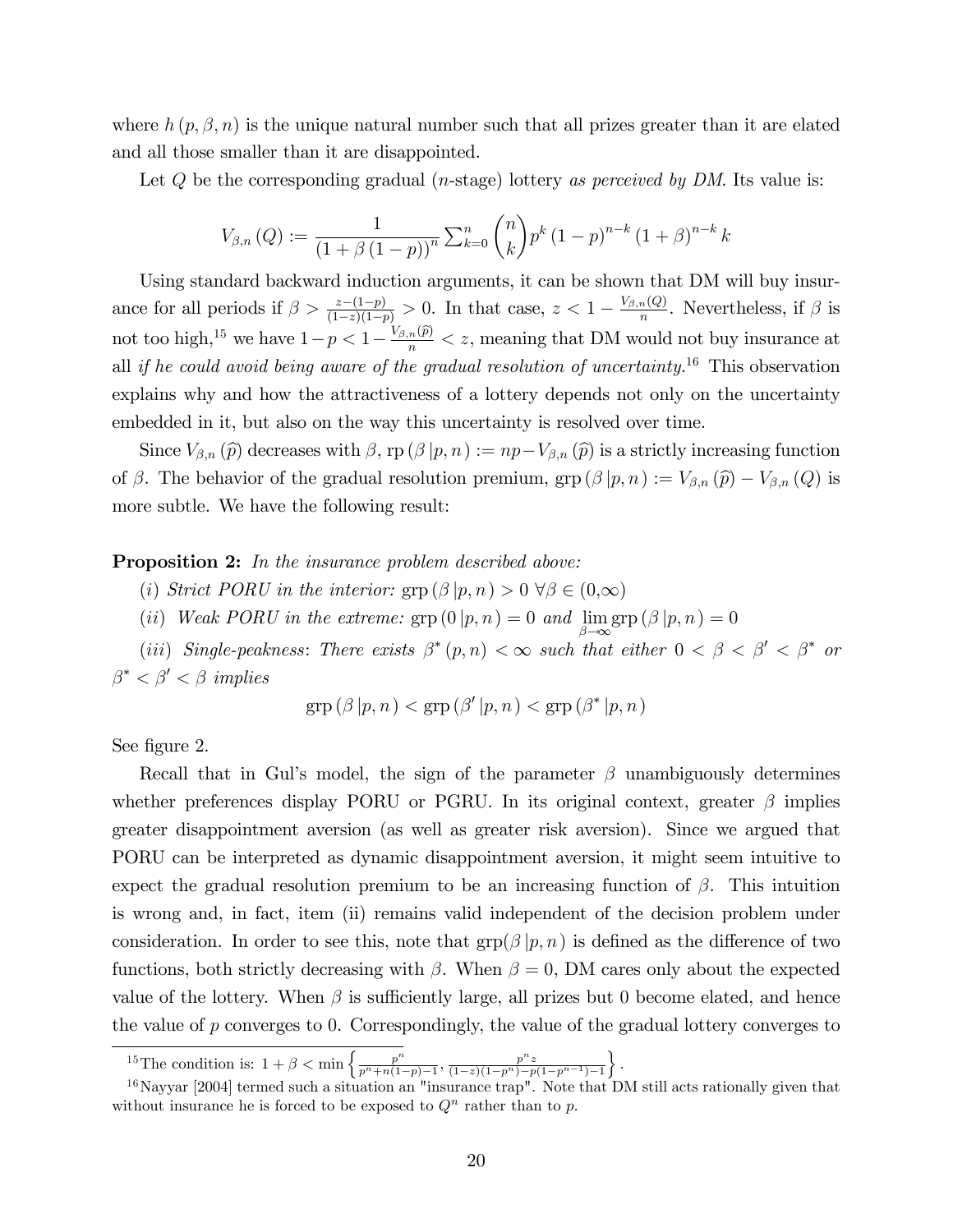

Figure 2:  $\text{grp}(\beta | p, n)$ .  $\beta_{k,k+1}$  is the value of  $\beta$  where  $h(\beta | p, n)$  decreases from  $(n-k)$  to  $(n-(k+1))$ . grp $(\beta | p, n)$  is non-differentiable in each such  $\beta_{k,k+1}$ .  $k_0$  is the smallest natural number that solves:  $\max_{k' > n(1-p)}$  $n-k'$ n

the value of the worst sub-lottery that by itself approaches 0. Since item (i) reinforces the result of theorem 1 and states that  $\text{grp}(\beta | p, n)$  is actually strictly positive on the positive reals, and since  $\text{grp}(\beta | p, n)$  is a continuous function, there must exist a finite  $\beta$ , denoted  $\beta^*$ in figure 2, in which  $\text{grp}(\beta | p, n)$  is maximized. Item (iii) sheds further light on the behavior of moderate disappointment-averse individuals. It suggests that  $\beta^*(p, n)$  is unique, and that  $\text{grp}(\beta | p, n)$  is single-peaked. Behaviorally speaking, a moderately disappointment-averse individual is more inclined to pay a higher premium, whereas individuals, who are either approximately disappointment-indifferent or very disappointment-averse, would not pay a substantial premium.

The analysis of the insurance problem suggests that, given n, extreme values of  $\beta$  neutralize the magnifying effect of the gradual resolution premium. In general, this premium can be very significant. By varying the parameter  $n$ , we change the frequency at which DM updates information. Our next result shows that high frequency of information updates might inflict an extreme cost on DM; a particular splitting of a lottery drives down its value to the value of the worst prize in its support.

**Proposition 3:** Consider disappointment aversion preferences with some  $\phi : X \to \mathbb{R}$ and  $\beta > 0$ . For any  $\varepsilon > 0$ , and for any lottery  $p = \sum_{j=1}^{m} p_j \delta_{x_j}$ , there exists  $T < \infty$  and a multi-stage lottery  $Q^T \in \mathcal{P}(p)$  such that  $V(Q^T) < \min \phi(x_j) + \varepsilon$ .  $x_j \in \mathrm{supp}(p)$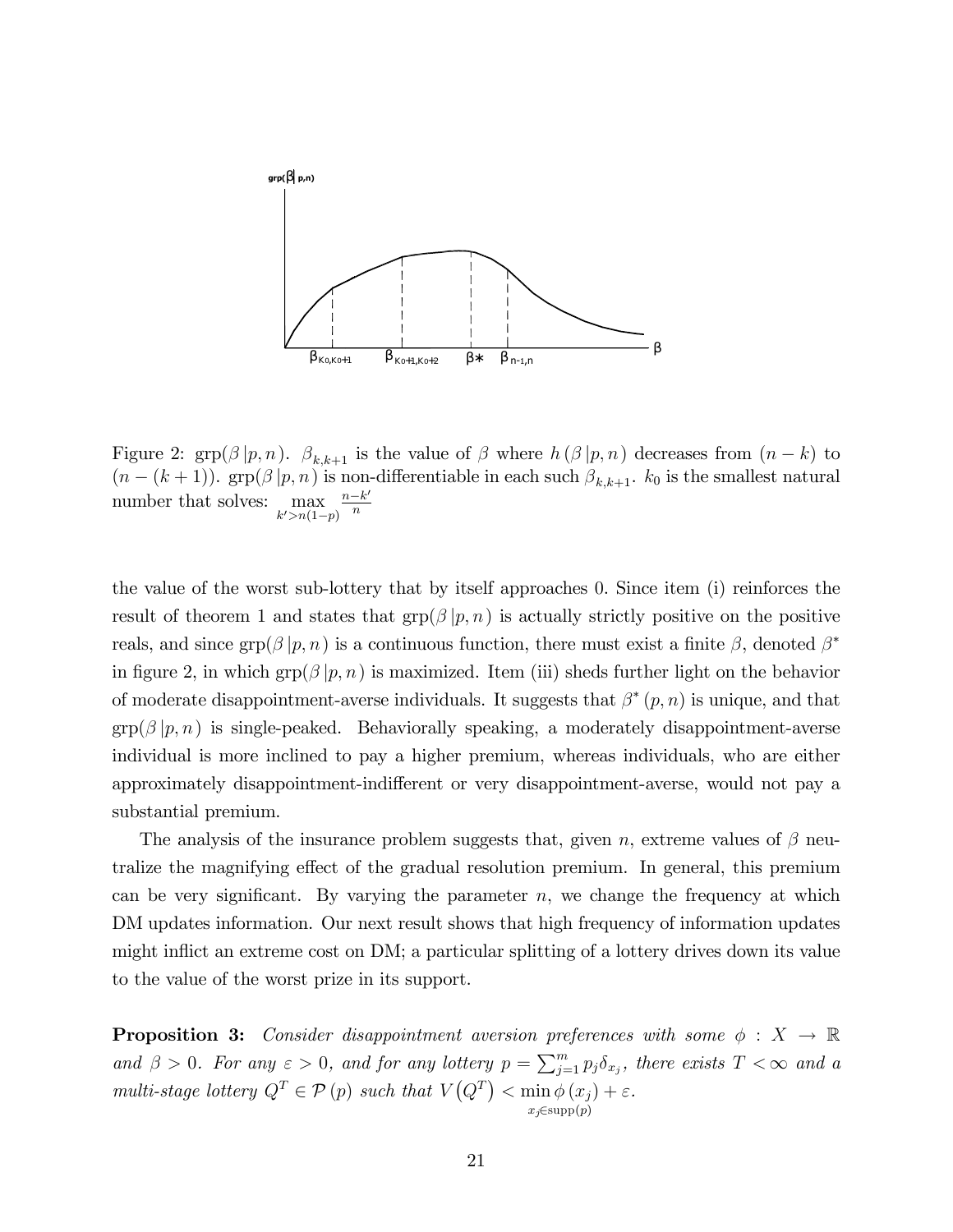Let p be a binary lottery that yields 0 and 1 with equal probabilities. Consider n tosses of an unbiased coin. Define a series of random variables  $\{z_i\}_{i=1}^n$  with  $z_i = 1$  if the i<sup>th</sup> toss is "heads" and  $z_i = 0$  if it is "tails". Let the terminal nodes of the *n*-stage lottery be:

1 if 
$$
\sum_{i=1}^{n} z_i > \frac{n}{2}
$$
  
0.5 $\delta_1$  + 0.5 $\delta_0$  if  $\sum_{i=1}^{n} z_i = \frac{n}{2}$   
0 if  $\sum_{i=1}^{n} z_i < \frac{n}{2}$ 

Note that the value of this  $n$ -stage lottery, calculated using recursive disappointment aversion preferences, is identical to the value calculated using recursive expected utility and probability  $\frac{0.5}{1+\beta 0.5} < 0.5$  for "heads" in each period. Applying the weak law of large numbers,

$$
\Pr\left(\sum_{i=1}^n z_i < \frac{n}{2}\right) \to 1
$$

and therefore, for n large enough, the value approaches  $\phi(0)$ . We use a similar construction to establish that this result holds true for any lottery.

Ignoring the dynamic aspect of risk aversion might be misleading. We have already argued that a substantial fraction of many insurance premiums we observe in daily life can be attributed to the gradual resolution premium. Proposition 3 proves that this effect is quantitatively important, if the parameter  $n$  is sufficiently large.

## 5. PORU, "loss aversion with narrow framing" and the final-wealth hypothesis

Loss aversion with narrow framing (also known as "myopic loss aversion") is a combination of two motives: loss aversion (Kahneman and Tversky [1979]), that is, peopleís tendency to be more sensitive to losses than to gains, and a dynamic aggregation rule, narrow framing (Kahneman and Tversky [1984]), that argues that when making a series of choices, individuals "bracket" them by making each choice in isolation. When applied to behavior in Önancial markets, narrow framing means that individuals tend to evaluate long-term investments according to their short-term returns. Benartzi and Thaler [1995] were the Örst to use this approach and suggest explanations for several economic "anomalies", such as the equity premium puzzle (Mehra and Prescott [1985]). Barberis and Huang [2005] and Barberis, Huang and Thaler [2006] generalize Benartzi and Thaler's work by assuming that DM derives utility directly from the outcome of a gamble over and above its contribution to total wealth.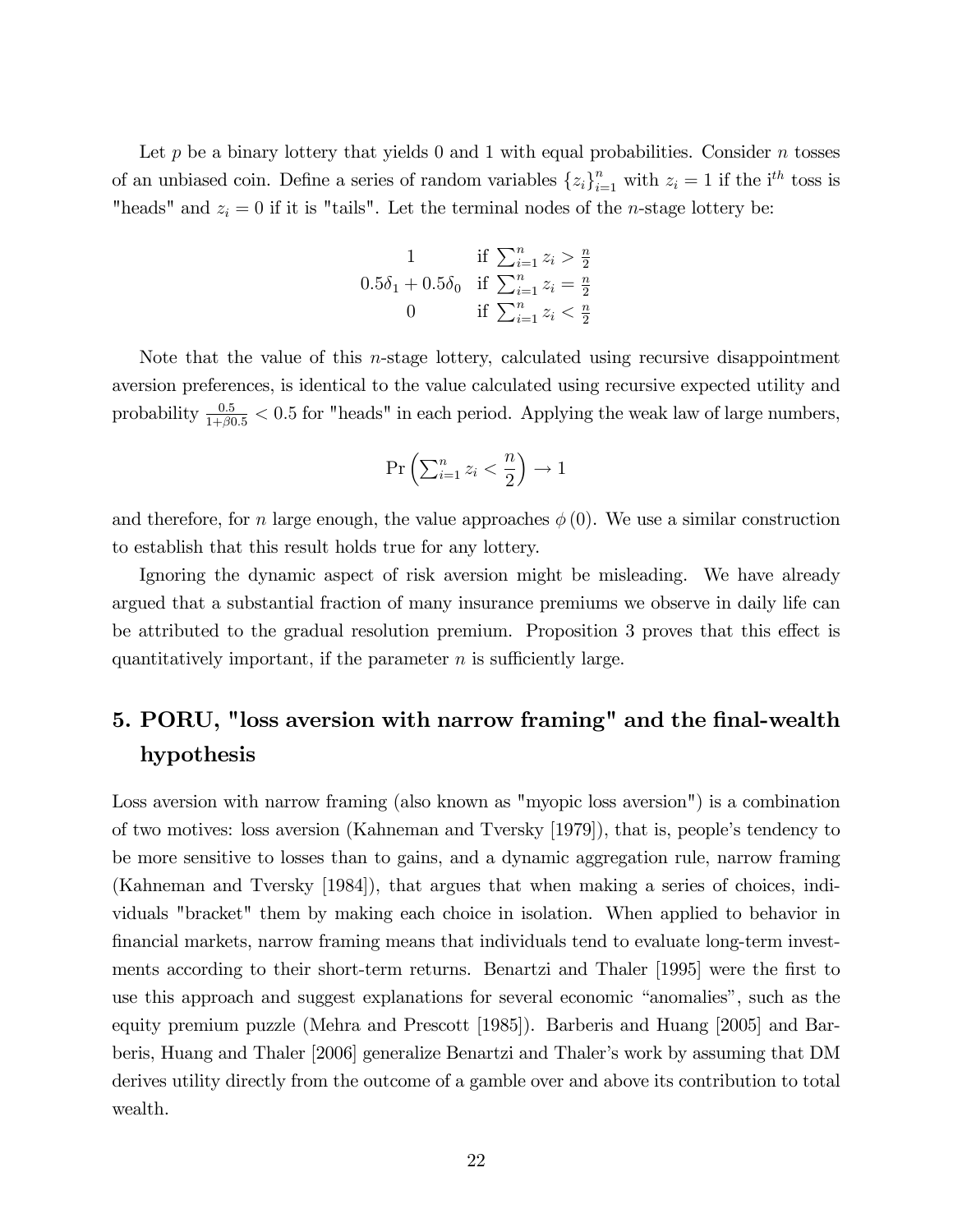The model presented in this paper can be used to address the same phenomena addressed with the loss aversion with narrow framing approach. Both models assume time neutrality. The combination of a specific form of non-smooth atemporal preferences and the folding-back procedure accounts for PORU. In an intertemporal context, these two features are analogous to loss aversion and narrow framing, respectively. The gradual resolution premium is the cost an individual incurs from frequently evaluating the outcomes of a dynamic random process.

The loss aversion with narrow framing approach challenges the hypothesis that only final wealth matters. Rabin [2000] and Safra and Segal [2006] give a parallel critique on a broad class of smooth models of decision making under risk. These authors use calibration results to argue that modest risk aversion over small stakes gambles necessarily implies absurd levels of risk aversion over large stakes gambles. Both Safra and Segal [2006] and Barberis Huang and Thaler [2006] argue that if DM faces some background risk, then a similar problem persists even if preferences are non-differentiable (i.e. if preferences display first-order risk aversion<sup>17</sup>); merging new gambles with preexisting ones eliminates the effect of first-order risk aversion.

Our model is consistent with risk aversion over small stakes gambles and only moderate risk aversion over large stakes gambles even if individuals face background risks. If most risks resolve gradually, then they cannot be compounded into a single lottery. Our model then implies Örst order risk aversion over each realized gamble. In other words, the mere existence of other risks is not enough to apply Rabin-type critique. Such an argument is only compelling if DM compounds risks that are resolved over a long period.

The conceptual difference between the two approaches is twofold. First, loss aversion with narrow framing brings to the forefront the idea that individuals evaluate any new gamble separately from its cumulative contribution to total wealth. Both the reference points relative to which gains and losses are computed and the way they dynamically adjust are usually set exogenously.<sup>18</sup> We, on the other hand, maintain the assumption that terminal wealth matters, and identify narrow framing as a preference parameter. The similarity between "disappointment aversion" and "loss aversion" has already been pointed out in Gul [1991] and stimulates further comparisons between these two notions. The novel insight provided by proposition 3 is that the (temporal) effect of narrow framing can be achieved even without giving up the assumption that utility depends on overall wealth, and that this effect is quantitatively important. Second, we set aside the question of why individuals are sensitive

 $17$  First order risk aversion means that the premium a risk averse DM is willing to pay to avoid an actuarially fair random variable  $t\tilde{\epsilon}$  is proportional, for small t, to t. It implies "kinked" indifference curves along the main diagonal in a states-of-the-world representation (Segal and Spivak [1990]).

 $18$ Köszegi and Rabin [2006] offer a model in which the reference point is determined endogenously.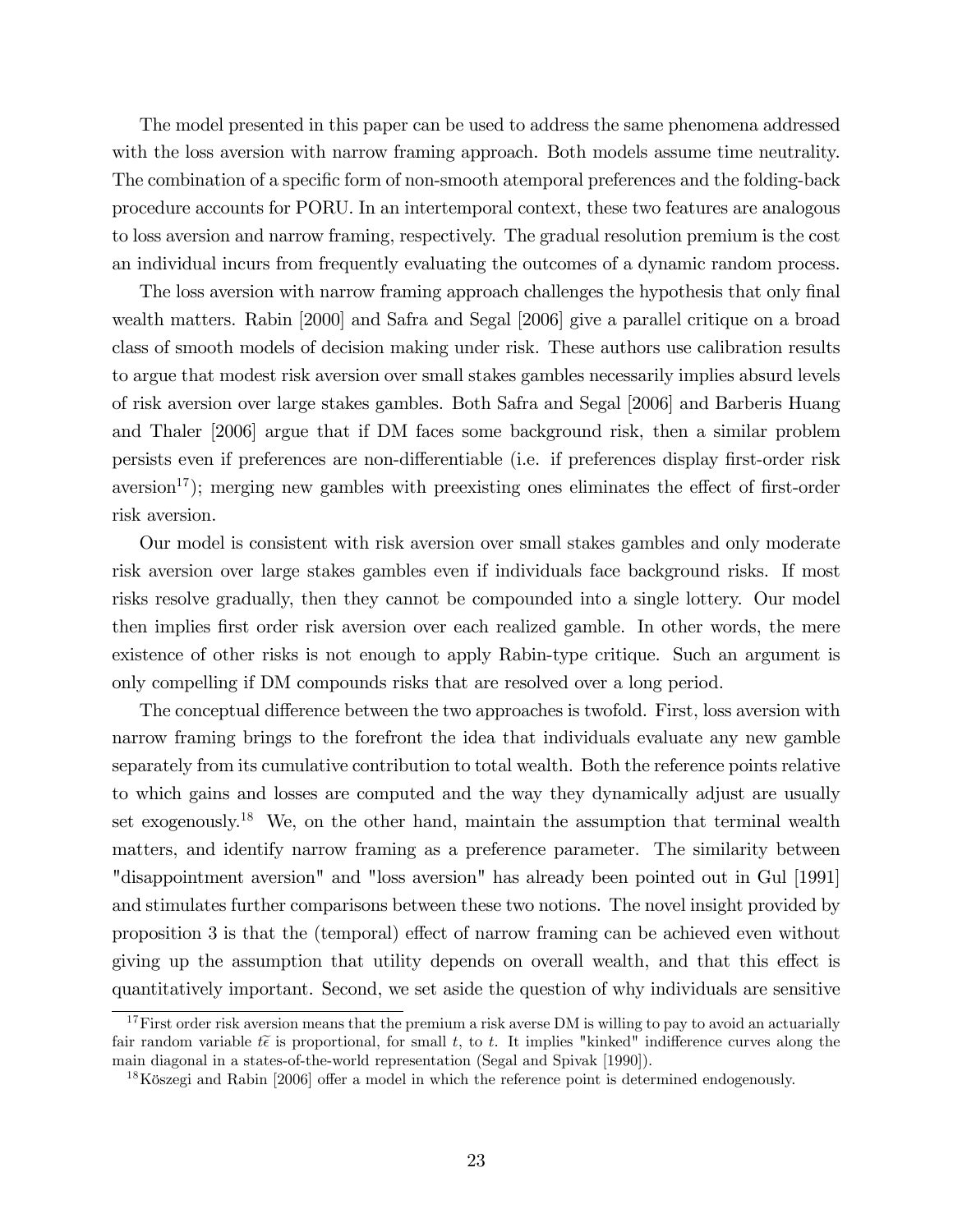to the way uncertainty is resolved (i.e. why they narrow frame),<sup>19</sup> and construct a model that reveals the (context independent) behavioral implications of such considerations.

## 6. PORU and the value of information

We now reconsider the case of two-stage lotteries  $(n = 2)$ . Let us suppose that just before the second-stage lottery is played, but after the realization of the first-stage lottery, DM can take, in the face of the remaining uncertainty, some action that might affect his ultimate payo§. The primitive in such a model is a preference relation over information systems (as we formally define below), which is induced from preferences over compound lotteries. Assume throughout this section that preferences over compound lotteries satisfy  $\mathbf{A1}$  and  $\mathbf{A2}$ . An immediate consequence of Blackwellís [1953] seminal result is that in the standard expected utility class, DM always prefers to have perfect information before making the decision, which allows him to choose the optimal action corresponding to the resulting state. Schlee [1990] shows that if  $\succeq_1$  is of the rank-dependent utility class (Quiggin [1982]), then the value of perfect information will always be non-negative. This value is computed relative to the value of having no information at all, and therefore Schlee's result is salient about the comparison between getting complete and partial information. Safra and Sulganik [1995] left open the question of whether there are preference relations, other than expected utility, for which perfect information is always the most valuable. We show below that such preferences are fully characterized by PORU. Combining this result with theorem 1 reveals its implication on betweenness-recursive preferences.

More formally, let  $S = \{s_1, \ldots, s_N\}$  be some finite set of states. Each state  $s \in S$  occurs with probability  $p_s$ . The outcome of a lottery will depend both on the resulting state and on an action DM has made. For this we let  $A = \{a_1, ..., a_M\}$  be a finite set of actions. Let  $u: A \times S \to R$  be a function that gives the outcome  $u(a, s)$  if action  $a \in A$  is taken and the realized state is  $s \in S$ . (This outcome corresponds to the final prize  $x \in X$ .)

The first-stage lottery can be thought of as a randomization over a set  $J = \{j_1, ..., j_m\}$ of signals indexed by j (where signal j indicates that  $p^j$  was selected in the first-stage lottery). Let  $\pi : S \times J \to [0,1]$  be a function such that  $\pi(s, j)$  is the probability of getting the signal  $j \in J$  when the prevailing state is  $s \in S$ . We naturally require that for all  $s \in S$ ,  $\sum_{j\in J}\pi(s,j) = 1$  (so that when the prevailing state is s, there is some probability distribution on the signal DM might get). The function  $\pi$  is called an information structure.

 $19$ Barberis and Huang [2006] suggest two different underlying sources of narrow framing. The first is based on a non-consumption utility, such as regret, and the second relates narrow framing to the "accessibility" of the uncertainty people confront. As these authors mention, each such motive, if taken literally, predicts different duration of narrow framing.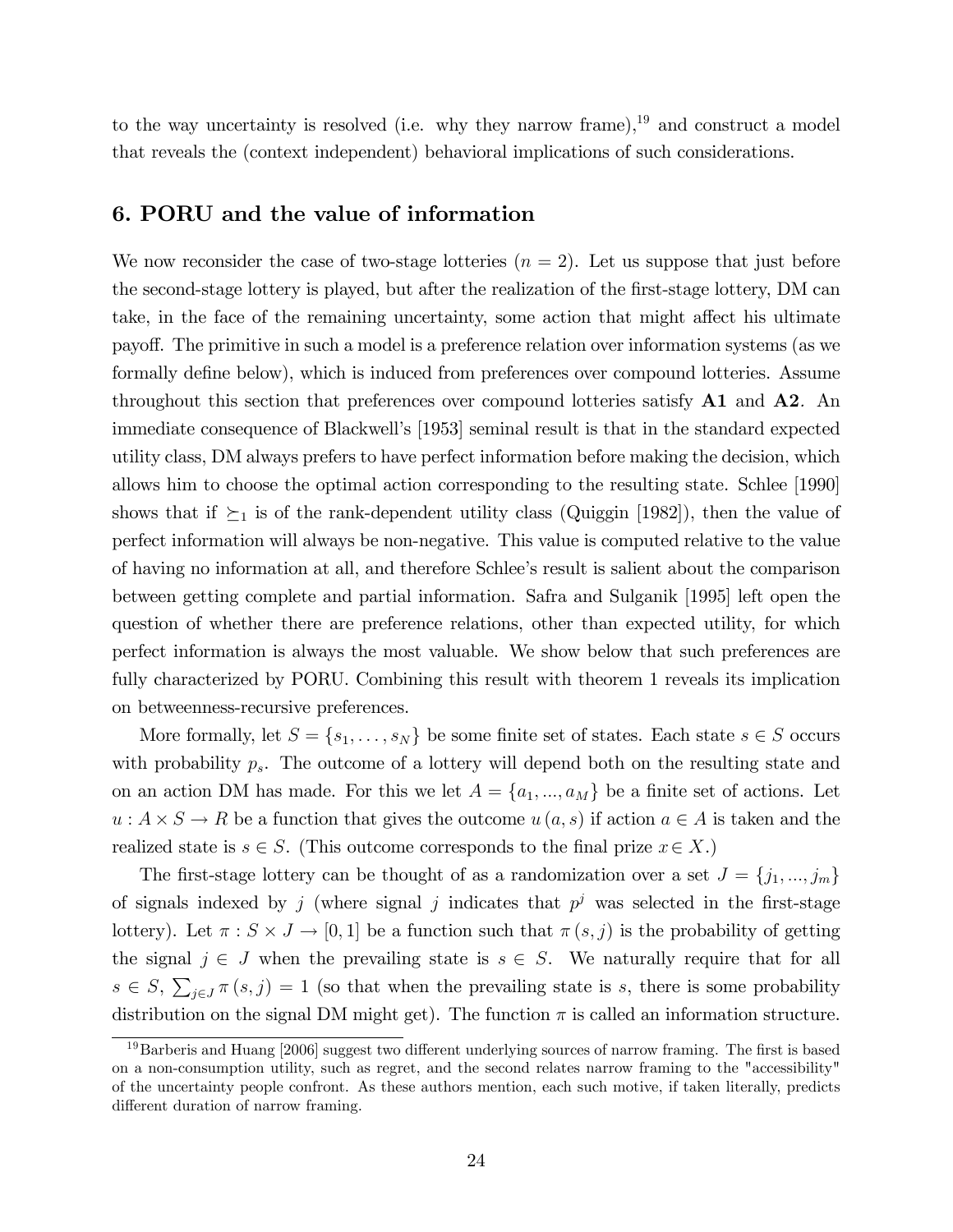It automatically induces a splitting of the lottery into two stages, where with probability  $\alpha_j(\pi) = \sum_{s' \in S} \pi(s', j) p_{s'}, p^j$  is the second-stage lottery.

A full information structure, I, is a function such that for all  $s \in S$  there exists  $j(s) \in J$ with  $\Pr(s|j(s)) = \frac{\pi(s,j(s))p_s}{\sum_{s' \in S} \pi(s',j(s))p_{s'}} = 1$ , and for all  $j \neq j(s)$  one has  $\Pr(s|j) = 0$ . In other words, in the sum above defining  $\alpha_j$ , there is only one summand. The null information structure,  $\phi$ , is a function such that  $\Pr(s|j) = \Pr(s)$  for all  $s \in S$  and  $j \in J$ .

Define  $a^*(s)$  as the optimal action if you know that the prevailing state is s, that is,  $u(a^*(s), s) := \max_{a \in A} u(a, s)$ . Let  $V^p(I)$  be the value of the lottery that assigns probability  $p_s$  to the outcome  $u(a^*(s), s)$ . After a signal j has been given, DM chooses the best a under the circumstances, namely a that maximizes the value of the lottery that assigns probability  $p_s^j$  to gain the outcome  $u(a, s)$ . We let  $V(p^{j*})$  stand for the value of the  $j^{th}$  lottery maximized over the choice of an action  $a \in A$ . Finally, let  $V^p(\pi)$  be the value of the lottery where the action is taken after receiving signal  $j$ , that is, the compound lottery assigning probability  $\alpha_j(\pi) = \sum_{s' \in S} \pi(s', j) p_{s'}$  to  $p^{j*}$ .

**Definition:**  $\geq$  displays preferences for perfect information if for any information structure  $\pi$  and for any payoff function u,  $V^p(I) \geq V^p(\pi)$ .

**Proposition 4:** If  $\succeq$  satisfies A1 and A2, then the two statements below are equivalent:

- $(i) \succeq$  displays PORU
- $(ii) \ge$  displays preferences for perfect information.

Analogously, PGRU holds if and only if for any information structure  $\pi$  and for any payoff function  $u, V^p(\pi) \geq V^p(\phi)$ 

Showing that  $(i)$  is necessary for  $(ii)$  is immediate. For the other direction, we note that two forces reinforce each other: First, getting full information means that the underlying lottery is of the "one-shot resolution" type, since uncertainty is completely resolved by observing the signal. Second, better information enables better planning; using it, a decision maker with monotonic preferences is sure to take the optimal action in any state. The proof distinguishes between the two prime motives for getting full information: The former, which is captured by PORU, is intrinsic, whereas the latter, which is reflected via the monotonicity of preferences with respect to outcomes, is instrumental. The result for PGRU is similarly proven. The null information structure is of the "one-shot resolution" type and it has no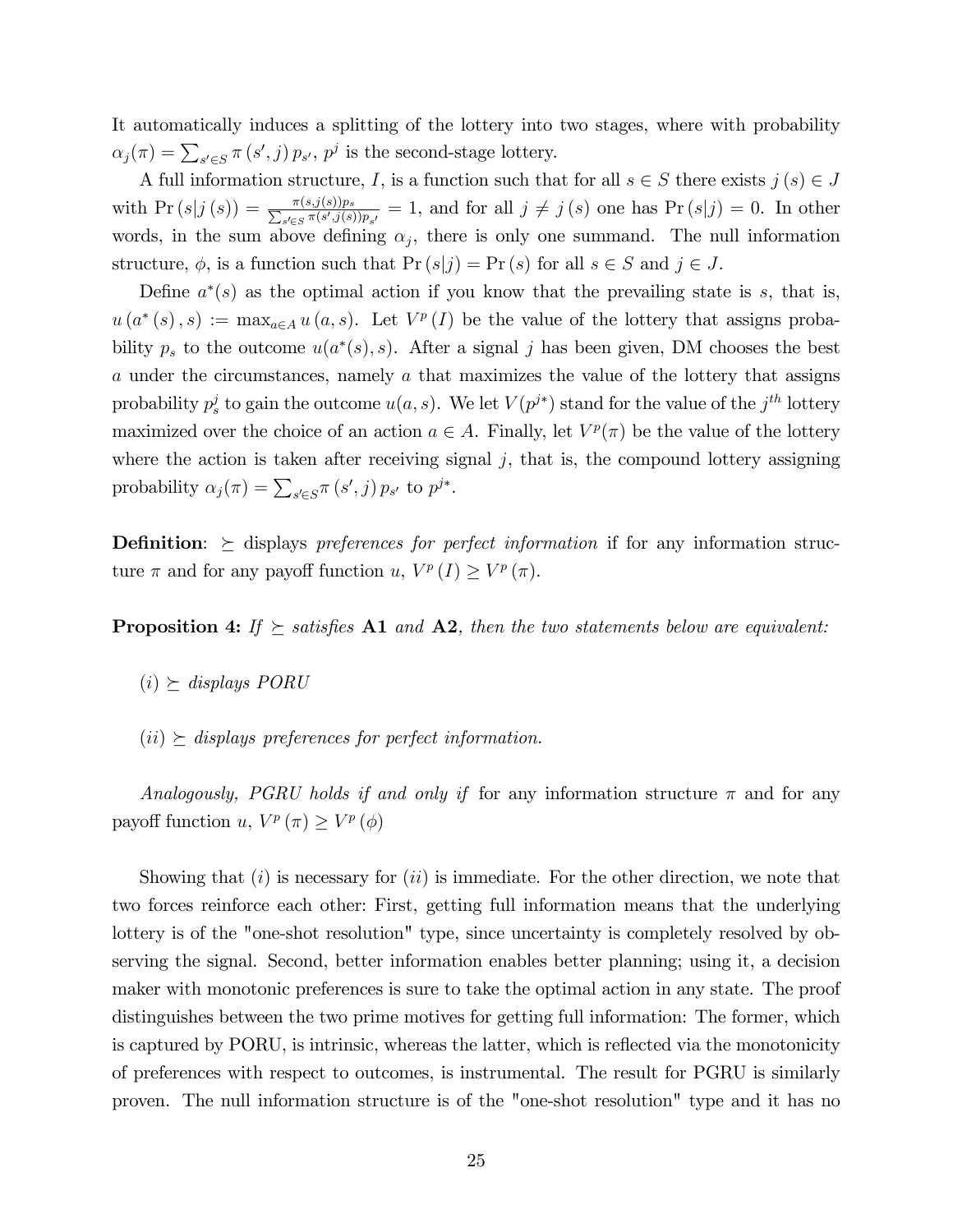instrumental value.

Corollary: If  $\succeq$  satisfies A1 and A2, then  $\succeq$  displays preferences for perfect informa*tion* whenever  $\succeq_1$  *satisfies NCI*.

Proposition 4 is independent of **A3**. By adding **A3** as a premise we get:

**Corollary:** For any betweenness-recursive preferences,  $\succeq$  displays preferences for perfect information iff  $\succeq_1$  satisfies NCI.

## 7. Application to investment under uncertainty

The concept of option value was initially demonstrated by Arrow and Fischer [1974], and later recognized in the works of McDonald and Siegel [1986], Pindyck [1991], and Dixit and Pindyck [1994]. These authors point out that if an investor has a choice over when to implement an (irreversible) investment decision, then investing according to the net present value (NPV) of a project is not adequate; waiting leaves room for new information that DM might use to make better decisions. In other words, the availability of future signals always favors delaying the investment.

This result rests on the assumption that decision makers are expected utility maximizers, and it ceases to hold once we relax that assumption. In particular, PORU suggest another effect that should be taken into account: The harmful effect of the gradual resolution of uncertainty, induced by an informative signal, can outweigh the benefit of getting more information from this same signal.

To illustrate, consider the following three-period investment problem.<sup>20</sup> In the first period, an investor decides whether or not to invest in a certain machine. The investment requires an immediate cost of  $C$  dollars. If he chooses to invest (option  $A$ ), he will be able to produce in both the second and the third period. In the second period, the demand is certain and the investor is sure to receive variable profits  $\pi^2 > 0$ . In the third period, the demand is uncertain and the profits are determined by the realization of a finite random variable  $\pi^3$ . Denote by p the probability distribution over the third-period profits  $\pi_i^3$ ,  $i = 1, ..., n$ . If the investor decides not to invest in the first period (option  $B$ ), he may still invest in the second period. In that case he waives  $\pi^2$ , but he is able, before making the investment decision, to learn the realization of a signal j that is correlated with  $\pi^3$  and comes from a finite set  $J = \{j_1, ..., j_m\}$ . Thus, if he invests in the second period after receiving the signal j, his

 $\sqrt[20]{\text{Based on an example given in } \text{Gollier} [2001]}$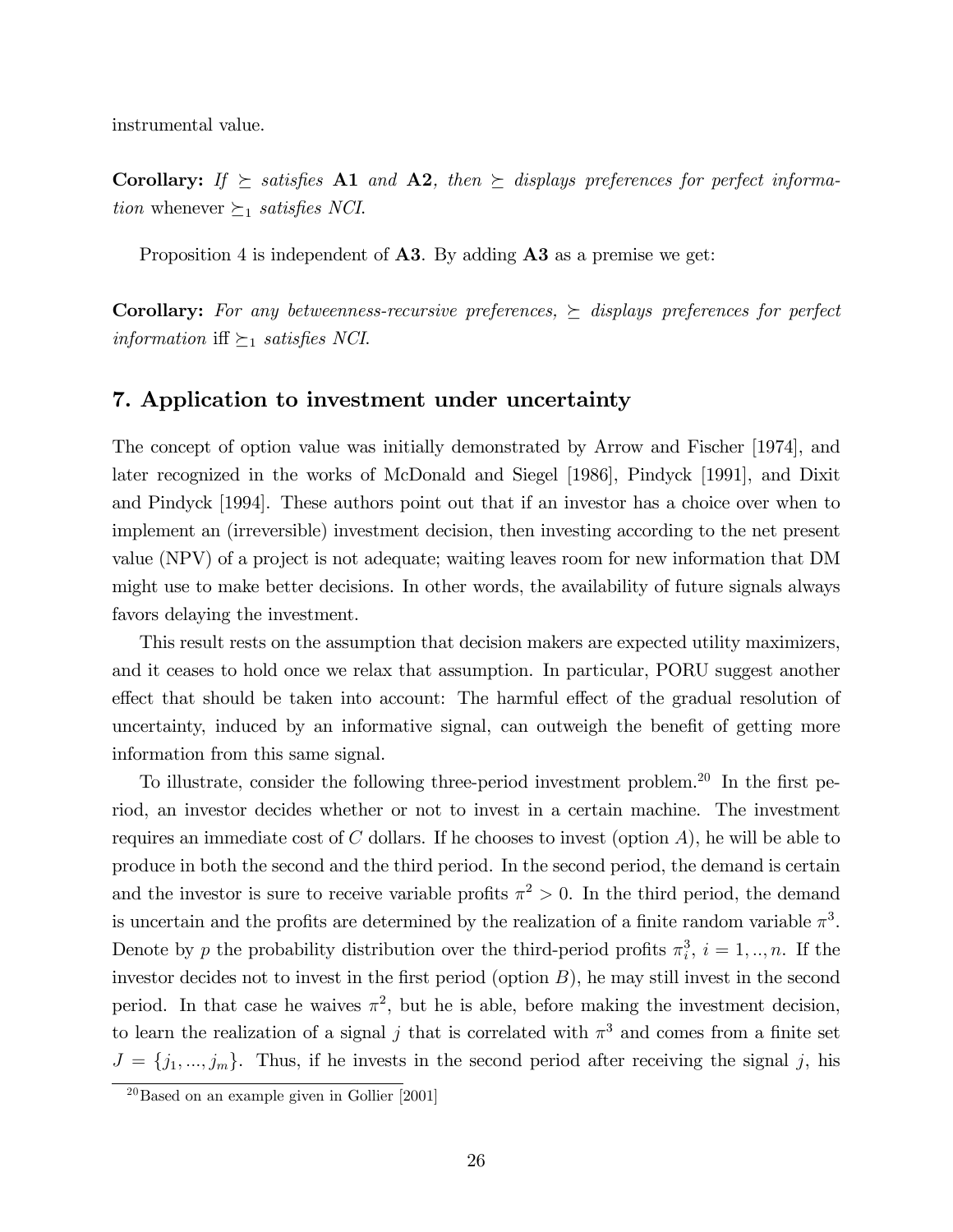third-period's profits are distributed according to the conditional distribution  $p^j$ . Let  $\alpha_j$  be the unconditional probability of getting the signal  $j \in J$ . The discount rate between any two successive periods is  $r$ .

Assume that DM has disappointment aversion preferences with linear  $\phi$  and positive  $\beta$ . The value of option  $A, V^A$ , is given by:

$$
V^{A} = -C + \frac{1}{1+r} \pi^{2} + \frac{1}{(1+r)2} V (p)
$$

Let  $z_j := \max\left\{0, -C + \frac{1}{1+\epsilon}\right\}$  $\frac{1}{1+r}V(p^j)$ . The value of option B is denoted  $V^B$  and is the unique value  $v$  that solves:

$$
v = \frac{1}{1+r} \frac{\sum_{j:z_j > v} z_j \alpha_j + (1+\beta) \sum_{j:z_j \le v} z_j \alpha_j}{1+\beta \sum_{j:z_j \le v} \alpha_j}
$$

Let  $Q = \langle \alpha_j, p^j \rangle_{j=1}^m$  be the compound lottery such that for each  $i, p_i = \sum_j \alpha_j p_i^j$  $i<sub>i</sub>$ . Denote its value by  $V(Q)$ . Further let  $\Delta V := V^A - V^B$ . The investor chooses option A if and only if:

$$
\Delta V = \frac{1}{(1+r)^2} \begin{bmatrix} \frac{(1+r)\left(\pi^2 - rC\right)}{\text{net present value}} \\ -\frac{1}{(1+r)^2} \end{bmatrix}
$$
\n
$$
- \frac{1}{(1+r)^2} \begin{bmatrix} -\frac{(1+\beta)\frac{\sum_{j: V(p^j) \le \min[V(Q), C(1+r)]}{N(Q, C(1+r))} \alpha_j \left(C - \frac{V(p^j)}{(1+r)}\right)}{1 + \beta \sum_{j: V(p^j) \le V(Q)} \alpha_j} \\ + \frac{(V(p) - V(Q))}{\text{gradient value}} \\ \text{gradient resolution premium} \end{bmatrix} \ge 0
$$

The first component is the regular NPV rule: Invest today if the forgone second-period proÖts are larger than the interest gained due to delaying the investment. This would be the decision criterion in the absence of a signal for the case  $\beta = 0$ , when DM is risk neutral and simply maximizes the NPV of the investment.

The second component is the flexibility value, or the option value, of delaying the investment. It reflects the idea that occupied with more information, DM can refrain from investing if he learns that the demand is likely to be too low. This term is positive and is an increasing function of  $\beta$ .

Since  $Q \in \mathcal{P}(p)$ , the last term is the gradual resolution premium, grp  $(Q)$ : investing today saves DM the need to be aware of the gradual resolution of uncertainty. This term is non-negative for  $\beta \geqslant 0$ .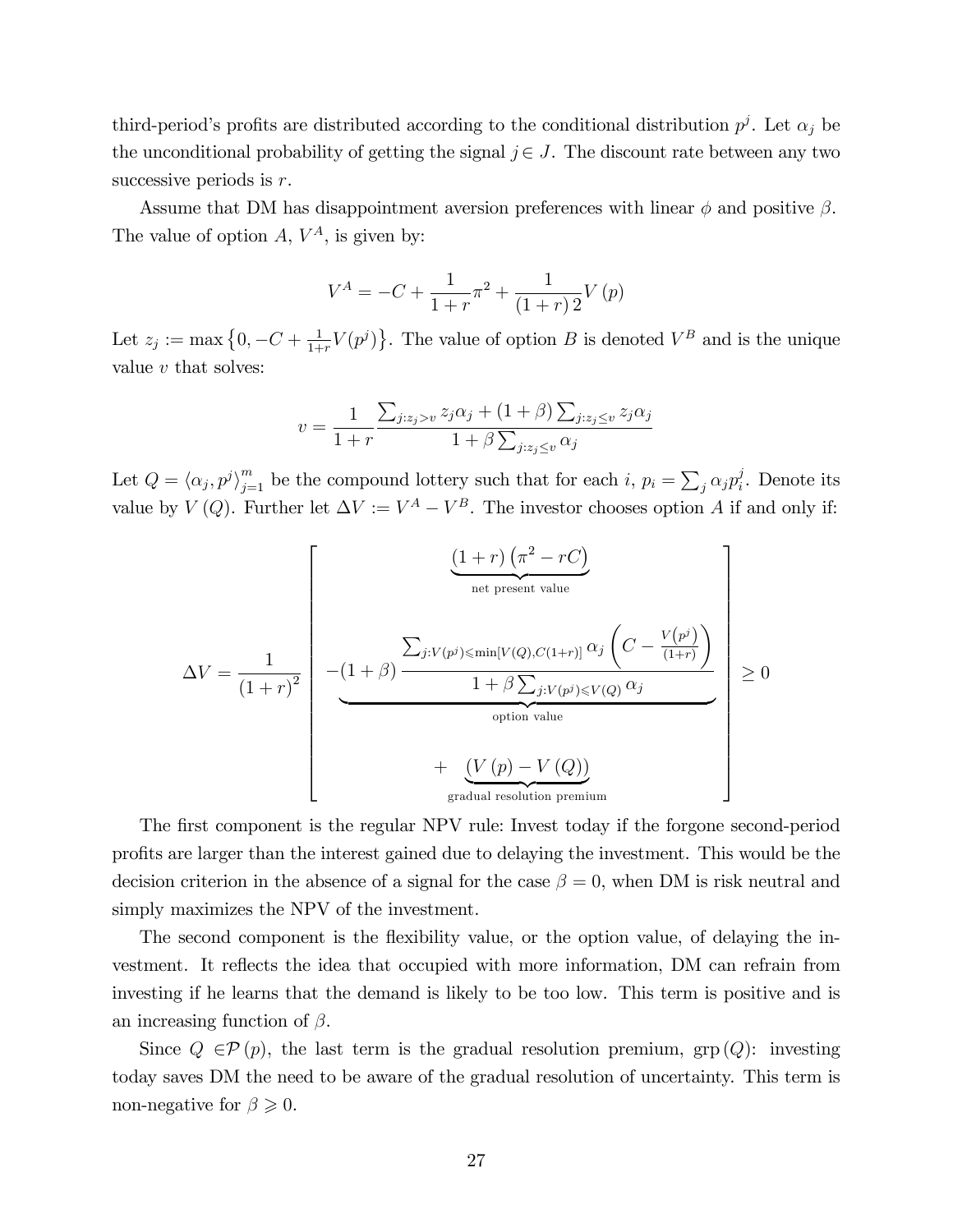As we mentioned above, if a standard expected utility maximizer prefers to invest in period two, even under the null-information system, then he clearly does so when the information system is finer. However, for strictly positive values of  $\beta$  this is not necessarily true. For example, suppose  $\beta = 1, C = 50, r = 0.1, \pi^2 = 5$  and  $\pi_i^3 \in \{0, 1000, 2000\}$ . Let  $p=\frac{1}{3}$  $\frac{1}{3}\delta_0 + \frac{1}{3}$  $\frac{1}{3}\delta_{1000}+\frac{1}{3}$  $\frac{1}{3}\delta_{2000}$ , and  $Q = \langle \delta_0, 1/3; \frac{1}{2}\delta_{1000} + \frac{1}{2}\rangle$  $\frac{1}{2}\delta_{2000}, 2/3 \rangle \in \mathcal{P}(p)$ . Since  $\pi^2 = rC$ , in the absence of a signal, DM is simply indifferent between investing in period 1 and investing in period 2. The signal is useful in that if the investor learns that the quantity demanded is zero, he will choose not to invest. Nevertheless, this option value is not sufficient to compensate him for the compound lottery he must face in case he chooses to view a signal, and he strictly prefers option A. Therefore, the NPV rule should be twice adjusted, taking into account both the second and the third effects.

In the general case, it is not obvious which effect, the option value or PORU, dominates. Similarly to the assertion in proposition 2, there exists a finite value  $\beta^*$  in which the gradual resolution premium is maximized.<sup>21</sup> This observation implies the following:

(*i*) There exists  $\overline{\beta}$ , such that for all  $\beta > \overline{\beta}$  the option value is dominant.

(*ii*) If the option value is dominant at  $\beta^*$ , so it is dominant for all  $\beta > \beta^*$ .

(*iii*) There exists  $\beta$ , such that the option value is dominant for all  $\beta \in (0, \beta]$ .

The setting above can be used to distinguish between decision makers with PORU and decision makers who have preferences for early or late resolution of uncertainty. The availability of an informative signal would induce decision makers with preferences for early resolution of uncertainty to choose option B. Independently of its instrumental value, a signal leads to an earlier, yet not complete, resolution of uncertainty. Therefore, the only possible confusion would be between the behavior of individuals with PORU and individuals who prefer late resolution of uncertainty. This confusion can be avoided by altering the resolution process in option A. Suppose that under that option, the uncertainty about period 3 returns would already have been resolved in period 2. Due to the time neutrality assumption, such a change has no effect on individuals with PORU. Individuals with preferences for late resolution of uncertainty, on the other hand, would be worse off under this alternative.

## 8. Conclusion

Searching for a better understanding of decision-making under risk, and disentangling decision makers' attitude towards risk and time have been two active fields of research in

<sup>&</sup>lt;sup>21</sup>Since  $\lim_{\beta \to \infty} (V(p) - V(Q)) = 0$ , there exists  $\widehat{\beta} := \max \{ \beta | (V(p) - V(Q)) | \beta = \frac{\epsilon}{2} \}$  and  $\widehat{\beta} < \infty$ . Thus  $(V(p) - V(Q))$  is a continuous function on the compact interval  $\left[0, \hat{\beta}\right]$ , and hence achieves its maximum on this domain.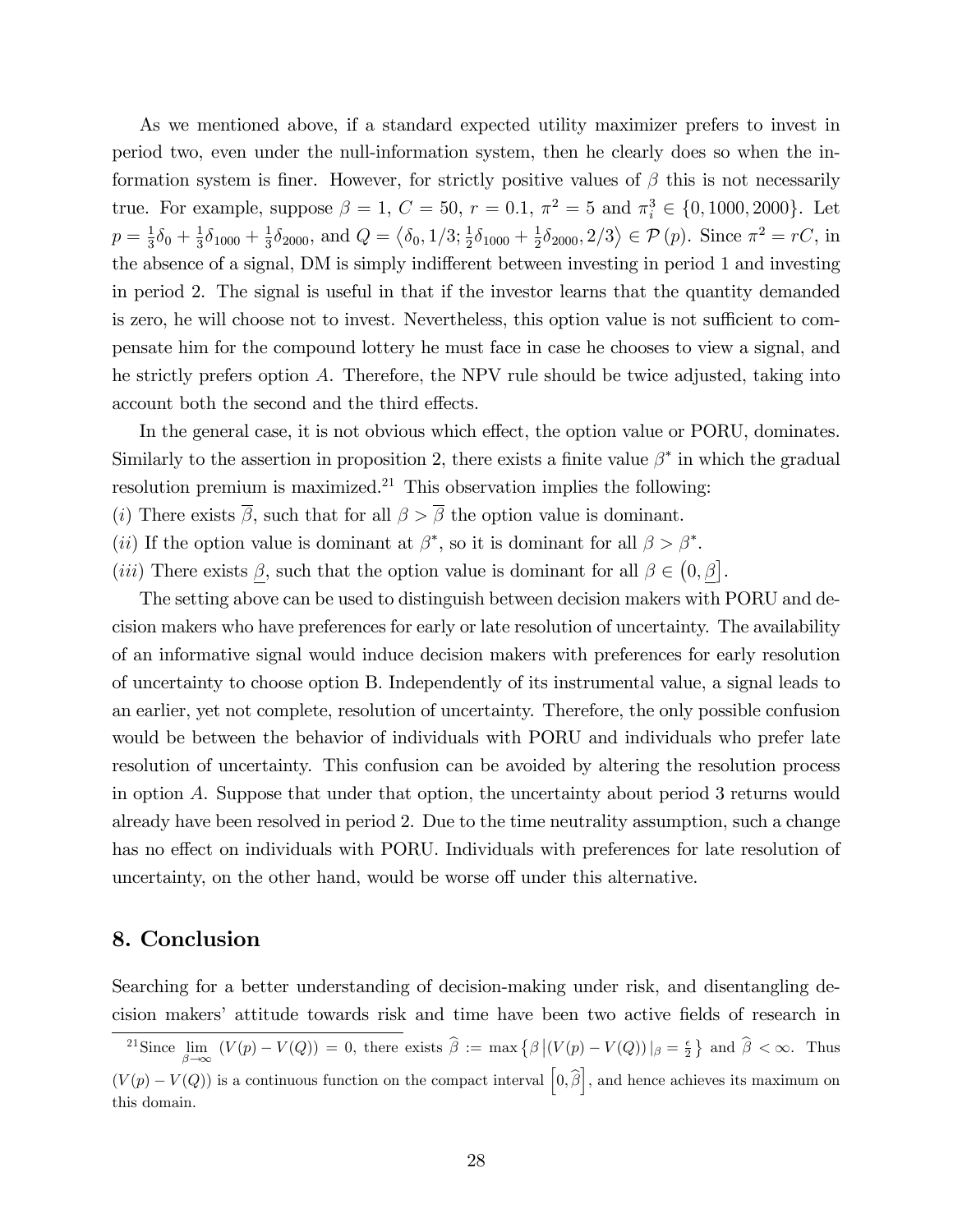economics. This paper contributes to both fields. We study preferences over multi-stage lotteries and explicitly assume that the way uncertainty is resolved over time matters. Being exposed to the resolution process bears the risk of perceiving intermediate outcomes as disappointing or elating. Individuals who are more sensitive to disappointment suffer from getting partial information and, therefore, strictly prefer ex-ante all uncertainty to be resolved in a single point in time. Behaviorally, these individuals will display higher risk aversion if uncertainty is resolved gradually. We formally define such dynamic preferences for one-shot resolution of uncertainty (PORU), and show that they can be modeled using a single, static preference relation. Our main result states that to characterize PORU, one needs to impose on these static preferences a property, negative certainty independence (NCI), which is identified with Allais-type behavior, the most compelling argument against the independence axiom. In other words, being prone to Allais-type behavior and being averse to the gradual resolution of uncertainty are synonymous. This equivalence provides clear predictions for dynamic preferences, and calls for further experimental testing to be done. Our model also predicts a specific attitude towards information. Although we accommodate situations where people avoid information that is instrumental to their decision making, perfect information will never be rejected, and will always be preferred to any other information system.

The frequency with which an individual evaluates lotteries over time is a preference parameter in our model, and its effect is measured by the gradual resolution premium. The more often an individual updates information, the more sensitive he is to gradual resolution. We show that this effect can be quantitatively important, implying extreme degrees of risk aversion.

If most actual risks that individuals face are resolved gradually over time, then these risks cannot be compounded into a single lottery and, therefore, the gradual resolution premium should not be disregarded. Rabin and Thaler [2001] state that "...it is clear that loss aversion and the tendency to isolate each risky choice must both be key components of a good descriptive theory of risk attitudes." Our model shows that in an intertemporal context, both features, and especially the isolation component, can be addressed independently of studying framing effects.

## 9. Appendix

#### 9.1. Extension to n-stage lotteries, a formal description

The following is a formal description of any compound lottery, or a probability tree. Let  $T$  be a finite set of (chance) nodes. Let  $\triangleright_p$ , "predecessor of", be a partial order on T with  $x \triangleright_p y$ if x precedes y. For any node  $t \in T$ , let  $PRE(t) = \{x : x \rhd_p t\}$  be the set of predecessors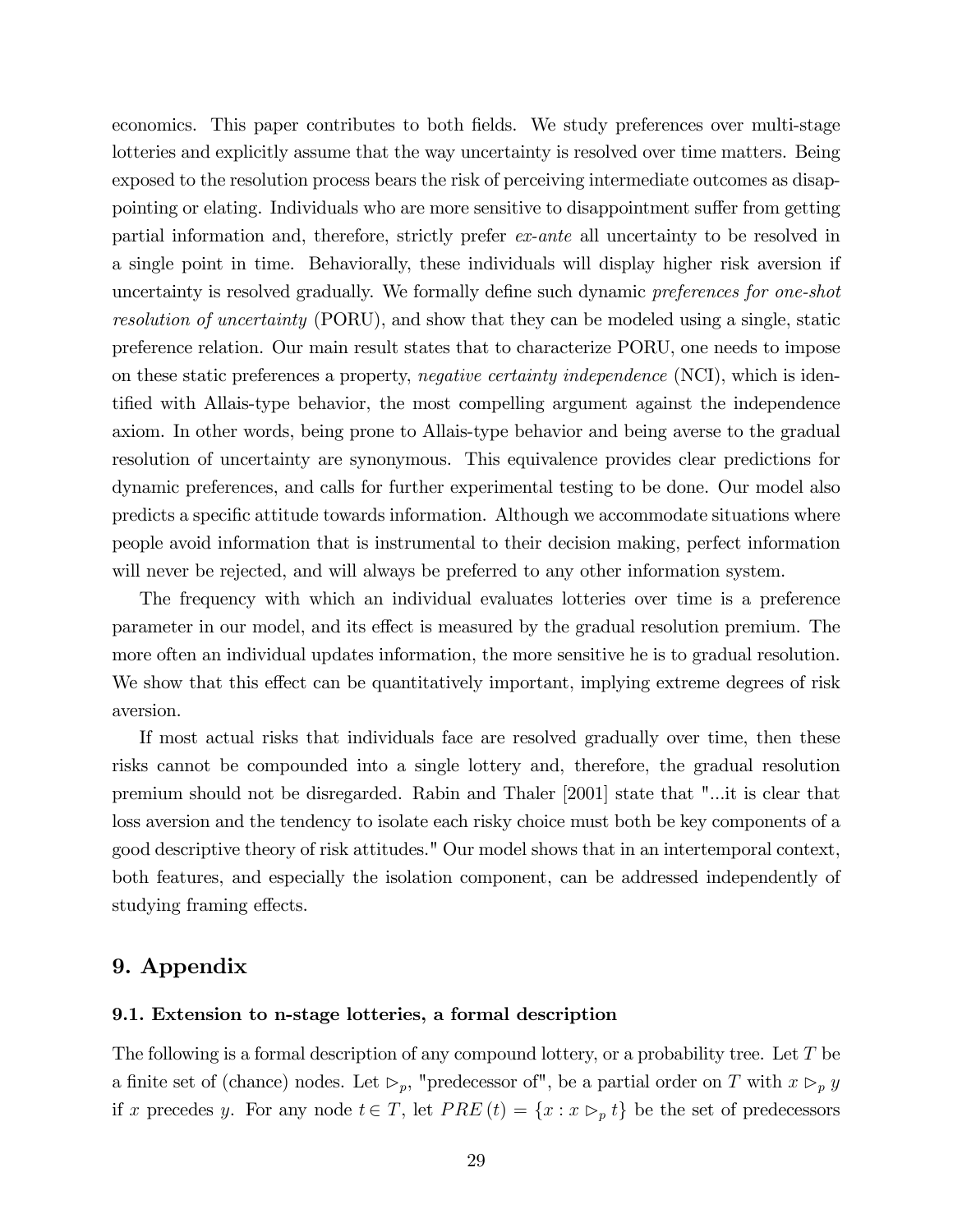of t. For any  $t, t' \in T$ , we say that t is an immediate predecessor of t', and denote it by  $t \rhd_{ip} t'$ , if  $t \in PRE(t')$  and  $\sharp t'' \in PRE(t')$  such that  $t \in PRE(t'')$ . An initial node is any  $t \in T$  with  $PRE (t) = \emptyset$ . A pair  $(T, \triangleright_p)$  is a tree if it has a single initial node, and if for all  $t \in T$ , PRE (t) is totally ordered by  $\triangleright_p$  (so that each node t has no more than one immediate predecessor).

We say that T is of length n if each complete path in T is of length n. Denote by  $T^k$  the set of stage k's nodes. We have  $\bigcup_{k=1}^{n+1} T^k = T$ . A node s is an immediate successor of t iff t is an immediate predecessor of s, that is,  $s \rhd_{is} t \iff t \rhd_{ip} s$ . Let  $F(t) = \{x : x \rhd_{is} t\}.$ Let  $(\rho_t)_{t \in T}$  be a collection of probability distributions, one for each node, over  $F(t)$ . If  $F(z) = \emptyset$ , we say that z is a terminal node. Denote by  $T^{n+1}$  the set of all terminal nodes. We identify  $T^{n+1}$  as the set of ultimate prizes. For any  $k \in \{1, 2, ..., n\}$ , we identify  $t \in T^k$ as a compound lottery, starting at time k, of length  $n + 1 - k$ . In order to agree with other notations in the text, we write any such lottery as  $Q^{n+1-k}(t)$ . Finally, let  $\Gamma^l$  be the set of lotteries of the following form: For all  $j \neq l$ , every  $t \in T^j$  is a trivial node (i.e.  $|F(t)| = 1$ ). In time l, a certain one-stage lottery is acted out.

Let  $\succeq_n$  be a complete and transitive binary relation over  $\mathcal{L}^n$ , on which we impose the following axioms:

For any  $l \in \{1, 2, ..., n\}$ , let  $\Gamma_q^l$  be the member of  $\Gamma^l$  with the single-stage lottery being q.

 $\mathbf{A1}' : \forall q \in \mathcal{L}^1$  and for all  $l, l' \in \{1, 2, ..., n\}, c \sim_n \Gamma_q^{l'}$  $_q^{\prime\prime}$  .

 $\mathbf{A2}^{\prime}$ : Fix  $t^* \in T^n$ . Suppose that for all  $t \in T/\{t^*\}$ , F (t) is the same in both  $Q^n$  and  $Q^{n'}$ . If  $Q^n$  yields the lottery q in t<sup>\*</sup> and  $Q^{n'}$  yields the lottery q'in t\*, then  $Q^n \succeq_n Q^{n'} \Longleftrightarrow \Gamma_q^n \succeq_n \Gamma_{q'}^n$ .

The implied value of any compound lottery is the following: For any  $t \in T^n$ , define  $W^{1}(Q^{1}(t)) = V(Q^{1}(t))$ , and recursively for  $k = n - 1, n - 2, ..., 1$  and for all  $t \in T^{k}$ , let

$$
W^{n+1-k} (Q^{n+1-k} (t)) = V (\langle \rho_t (s), c (Q^{n+1-(k+1)} (s)) \rangle_{s \in F(t)})
$$

where  $c(Q<sup>l</sup>(s)) \in X$  is the certaity equivalent of  $c(Q<sup>l</sup>(s))$ 

Lastly, and using the representation above, we extend the definition of PORU to this richer domain. Let  $Q^n$ ,  $Q^{n'} \in \mathcal{L}^n$  be two compound lotteries that are equal except in one sub-lottery of length  $n+1-k, k \in \{2, 3, ..., n-1\}$  that originates from some  $t^* \in T^k$ . Formally, for all  $t \in T$  such that  $t^* \notin PRE(t)$ ,  $F(t)$  is the same in both  $Q^n$  and  $Q^{n'}$ . Denote the associate (different) sub-lotteries by  $Q_{Q^n}^{n+1-k}(t^*)$  and  $Q_{Q^{n'}}^{n+1-k}(t^*)$ , respectively. Let p be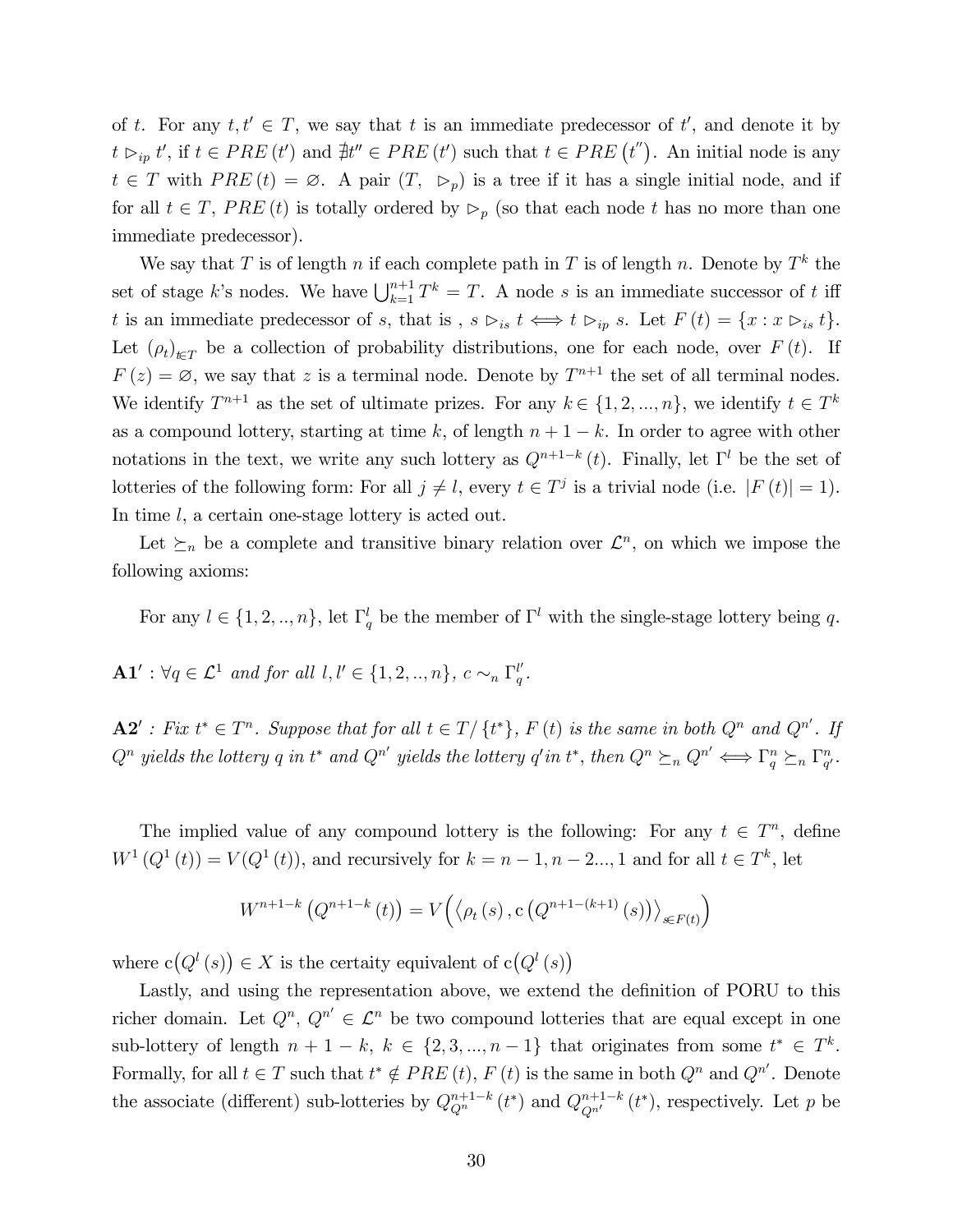the lottery that for all  $s \in F(t^*)$  gives the prize  $c_V(Q^{n+1-(k+1)}(s))$  with probability  $\rho_{t^*}(s)$ . Define the set  $\mathcal{P}(p)$  just as before.

**Definition**:  $\succeq_n$  display PORU if for all  $Q^n$ ,  $Q^{n'} \in \mathcal{L}^n$  and  $p \in \mathcal{L}^1$  as described above,  $W^{n+1-k} (Q_{Q^n}^{n+1-k} (t^*)) = V(p)$  and  $W^{n+1-k} (Q_{Q^{n'}}^{n+1-k} (t^*)) = W(Q^2)$  for some  $Q^2 \in \mathcal{P}(p)$ imply  $Q^n \succeq_n Q^{n'}$ .

Theorem 1: under  $A1', A2', A3$ , theorem 1 remains intact.

For brevity, we omit the detailed proof. It simply involved a repeated use of  $A1', A2',$ and A3 to transform the problem into the framework of theorem 1.

#### 9.2. Proofs

#### Proof of theorem 1

Define  $f_p(v) = \sum_{x \in S(p)} [u(x, v) - v] p_x$ . Thus  $V(p)$  is the unique solution to  $f_p(v) = 0$ . Note that whenever  $p = \sum_i \alpha_i p^i$  we have  $f_p(v) = \sum_i \alpha_i f_{p^i}(v)$ . Since  $f_p(v) = 0$  has a unique solution and for all  $x \in (w, b), u (x, V(\delta_w)) > u (w, V(\delta_w))$  and  $u (b, V(\delta_b)) > u (x, V(\delta_b)),$ showing that  $V(p) \geq V(Q) \ \forall Q \in \mathcal{P}(p)$  is equivalent to showing that  $f_p(V(Q)) \geq 0 \ \forall Q \in$  $\mathcal{P}(p)$ . To show the latter, we subtract from it  $0 = \sum_i \alpha_i f_{p^i} (V(p^i))$ , which does not change the expression, and regroup the terms as follows:

$$
f_p(V(Q)) = \sum_i \alpha_i f_{p^i} (V(Q))
$$
  
\n
$$
= \sum_i \alpha_i [f_{p^i} (V(Q)) - f_{p^i} (V(p^i))]
$$
  
\n
$$
= \sum_i \alpha_i \sum_{x \in S(p^i)} [(u(x, V(Q)) - V(Q)) - (u(x, V(p^i)) - V(p^i))] p_x^i
$$
  
\n
$$
= \sum_i \alpha_i \sum_{x \in S(p^i)} [u(x, V(Q)) - u(x, V(p^i))] p_x^i + \sum_i \alpha_i V(p^i) - V(Q)
$$
  
\n
$$
= \sum_i \alpha_i \sum_{x \in S(p^i)} u(x, V(Q)) p_x^i - \sum_i \alpha_i \sum_{x \in S(p^i)} u(x, V(p^i)) p_x^i
$$
  
\n
$$
+ \sum_i \alpha_i V(p^i) - V(Q)
$$
  
\n
$$
= \sum_i \alpha_i \sum_{x \in S(p^i)} u(x, V(Q)) p_x^i - \sum_i \alpha_i V(p^i) + \sum_i \alpha_i V(p^i) - V(Q)
$$
  
\n
$$
= \sum_i \alpha_i \left[ \sum_{x \in S(p^i)} u(x, V(Q)) p_x^i - u(c(p^i), V(Q)) \right]
$$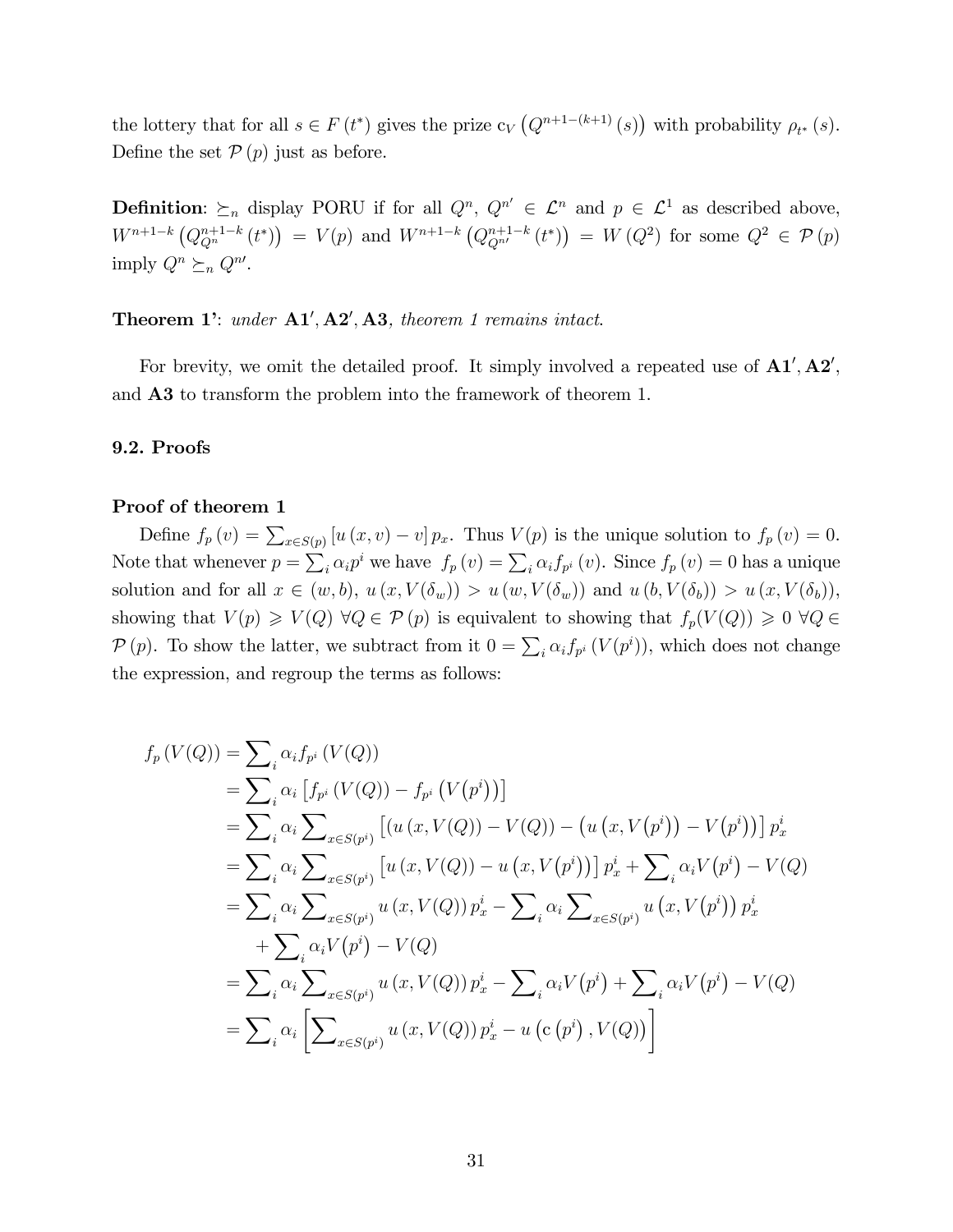Claim 1:

$$
\sum_{i} \alpha_{i} \left[ \sum_{x \in S(p^{i})} u(x, V(Q)) p_{x}^{i} - u(c(p^{i}), V(Q)) \right] \geq 0 \ \forall p \text{ and } \forall Q \in \mathcal{P}(p)
$$

i§

$$
\forall i, \left[\sum\nolimits_{x \in S(p^i)} u(x, V(Q)) p_x^i - u(c(p^i), V(Q))\right] \geq 0 \; \forall p \text{ and } \forall Q \in \mathcal{P}(p).
$$

**Proof:** The "if" part is obvious. For the "only if" part, assume that for some j and for some  $v \neq V(p^j), u(c(p^j), v) - \sum_{x \in S(p^j)} u(x, v) p_x^j > 0$ . Pick  $y \in X$  and  $\alpha \in (0, 1)$  such that  $V\langle 1, (\alpha\delta_y + (1-\alpha)\delta_{c(p^j)}) \rangle = v$  (by betweenness and continuity, such y and  $\alpha$  exist.) Let  $Q = \langle \alpha, \delta_y; (1 - \alpha), p^j \rangle$  (hence  $V(Q) = v$ ). Finally, let  $p := \alpha \delta_y + (1 - \alpha) p^j$ . Note that  $Q \in \mathcal{P}(p)$ . By construction we have

$$
f_p(v) = (1 - \alpha) \left[ \sum_{x \in S(p^j)} u(x, v) p_x^j - u(c(p^j), v) \right] < 0
$$

so  $V(p) < V(Q)$ .

Since  $p$  was arbitrary, we get the following necessary and sufficient condition for PORU:

$$
\mathbf{C}_{1}: \left[\sum\nolimits_{x \in S(p)} u(x,v) p_{x} - u(c(p),v)\right] \geqslant 0 \,\forall p \text{ and } \forall v \in V(\mathcal{L}^{1}).
$$

**Claim 2:** C<sub>1</sub> iff for every triple  $x_3 > x_2 > x_1$ , the indifference curve through  $\delta_{x_2}$  is the steepest.

**Proof:** (only if): Fix  $x_3 > x_2 > x_1$ . By continuity, for every such triple there exists a  $p \in (0,1)$  such that  $p\delta_{x_3} + (1-p)\delta_{x_1} \sim_1 \delta_{x_2}$ . Therefore, the vertex  $(0,0)$  that represents the lottery  $\delta_{x_2}$  and the point  $(1 - p, p)$  lie on the same indifference curve. This indifference set is of the original preferences, and hence the value attached to it is  $V(p\delta_{x_3} + (1-p)\delta_{x_1}) :=$  $V(p) = pu(x_3, V(p)) + (1 - p) u(x_1, V(p)) = u(x_2, V(p)).$  By  $C_1$ , for any other v, if we pass through  $(1 - p, p)$  the (artificial) indifference curve corresponding to the value v, it must lie weakly above the curve from the same collection that passes through  $(0,0)$ . Since the betweenness property implies that indifference curves are straight lines (so their slopes are constant), the result follows.

(if): Take a lottery p with  $|S(p)| = n - 1$  that belongs to an indifference set  $I_v :=$  $\{p':\sum_x u(x,v)p'_x=v\}$  in a  $(n-1)$ -dimensional unit simplex  $\Delta(n)$ . Assume further that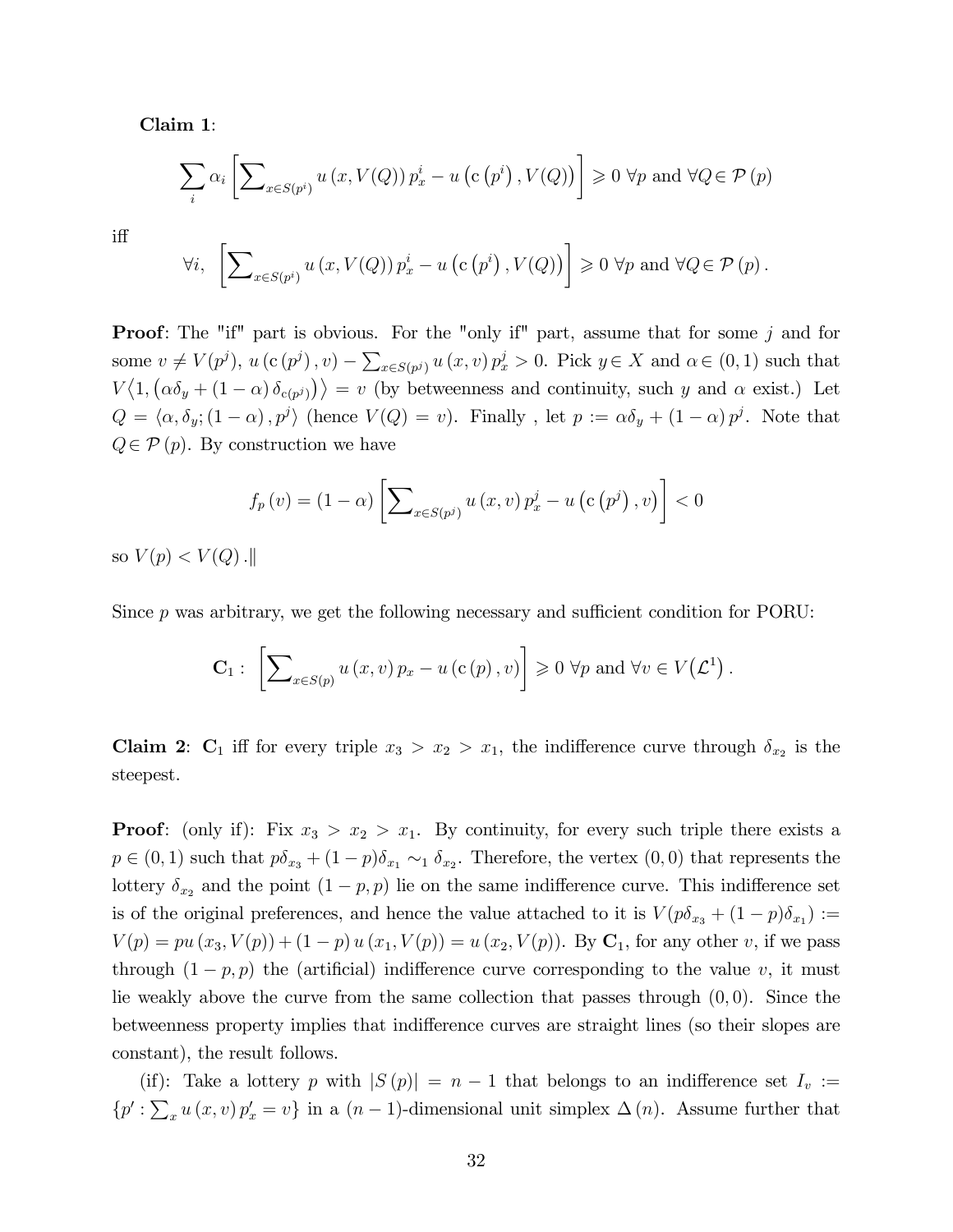for some  $x_v \in (w, b)$  with  $x_v \notin S(p)$ ,  $\langle 1, \delta_{x_v} \rangle \in I_v^{22}$ . By monotonicity and continuity,<sup>23</sup> p can be written as a convex combination  $\alpha r + (1 - \alpha) w$ , for some  $\alpha \in (0, 1)$  and  $r, w \in I_v$  with  $|S(r)| = |S(w)| = n - 2$ . By the same argument, both r and w can be written, respectively, as a convex combination of two other lotteries with size of support equal  $n-3$  and that belong to  $I_v$ . Continue in the same fashion to get an index set J and a collection of lotteries,  ${qj}_{j\in J}$ , such that for all  $j \in J$ ,  $|S(q^j)| = 2$  and  $q^j \in I_v$ . Note that by monotonicity, if  $y, z \in S(q^j)$  then either  $z > x_v > y$  or  $y > x_v > z$ . By construction, for some  $\alpha_1, ..., \alpha_j$ with  $\alpha_j > 0$  and  $\sum_j \alpha_j = 1$ ,  $\sum_j \alpha_j q^j = p$ . Let  $V(q, v) := \sum_x q_x u(x, v)$ . By hypothesis,  $V(q^j, v') \geq u(x_v, v')$  for all  $j \in J$  and for all  $v' \in V(\Delta(n))$  and therefore also

$$
V(p, v') = \sum_{j} \alpha_j V(q^j, v') = \sum_{x} \sum_{j} \alpha_j q_x^j u(x, v')
$$
  

$$
\geqslant \sum_{j} \alpha_j u(x_v, v') = u(x_v, v') = u(c(p), v') .
$$

Claim 3: NCI and  $C_1$  are equivalent.

#### Proof:

 $C_1 \rightarrow NCI$ : Assume  $p \succeq_1 \delta_x$ . Using the observation that for any two lotteries p and  $q, V(p) \geq V(q)$  is equivalent to  $f_p(V(q)) \geq 0$ , we have  $\sum_i p_{x_i} u(x_i, V(p) \geq u(x, V(p))$ . By  $\mathbf{C}_1$  and monotonicity,  $\sum_i p_{x_i} u(x_i, v) \geq u(x, v)$  for all v, and in particular for  $v =$  $V(\lambda p + (1 - \lambda)q).$ <sup>24</sup> Calculating the expected utility of the two lotteries  $\lambda p + (1 - \lambda)q$  and  $\lambda \delta_x + (1 - \lambda)q$  relative to the value  $V(\lambda p + (1 - \lambda)q)$  and using again the observation above, establishes the result.

 $NCI \rightarrow C_1$ : Suppose not. Then there exists a lottery  $p \sim c(p)$  with  $\left[\sum_{x\in S(p)} u(x,v) p_x - u(c(p),v)\right] < 0$  for some v. Pick  $y \in X$  and  $\alpha \in (0,1)$  such that  $V(\alpha p + (1 - \alpha)\delta_y) = v.$  We have  $v < \alpha u(c(p), v) + (1 - \alpha)u(y, v) = V(\alpha \delta_{c(p)} + (1 - \alpha)\delta_y, v),$ or  $\alpha\delta_{c(p)} + (1 - \alpha)\delta_y \succ_1 \alpha p + (1 - \alpha)\delta_y$ , contradicting NCI.

Note that by reversing the inequality in  $C_1$  and the weakly-prefer sign in NCI, we derive the analogous conditions for PGRU.

<sup>&</sup>lt;sup>22</sup>The analysis would be the same, though with messier notations, even if  $|S(p)| = n$ , i.e., if  $x \in S(p)$ .

 $23$ These two assumptions guarantee that no indifference set terminates in the relative interior of any  $k \leq n - 1$  dimensional unit simplex.

<sup>&</sup>lt;sup>24</sup>If  $p \sim \delta_x$ , the assertion is evident. Otherwise, we need to find  $p^*$  that is both first order stochastically dominated by p and satisfies  $p^* \sim \delta_x$ , and use the monotonicity of  $u(0, v)$  with respect to its first argument. By continuity such  $p^*$  exists.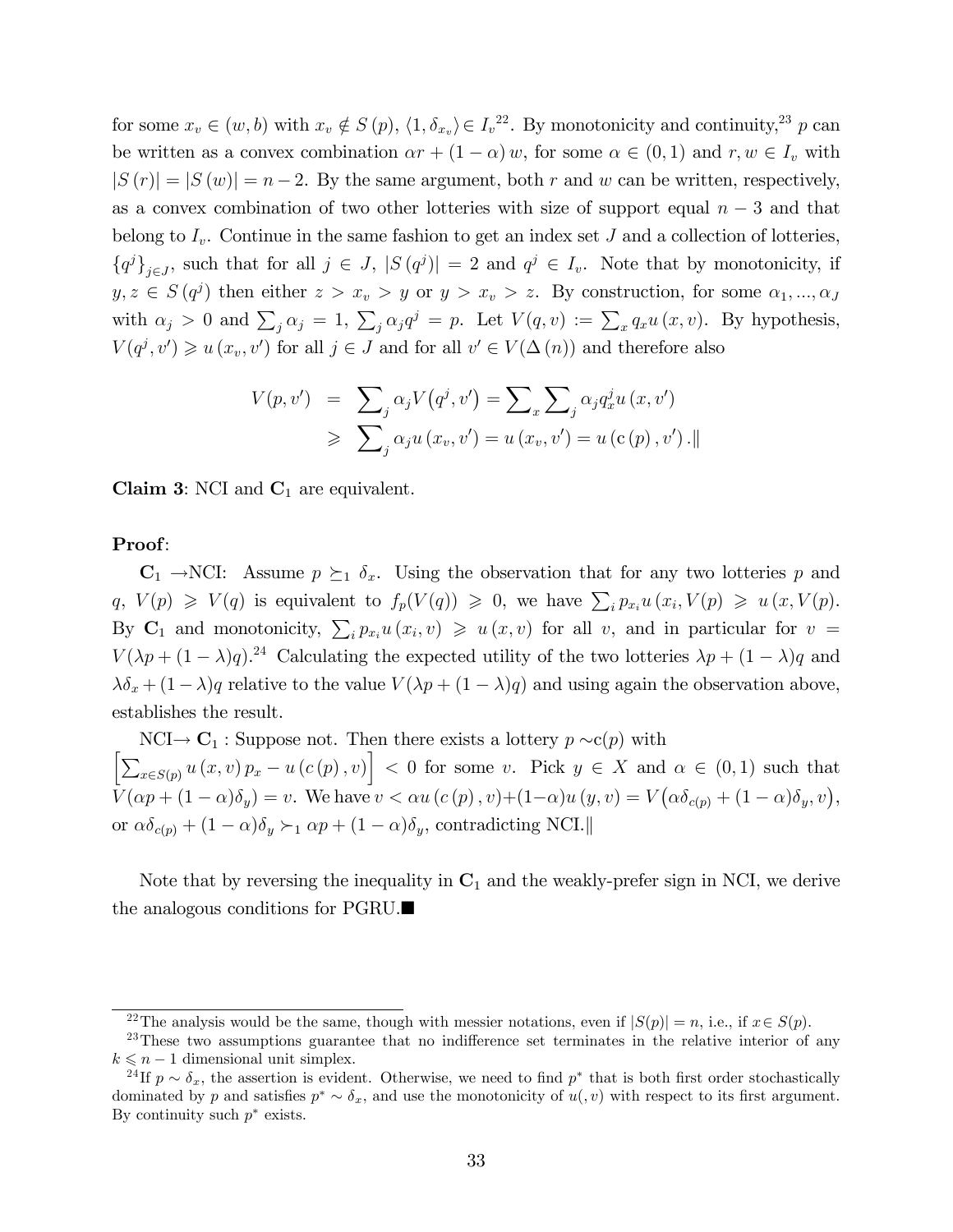#### Proof of theorem 2

Since for expected utility preferences NCI is always satisfied, it is enough to demonstrate the result for lotteries with at most 3 prizes in their support.

For  $x \in [w, b]$ , denote by  $V(\delta_x)$  the unique solution of  $v = u(x, v)$ . Without loss of generality, set  $u(w, v) = 0$  and  $u(b, v) = 1$  for all  $v \in [0, 1]$ . Fix  $\overline{v} \in (0, 1)$ . By monotonicity and continuity there exists  $x(\overline{v}) \in (w, b)$  such that  $\overline{v} = V(\delta_{x(\overline{v})})$ . Take any  $x > x(\overline{v})$  and note that  $\mu(V|x, x(\overline{v}), w) = \begin{bmatrix} \frac{u(x(\overline{v}), v)}{u(x,v)-u(x(\overline{v}))} \\ \frac{u(x(\overline{v}), v)}{v(x,\overline{v})} \end{bmatrix}$  $u(x,v)-u(x(\overline{v}),v)$  $\Big]$ , the slope of the indifference curves on the space  $\{(p_w, p_x) | p_w, p_x \ge 0, p_w + p_x \le 1\}$ , is continuous and differentiable as a function of v on  $[0, V(\delta_x)].$ 

Since  $\overline{v} \in (0, V(\delta_x))$ , theorem 1 implies that  $\mu(V|x, x(\overline{v}), w)$  is maximized at  $v = \overline{v}$ . A necessary condition is:

$$
\frac{\partial}{\partial v}\left[\frac{u(x(\overline{v}),\overline{v})}{u(x,\overline{v})-u(x(\overline{v}),\overline{v})}\right]=0
$$

 $\text{Or,}^{25}$  using  $\overline{v} = u(x(\overline{v}), \overline{v})$  and denote by  $u_i$  the partial derivative of u with respect to its  $i^{th}$  argument,

$$
u_2(x(\overline{v}), \overline{v})[u(x, \overline{v}) - \overline{v}] = [u_2(x, \overline{v}) - u_2(x(\overline{v}), \overline{v})]\overline{v}
$$
\n(1)

Note that by continuity and monotonicity of  $u(x, v)$  in its first argument, for all  $x \in$  $(x(\overline{v}), b)$  there exists  $p \in (0, 1)$  such that  $p\delta_w + (1-p)\delta_x \sim_1 \delta_{x(\overline{v})}$ , or  $u(x, \overline{v}) (1-p) =$  $u(x(\overline{v}), \overline{v}) = \overline{v}$ . Therefore, and using again theorem 1, (1) is an identity for  $x \in (x(\overline{v}), b)$ , so we can take the partial derivative of both sides with respect to  $x$  and maintain equality. We get:

$$
u_2(x(\overline{v}), \overline{v})u_1(x, \overline{v}) = u_{21}(x, \overline{v})\overline{v}
$$

Since u is strictly increasing in its first argument,  $u_1(x, \overline{v}) > 0$  and  $\overline{v} > 0$ . Thus:  $\frac{u_{21}(x, \overline{v})}{u_1(x, \overline{v})} =$  $\frac{u_2(x(\overline{v}),\overline{v})}{\overline{v}} = l(\overline{v})$  independent of x, or by changing order of differentiation:  $\frac{\partial}{\partial v}[\ln u_1(x,\overline{v})]$  is independent of x.

Since  $\overline{v}$  was arbitrary, we have the following differential equation on  $\{(x, v) | v < u(x, v)\}$ :

$$
\frac{\partial}{\partial v} [\ln u_1(x, v)] = l(v)
$$

$$
\frac{u_{22}\left(x\left(\overline{v}\right),\overline{v}\right)}{u_{22}\left(x,\overline{v}\right)} < \frac{\overline{v}}{u\left(x,\overline{v}\right)} \left( < 1\right)
$$

 $25$  second order conditions would be :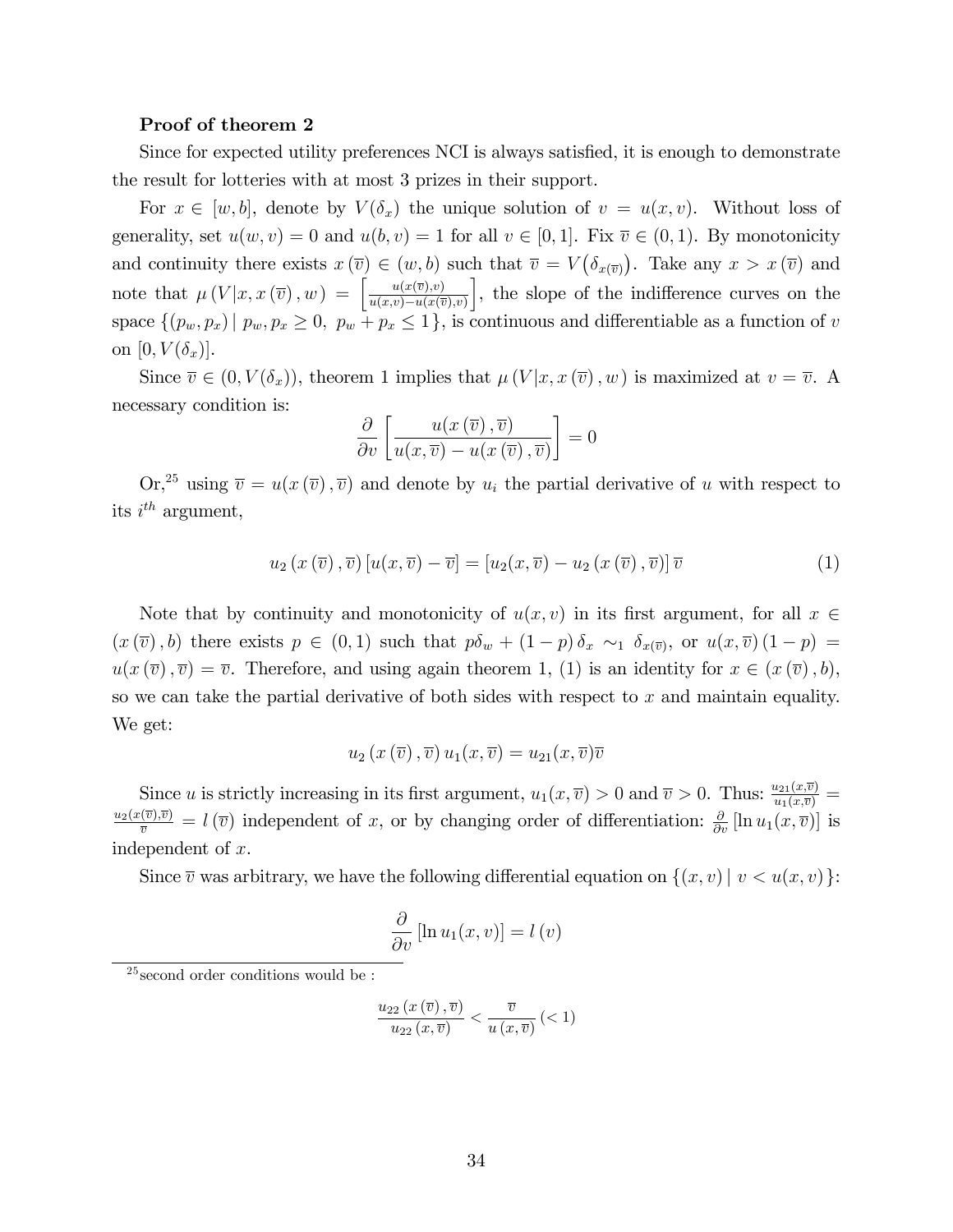By the fundamental theorem of calculus, the solution of this equation is:

$$
\frac{\partial}{\partial v} [\ln u_1(x, v)] = l(v)
$$
\n
$$
\implies \ln u_1(x, v) = \ln u_1(x, 0) + \int_{s=0}^v l(s) ds
$$
\n
$$
\implies u_1(x, v) = u_1(x, 0) \exp \left( \int_{s=0}^v l(s) ds \right)
$$
\n
$$
\implies u(x, v) - u(x(v), v) = \exp \left( \int_{s=0}^v l(s) ds \right) \int_{x(v)}^x u_1(t, 0) dt
$$
\n
$$
\implies u(x, v) - v = \exp \left( \int_{s=0}^v l(s) ds \right) (u(x, 0) - u(x(v), 0))
$$

Note that the term

$$
\exp\left(\int_{s=0}^{v}l(s)\,ds\right)=\exp\left(\int_{s=0}^{v}\frac{u_2\left(x\left(s\right),s\right)}{s}ds\right)
$$

is well defined since by the assumption that all derivatives are continuous and bounded and that  $u_1 > 0$ , we use L'Hopital's rule and implicit differentiation to show that the term

$$
\lim_{s \to 0} \frac{u_2(x(s), s)}{s} = \lim_{s \to 0} u_{21}(x(s), s) x'(s) + u_{21}(x(s), s)
$$
  
= 
$$
\lim_{s \to 0} u_{21}(x(s), s) \frac{1 - u_2(x(s), s)}{u_1(x(s), s)} + u_{21}(x(s), s)
$$

is finite and hence  $\left(\int_{s=0}^{v}$  $u_2(x(s),s)$  $\left(\frac{s(s),s}{s}ds\right)$  is finite as well.

To uncover  $u(x, v)$  on the region  $\{(x, v) | v > u(x, v)\}\$ , fix again some  $\overline{v} \in (0, 1)$  and the corresponding  $x(\overline{v}) \in (w, b)$  (with  $\overline{v} = u(x(\overline{v}), \overline{v})$ ). Take any  $x < x(\overline{v})$  and note that  $\widehat{\mu}\left(V|b,x\left(\overline{v}\right),x\right) = \begin{bmatrix} \frac{u(x(\overline{v}),v)-u(x,v)}{1-u(x(\overline{v}),v)} \end{bmatrix}$  $1-u(x(\overline{v}),v)$ , the slope of the indifference curves on the space  $\{(p_x, p_b) | p_x, p_b \ge 0, p_x + p_b \le 1\}$ , is continuous and differentiable as a function of v on  $[V(\delta_x), b].$ 

Since  $\overline{v} \in (V(\delta_x), b)$ , by using theorem 1 we have:

$$
\frac{\partial}{\partial v}\left[\frac{u(x(\overline{v}),\overline{v})-u(x,\overline{v})}{1-u(x(\overline{v}),\overline{v})}\right]=0
$$

or,

$$
\left(u_2\left(x\left(\overline{v}\right),\overline{v}\right)-u_2\left(x,\overline{v}\right)\right)\left[1-\overline{v}\right] = -u_2(x\left(\overline{v}\right),\overline{v})\left[\overline{v}-u(x,\overline{v})\right]
$$
\n(2)

Using the same argumentation from the former case, (2) holds for all  $x \in (w, x(\overline{v}))$ , so we can take the partial derivative of both sides with respect to  $x$  and maintain equality. We get:

$$
-u_{21}(x,\overline{v})[1-\overline{v}]=u_1(x,\overline{v})u_2(x(\overline{v}),\overline{v})
$$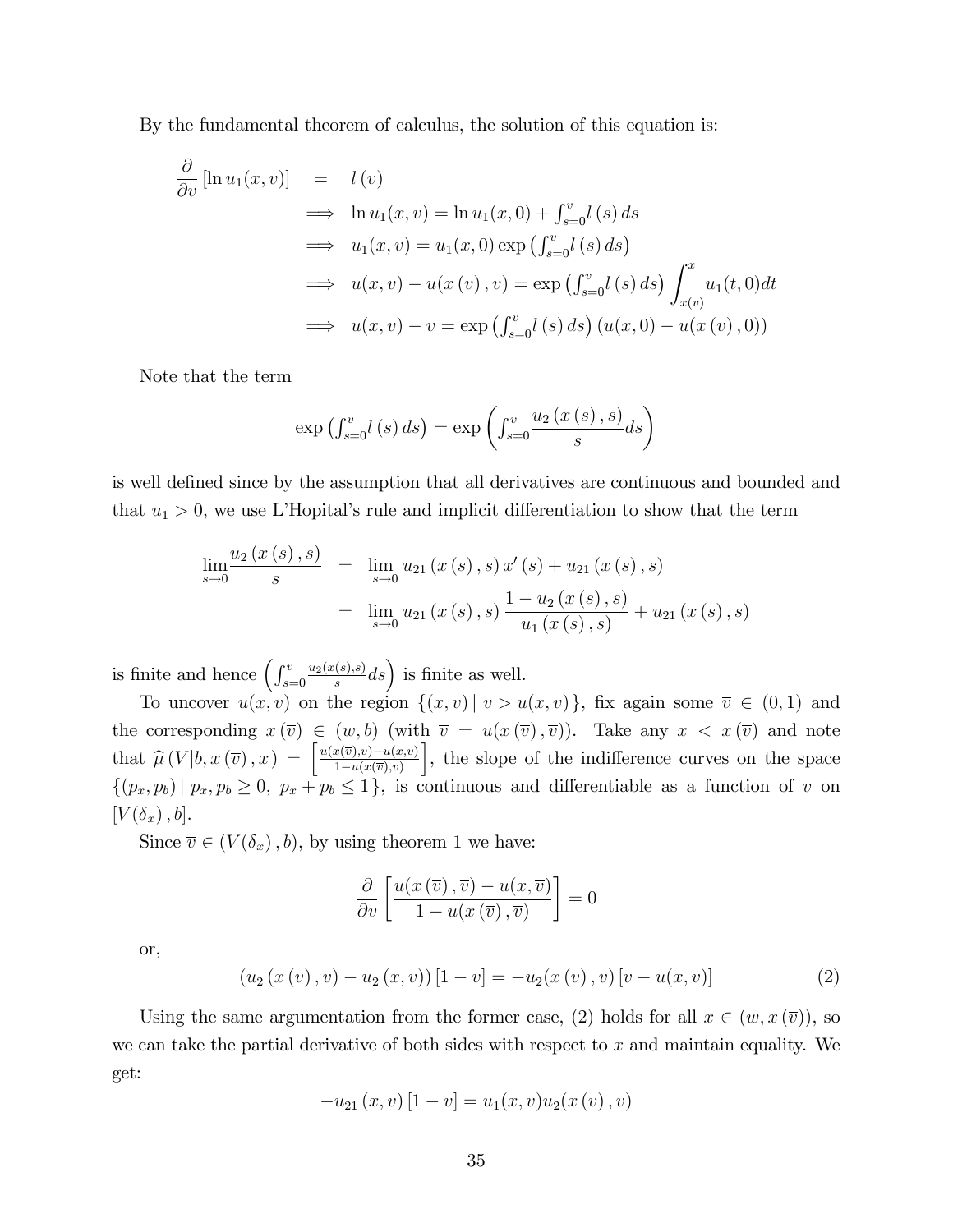Since u is strictly increasing in its first argument,  $u_1(x, \overline{v}) > 0$  and  $1 - \overline{v} > 0$ . Thus:  $\frac{u_{21}(x,\bar{v})}{u_{1}(x,\bar{v})} = -\frac{u_{2}(x(\bar{v}),\bar{v})}{[1-\bar{v}]} = k(\bar{v})$  independent of x, or by changing order of differentiation:  $\frac{\partial}{\partial v}[\ln u_1(x,\overline{v})]$  is independent of x.

Since  $\overline{v}$  was arbitrary, we have the following differential equation on  $\{(x, v) | v > u(x, v)\}$ :

$$
\frac{\partial}{\partial v} [\ln u_1(x, v)] = k(v)
$$

Its solution is given by

$$
\frac{\partial}{\partial v} [\ln u_1(x, v)] = k(v)
$$
\n
$$
\implies \ln u_1(x, 1) - \ln u_1(x, v) = \int_{s=v}^{1} k(s) ds
$$
\n
$$
\implies \ln u_1(x, v) = \ln u_1(x, 1) - \int_{s=v}^{1} k(s) ds
$$
\n
$$
\implies u_1(x, v) = u_1(x, 1) \exp \left( \int_{s=v}^{1} k(s) ds \right)^{-1}
$$
\n
$$
\implies u(x, v) - u(x(v), v) = \exp \left( \int_{s=v}^{1} k(s) ds \right)^{-1} \int_{x}^{x(v)} u_1(t, 1) dt
$$
\n
$$
\implies u(x, v) - v = -[u(x(v), 1) - u(x, 1)] \exp \left( \int_{s=v}^{1} k(s) ds \right)^{-1}
$$

which is again well defined since

$$
\exp\left(\int_{s=v}^{1} k(s) ds\right) = \exp\left(\int_{s=v}^{1} -\frac{u_2\left(x(s), s\right)}{\left[1-s\right]} ds\right)
$$

and

$$
\lim_{s \to 1} -\frac{u_2(x(s), s)}{[1-s]} = \lim_{s \to 1} u_{21}(x(s), s) x'(s) + u_{21}(x(s), s)
$$

$$
= \lim_{s \to 1} u_{21}(x(s), s) \frac{1 - u_2(x(s), s)}{u_1(x(s), s)} + u_{21}(x(s), s)
$$

is finite, and hence the whole integral is finite.

So far we have:

$$
u(x,v) - v = \begin{cases} [u(x,0) - u(x(v),0)] \exp\left(\int_{s=0}^{v} \frac{u_2(x(s),s)}{s} ds\right) & x > x(v) \\ -[u(x(v),1) - u(x,1)] \left(\exp\left(\int_{s=v}^{1} - \frac{u_2(x(s),s)}{1-s} ds\right)\right)^{-1} & x < x(v) \end{cases}
$$
(3)

We add the following restrictions: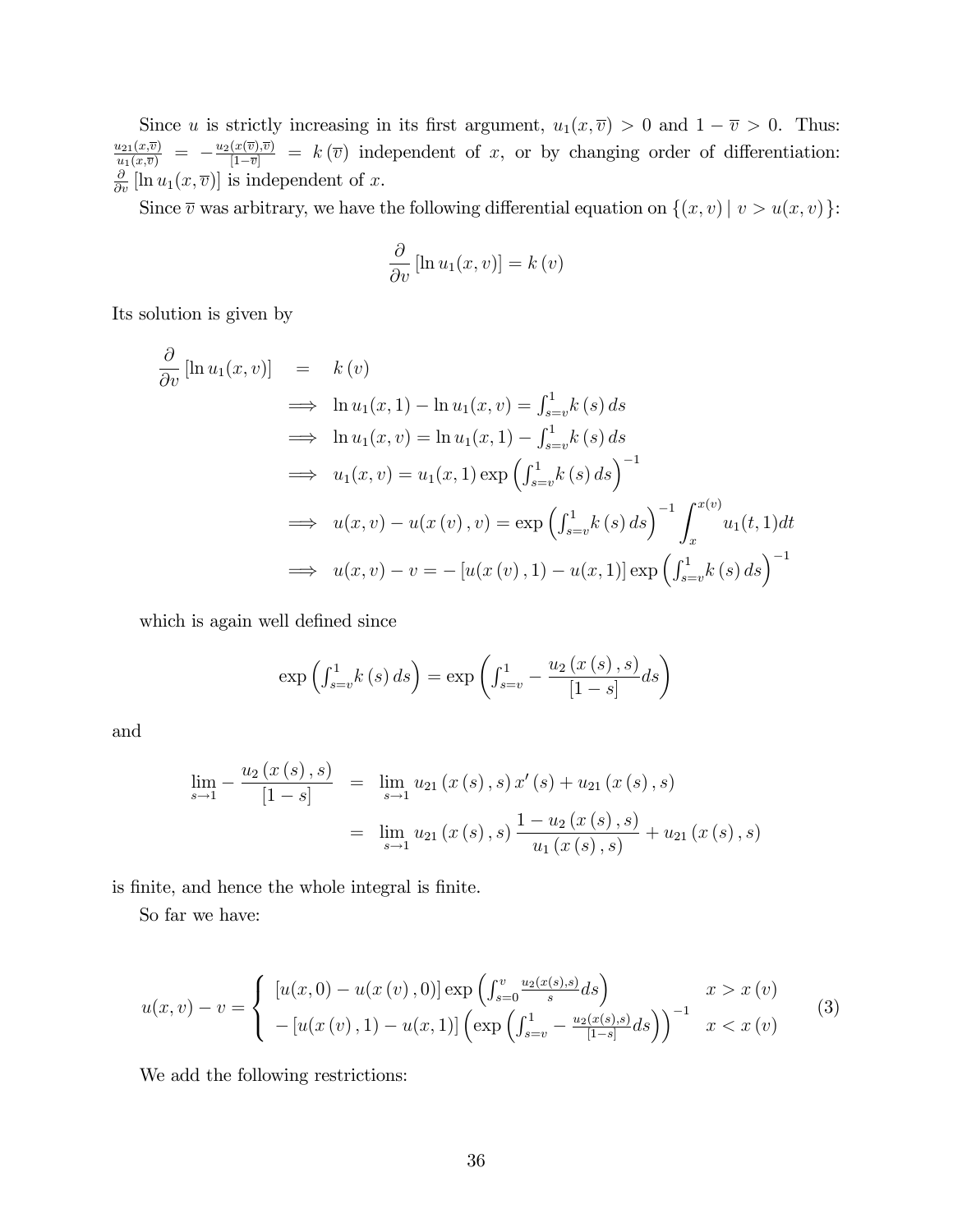(i)  $u(b, v) = 1$  for all  $v \in [0, 1]$ , which implies:

$$
[1 - u(x(v), 0)] \exp \left( \int_{s=0}^{v} \frac{u_2(x(s), s)}{s} ds \right) = 1 - v
$$

(ii)  $u(w, v) = 0$  for all  $v \in [0, 1]$ , which implies:

$$
u(x(v), 1) \left( \exp \left( \int_{s=v}^{1} -\frac{u_2(x(s), s)}{[1-s]} ds \right) \right)^{-1} = v
$$

Substituting into (3) to get:

$$
u(x,v) - v = \begin{cases} [u(x,0) - u(x(v),0)] \frac{1-v}{[1-u(x(v),0)]} & x > x(v) \\ - [u(x(v),1) - u(x,1)] \frac{v}{u(x(v),1)} & x < x(v) \end{cases}
$$
(4)

We further require:

or

(iii) Continuity at  $x = x(v)$ . This is immediate since

$$
\lim_{x \to -x(v)} (u(x, v) - v) = \lim_{x \to +x(v)} (u(x, v) - v) = 0
$$

(iv) Differentiability at  $x(v)$  for all v:

$$
u_1(x(v), 0) \frac{1-v}{[1 - u(x(v), 0)]} = u_1(x(v), 1) \frac{v}{u(x(v), 1)}
$$

$$
\frac{u_1(x(v), 1)}{u_1(x(v), 0)} = \frac{[1 - u(x(v), v)]}{[1 - u(x(v), 0)]} \frac{u(x(v), 1)}{u(x(v), v)}
$$
(5)

Let  $r(x, v) := \frac{-u_{11}(x, v)}{u_{1}(x, v)}$ . Given  $v \in (0, 1)$ , note that

$$
r(x,v) = \begin{cases} -\frac{u_{11}(x,0)}{u_{1}(x,0)} & x > x(v) \\ -\frac{u_{11}(x,1)}{u_{1}(x,1)} & x < x(v) \end{cases}
$$

But since u is continuous and  $r(x, v)$  is well defined,  $r(x, v)$  must be continuous as well. Therefore, we require:

$$
-\frac{u_{11}(x(v),0)}{u_1(x(v),0)} = -\frac{u_{11}(x(v),1)}{u_1(x(v),1)}
$$

and since this is true for any v and the function  $x (v)$  is onto, we have for all  $x \in (w, b)$ :

$$
-\frac{u_{11}(x,0)}{u_1(x,0)} = -\frac{u_{11}(x,1)}{u_1(x,1)}
$$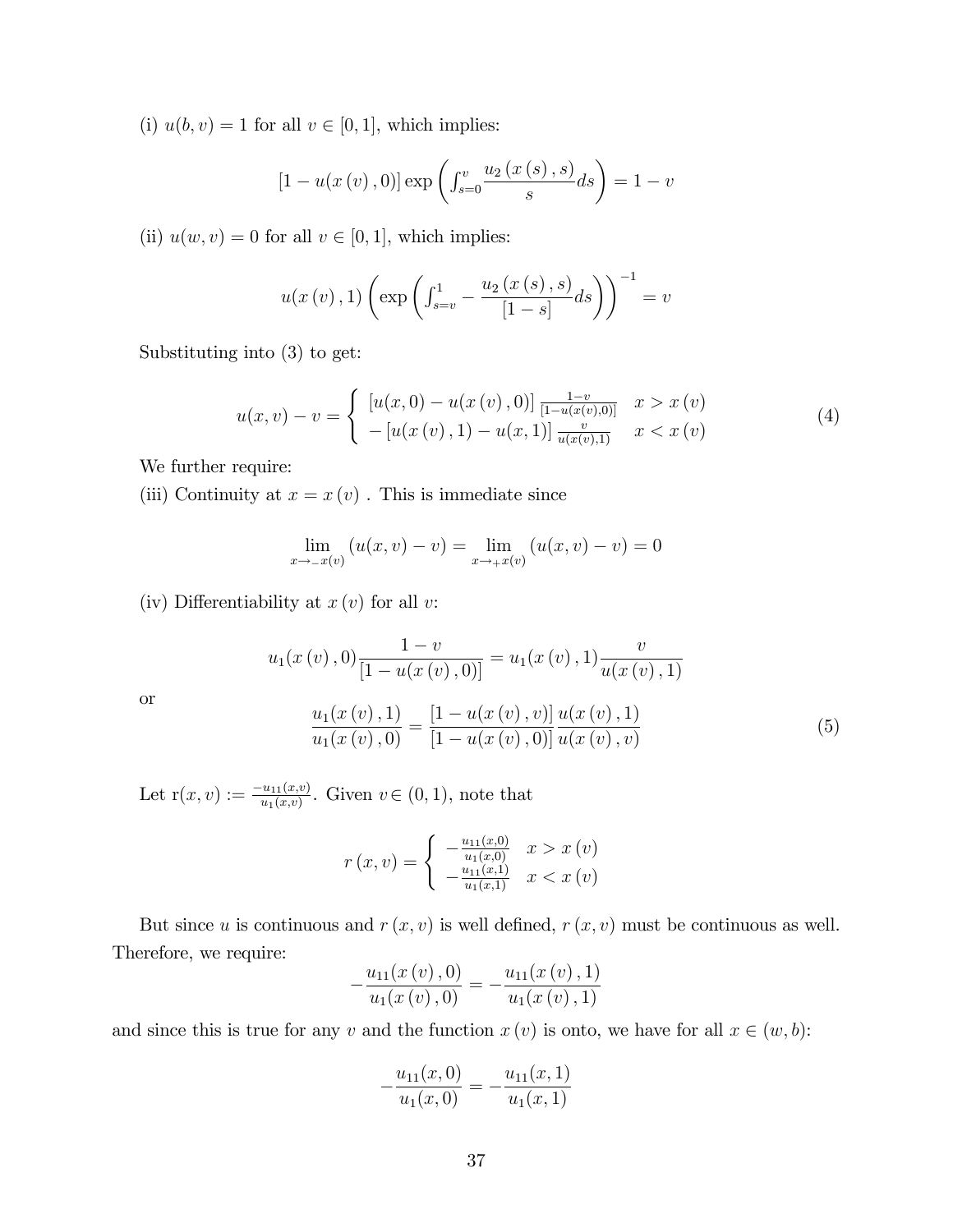which implies that for some a and b,  $u(x, 1) = au(x, 0) + b$ . But  $u(0, 1) = u(0, 0) = 0$  and  $u(1, 1) = u(1, 0) = 1$ , hence, by continuity,  $b = 0$  and  $a = 1$ , or  $u(x, 1) = u(x, 0) := z(x)$  for all  $x \in [w, b]$ . Plug into (4) to get:

$$
u(x,v) - v = \begin{cases} [z(x) - z(x(v))] \frac{1-v}{[1-z(x(v))]} & x > x(v) \\ - [z(x(v)) - z(x)] \frac{v}{z(x(v))} & x < x(v) \end{cases}
$$
(6)

and into (5) to get:

$$
\frac{u_1(z(x))}{u_1(z(x))} = 1 = \frac{[1-v]}{[1-z(x(v))]} \frac{z(x(v))}{v}
$$

or

$$
\frac{v}{z(x(v))} = \frac{[1-v]}{[1-z(x(v))]} := m(v)
$$
\n(7)

Substituting (7) into (6) we have:

$$
u(x, v) - v = [z(x) - z(x(v))] m(v)
$$
\n(8)

and using the boundary conditions, (i) and (ii), again we find that

$$
u(w, v) - v = 0 - v = [0 - z(x(v))] m(v)
$$

or

$$
v - z(x(v)) m(v) = 0
$$
\n<sup>(9)</sup>

and

$$
u(b, v) - v = 1 - v = [1 - z(x(v))] m(v)
$$

or

$$
1 = m(v) + v - z(x(v)) m(v) = m(v)
$$
\n(10)

where the second equality is implied by (9). Therefore  $m(v) = 1$  and using (7) and (8) we have

$$
u(x,v)=z\left( x\right)
$$

which implies that the local utility function is independent of  $v$ , hence preferences are expected utility.

#### Proof of the sufficient conditions for mixed fan

Note that in the two-dimensional probability simplex, an indifference set is defined by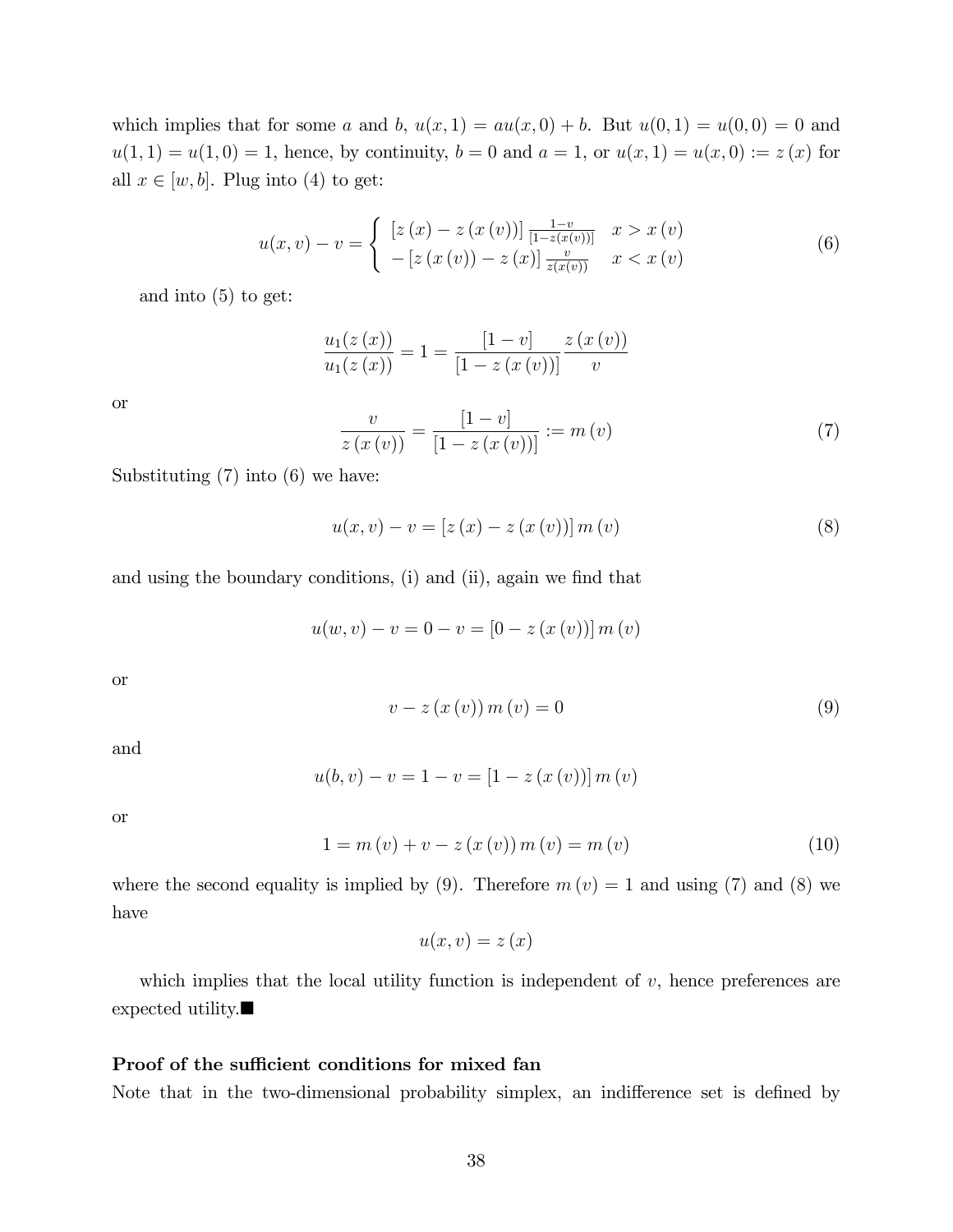$v = p_{x_1}u(x_1, v) + (1 - p_{x_1} - p_{x_3})u(x_2, v) + p_{x_3}u(x_3, v)$ . The slope of an indifference curve is then given by: $\frac{\partial p_3}{\partial p_1} = \frac{u(x_2,v)-u(x_1,v)}{u(x_3,v)-u(x_2,v)}$  $\frac{u(x_2,v)-u(x_1,v)}{u(x_3,v)-u(x_2,v)}$ . Using theorem 1, it is evident that the requirement  $\sum u(x, v)p_x \geq u(c(p), v)$  is equivalent to having the indifference curve through the  $(0, 0)$ vertex being the steepest. Denote by  $v_i$  the solution to  $\phi(x_i, v) - v = 0$ . By monotonicity, for any triple  $x_3 > x_2 > x_1$ , and for any  $v \in (v_1, v_3)$ ,  $V^{-1}(v) \in L(x_3)$  and  $V^{-1}(v) \notin L(x_1)$ but for the middle prize,  $x_2$ , both are possible. Let  $u_i$  denotes the partial derivative of u with respect to its i<sup>th</sup> argument. The derivative (with respect to v) at  $\hat{v}$  of ln  $\left(\frac{dp_{x_3}}{dp_{x_1}}\right)$  $dp_{x_1}$  $\big)$  is given by  $\frac{[u_2(x_2,\hat{v}) - u_2(x_1,\hat{v})]}{u(x_2,\hat{v}) - u(x_1,\hat{v})} - \frac{[u_2(x_3,\hat{v}) - u_2(x_2,\hat{v})]}{u(x_3,\hat{v}) - u(x_2,\hat{v})}$  $\lim_{u(x_3,\hat{v})-u_2(x_2,\hat{v})}$ . By assumptions (1)-(3), if  $V^{-1}(\hat{v}) \in L(x_2)$ , this term is positive ("fanning out") whereas If  $V^{-1}(\hat{v}) \notin L(x_2)$ , it is negative ("fanning in"). In particular, the indifference curve in the level  $v = \phi^1(x_2, v) = \phi^2(x_2, v)$  is the steepest.

#### Proof of proposition 2

Let  $\Delta V(\beta | p, n) := \exp(\beta | p, n)$ , and for  $k = 2, 3, ..., n - 1$ , denote  $\Delta V(\beta | p, n)$  with  $h(\beta | p, n) = n - k$  by  $\Delta V^{(k)}(\beta | p, n)$ . It can be shown that

$$
\Delta V^{(k)}(\beta|p,n) = np\beta(1-p) \frac{- (1-p)^{k-1} \left(-\beta \left(\sum_{j=0}^{n-(k+1)} {j+k-2 \choose j} p^j\right) + p^{n-k} \left(\binom{n-2}{n-(k+1)} \beta + \binom{n-1}{n-k}\right)\right) + 1}{(1+\beta(1-p)) \left(\beta \left(\sum_{j=k-1}^{n-1} {j \choose j-(k-1)} p^{j-(k-1)}\right) (1-p)^k + 1\right)}
$$

The denominator of  $\Delta V^{(k)}(\beta | p, n)$  is always positive, whereas the coefficient  $np\beta(1-p)$  is strictly positive for  $\beta > 0$ . At  $\beta = 0$  the nominator is equal to  $1 - {n-1 \choose n-k}$  $_{n-k}^{n-1}$ )  $(1-p)^{k-1} p^{n-k}$  which is positive since  $\binom{n-1}{n-k}$  $_{n-k}^{n-1}$   $(1-p)^{k-1} p^{n-k}$  is simply the probability of  $n-k$  successes in  $n-1$  trials of a Bernoulli random variable with parameter  $p$ . We then note that the nominator is also increasing with  $\beta$ . Indeed, this is the case if  $\left(\sum_{j=0}^{n-(k+1)}\binom{j+k-2}{j}\right)$  $\binom{k-2}{j} p^j$  >  $p^{n-k} \binom{n-2}{n-(k+1)}$ , which is true since  $p < 1$  and  $\sum_{j=0}^{n-(k+1)} {j+k-2 \choose j}$  $\binom{k-2}{j} = \binom{n-2}{n-k-1}$  $\binom{n-2}{n-k-1}$ . Therefore, item (i) is implied. Since  $\beta = 0$ implies expected utility, the first part of item  $(ii)$  is immidiate. For the second part of item (ii), observe that as  $\beta$  increases, the value of the sequential lottery  $(V(Q^n))$  is (smoothly) strictly decreasing and converges to 0, the value of the worst prize in its support. The value of the one stage lottery  $(V(\hat{p}))$  is affected in two ways when  $\beta$  increases: First, given a threshold  $h(\beta | p, n)$ , the value is (smootly) strictly decreasing with  $\beta$ . Second,  $h(\beta | p, n)$ itself is a decreasing step-function of  $\beta$ . For  $\beta$  large enough, all prizes but 0 are elated and the value of the lottery is given by  $\sum_{k=1}^n \binom{n}{k} p^k (1-p)^{n-k} k$  $\frac{\binom{k}{p} \binom{1-p}{p}}{1+\beta(1-p)^n} \underset{\beta\to\infty}{\longrightarrow} 0.$ 

To show the existence of  $\beta^*$  (item (iii)), pick  $\beta' > 0$  such that  $\text{grp}(\beta'|p,n) = \epsilon > 0$ . Since  $\lim_{\beta \to \infty} \text{grp}(\beta | p, n) = 0$ , there exists  $\overline{\beta} := \max \{ \beta | \text{grp}(\beta | p, n) = \frac{\epsilon}{2} \}$  and  $\overline{\beta} < \infty$ . Thus  $\text{grp}(\beta | p, n)$  is a continuous function on the compact interval  $[0, \overline{\beta}]$ , and hence achieves its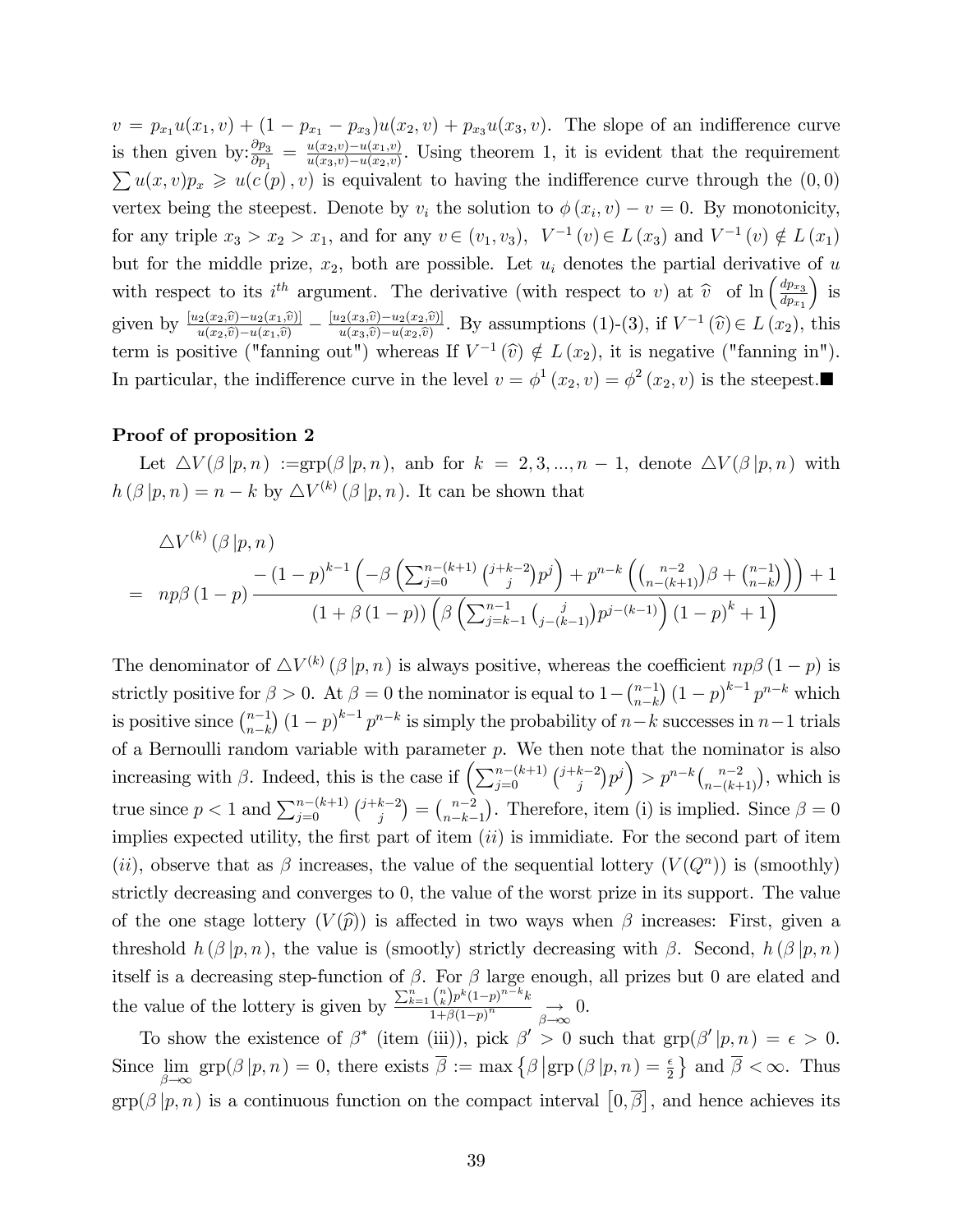maximum on this domain. For single-peakness, we have the following two claims:

**Claim 1**:  $\forall k = 2, 3, ..., n-1, \triangle V^{(k)}(\beta | p, n)$  is either strictly increasing or single-peaked on  $(0,\infty).$ 

**Proof**: By differentiating  $\Delta V^{(k)}(\beta | p, n)$  with respect to  $\beta$ , one gets:

$$
\frac{\partial}{\partial \beta} \Delta V^{(k)}(\beta | p, n) \n= np \frac{C\beta^2 + (2Ap^k (1-p)^k - 2p^n {n-2 \choose n-k-1} (1-p)^k) \beta + ((1-p)p^k - p^n {n-1 \choose n-k} (1-p)^k)}{p^k (-\beta + p\beta - 1)^2 (B\beta (-p+1)^k + 1)^2}
$$

Where C is some constant, and  $A := \left(\sum_{j=0}^{n-(k+1)} \binom{j+k-2}{j}\right)$  $_{j}^{k-2})p^{j}$ .

The roots of  $\frac{\partial}{\partial \beta} \Delta V^{(k)}(\beta | p, n)$  are the roots of the second-degree polynomial in  $\beta$  that appears in the nominator.

Evaluated at  $\beta = 0$ , this polynomial is equal to  $\left(p^k - pp^k - p^n\binom{n-1}{n-k}\right)$  $_{n-k}^{n-1}$   $(1-p)^k$ . Note that  $\sqrt{ }$  $\sqrt{ }$  $\lambda$  $\lambda$  $\sqrt{ }$  $\lambda$ 

$$
\left(p^k - pp^k - p^n \binom{n-1}{n-k} (1-p)^k\right) > 0 \Longleftrightarrow 1 > \binom{n-1}{n-k} p^{n-k} (1-p)^{k-1}
$$

which is true as claimed before.

In addition, the slope of that polynomial at  $\beta = 0$  is equal to the coefficient of  $\beta$ ,  $2Ap^{k}(1-p)^{k}-2p^{n}\binom{n-2}{n-k-1}$  $\binom{n-2}{n-k-1} (1-p)^k$ , which is positive since  $\left(\sum_{j=0}^{n-(k+1)} \binom{j+k-2}{j}\right)$  $\binom{k-2}{j} p^j$  >  $p^{n-k} \binom{n-2}{n-k}$  $\binom{n-2}{n-k-1}$ .

To summarize, both the slope and the intercept of the polynomial in the nominator are positive at  $\beta = 0$ . Therefore, if  $C \geq 0$  then  $\frac{\partial}{\partial \beta} \Delta V^{(k)}(\beta | p, n)$  has no positive roots, and otherwise it has exactly one positive root.k

Note that  $\Delta V(\beta | p, n)$  is a continuous function that is not differentiable in the points where  $h(\beta | p, n)$  changes. For  $k = 2, 3, ..., n - 1$ , let  $\beta_{k,k+1}$  be the value of  $\beta$  where  $h(\beta | p, n)$  decreases from  $(n - k)$  to  $(n - (k + 1))$ . Using the same notations as above, we claim that at the switch point, the slope of the resolution premium decreases.

**Claim 2:** 
$$
\lim_{\beta \to -\beta_{k,k+1}} \frac{\partial}{\partial \beta} \Delta V^{(k)}(\beta | p, n) > \lim_{\beta \to +\beta_{k,k+1}} \frac{\partial}{\partial \beta} \Delta V^{(k+1)}(\beta | p, n)
$$

**Proof:** Apart from at  $\beta = 0$ , where  $\Delta V^{(k)}(0|p,n) = \Delta V^{(k+1)}(0|p,n) = 0$ , it can be shown that the two curves cross at exactly one more point, given by

$$
\beta_{k,k+1} = \frac{np - (n - k)}{\left(\sum_{j=0}^{n-(k+1)} (n - k - j) \binom{j+k-1}{j} p^j \right) (1 - p)^{k+1}}
$$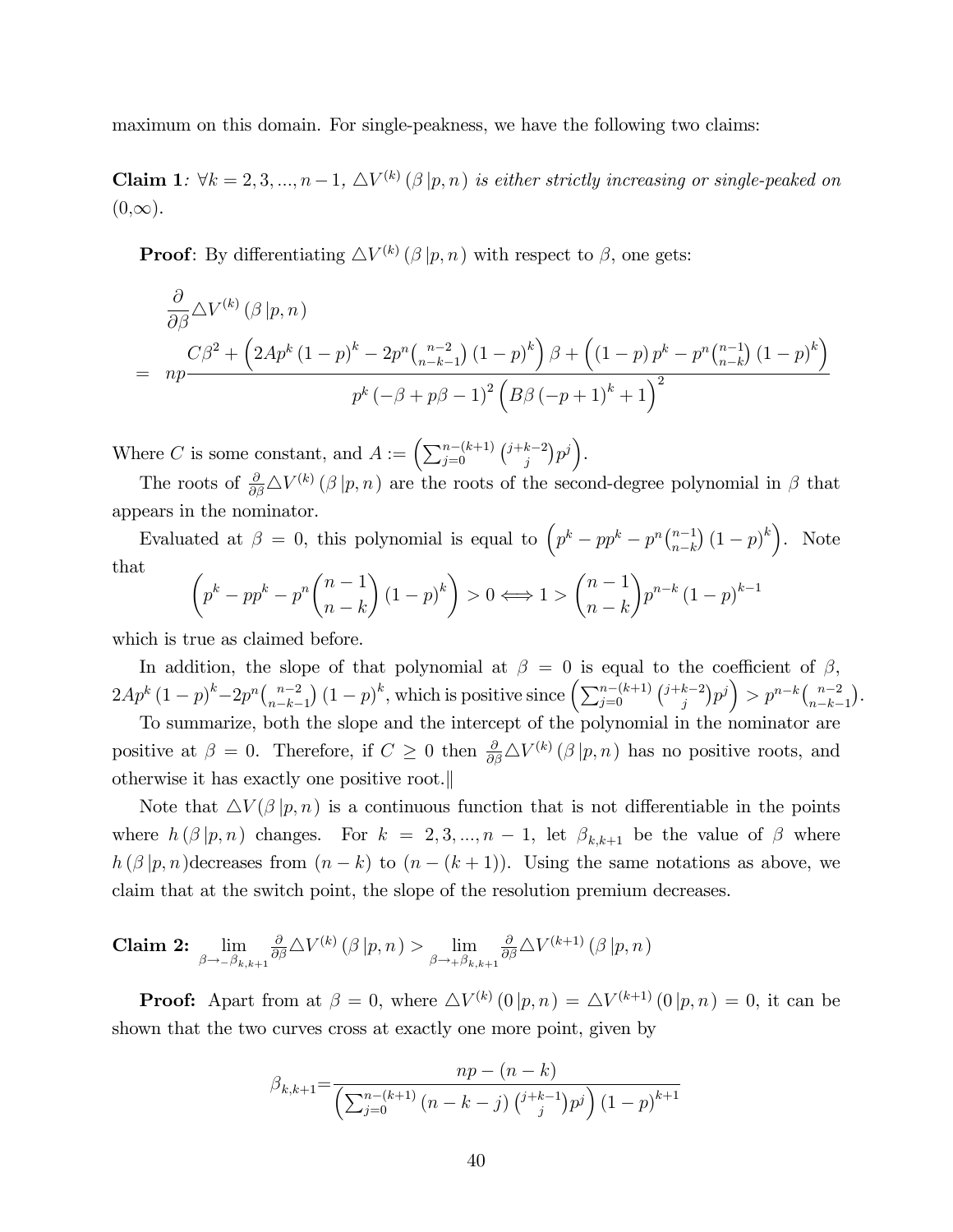Note that  $\beta_{k,k+1} > 0$  iff  $p > \frac{n-k}{n}$ . To prove the claim it will be sufficient to show that  $\frac{\partial}{\partial \beta} \Delta V^{(k)}(0|p,n) < \frac{\partial}{\partial \beta} \Delta V^{(k+1)}(0|p,n)$ , since this implies that at  $\beta_{k,k+1}, \Delta V^{(k+1)}(\beta|p,n)$ crosses  $\triangle V^{(k)}(\beta | p, n)$  from above. Now:

$$
\frac{\partial}{\partial \beta} \triangle V^{(k)}(0 | p, n) = np \frac{\left(p^k - pp^k - p^n \binom{n-1}{n-k} (1-p)^k\right)}{p^k}
$$
 and 
$$
\frac{\partial}{\partial \beta} \triangle V^{(k+1)}(0 | p, n) = np \frac{\left(p^{k+1} - pp^{k+1} - p^n \binom{n-1}{n-k-1} (1-p)^{k+1}\right)}{p^{k+1}}
$$

so 
$$
\frac{\partial}{\partial \beta} \Delta V^{(k+1)}(0|p,n) > \frac{\partial}{\partial \beta} \Delta V^{(k)}(0|p,n)
$$
  
\n
$$
\iff \frac{1}{p^k} n(-p+1)^k p^n \left( p \binom{n-1}{-k+n} + p \binom{n-1}{-k+n-1} - \binom{n-1}{-k+n-1} \right) > 0
$$
  
\n
$$
\iff p \binom{n-1}{-k+n} + p \binom{n-1}{-k+n-1} - \binom{n-1}{-k+n-1} > 0
$$
  
\n
$$
\iff p > \frac{\binom{n-1}{-k+n-1}}{\binom{n-1}{-k+n-1}} = \frac{(n-k)}{n} \cdot ||
$$

To complete the proof we verify that both claims above are also valid for the two extreme cases,  $k = 1$  (where only the best prize, n is elation) and  $k = n$  (only the worst prize, 0 is disappointment).

 $k = 1$ : Using the same notation as used above we have:

$$
\Delta V^{(1)}(\beta | p, n) = np\beta \left(\sum_{j=0}^{n-2} p^j\right) (p-1)^2 \frac{\beta + 1}{(1 + (1-p)\beta) (1 + (1-p^n)\beta)}
$$

and

$$
\frac{\partial}{\partial \beta} \Delta V^{(1)}(\beta | p, n) = n (1 - p) (p - p^n) \frac{(1 - pp^n) \beta^2 + 2\beta + 1}{(-\beta + p^n \beta - 1)^2 (-\beta + p\beta - 1)^2} > 0
$$

for all  $\beta \geq 0$  so  $\Delta V^{(1)}(\beta | p, n)$  is strictly increasing with  $\beta$  (claim 1). For the second claim, similar calculations as above establish that:

$$
\frac{\partial}{\partial \beta} \Delta V^{(2)}(0 | p, n) > \frac{\partial}{\partial \beta} \Delta V^{(1)}(0 | p, n) \Longleftrightarrow p > \frac{n-1}{n}
$$

so claim 2 follows as well.

$$
k = n:
$$
  
\n
$$
\Delta V^{(n)}(\beta | p, n) = np^2 \beta (1 - p) \frac{\left(\sum_{j=1}^{n-1} {n-1 \choose j} p^{j-1} (-1)^{j-1}\right)}{(1 + \beta (1 - p)) (1 + \beta (1 - p)^n)}
$$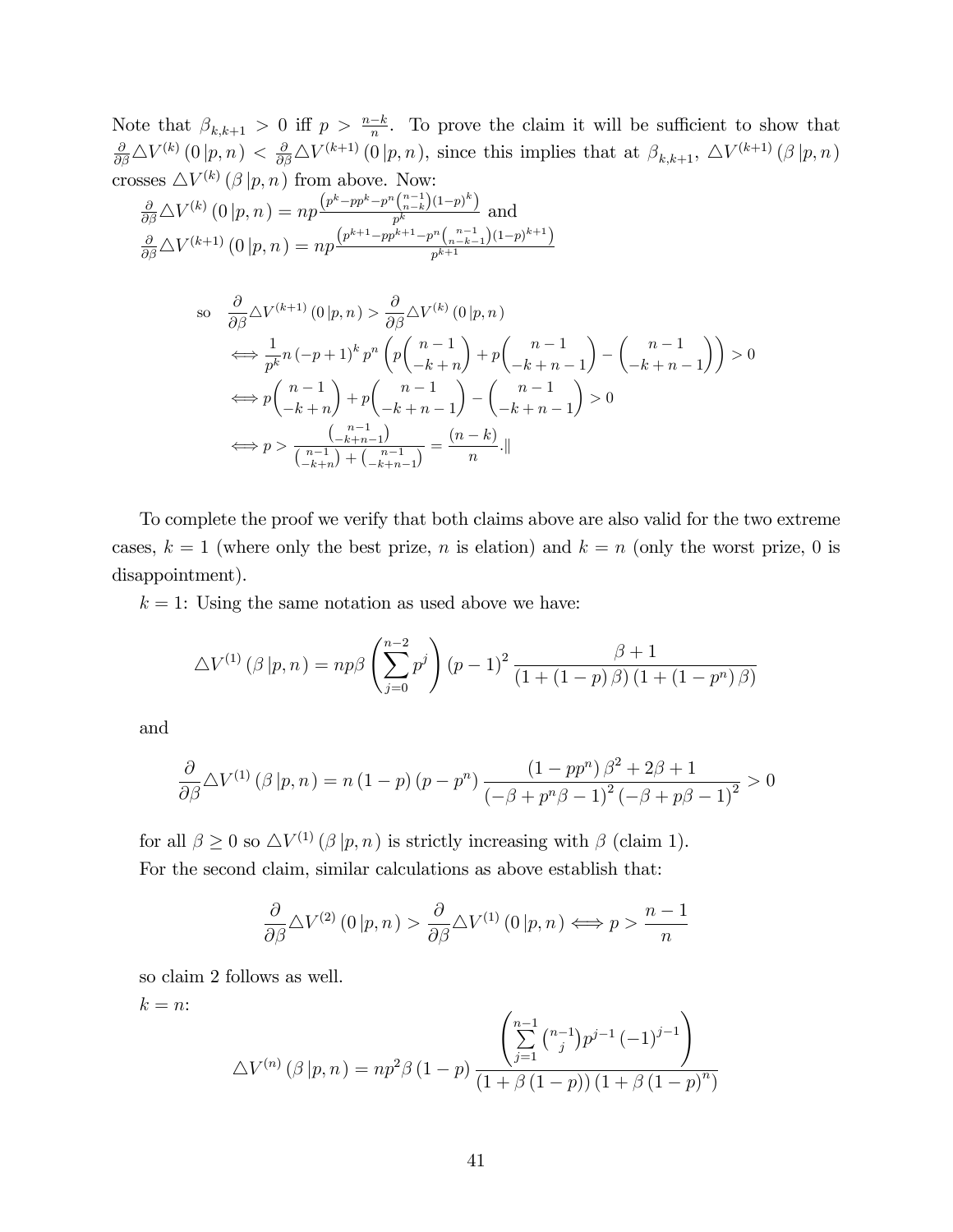Let 
$$
C = \left(\sum_{j=1}^{n-1} {n-1 \choose j} p^{j-1} (-1)^{j-1}\right)
$$
, so:  
\n
$$
\frac{\partial}{\partial \beta} \Delta V^{(n)}(\beta | p, n) = Cnp^2 (p - 1) \frac{\beta^2 (1-p)^{n+1} - 1}{(\beta (-p + 1)^n + 1)^2 (-\beta + p\beta - 1)^2}
$$

which is clearly single peaked on  $(0,\infty)$  (claim 1), and, again by similar calculations:

$$
\frac{\partial}{\partial \beta} \Delta V^{(n)}(0 | p, n) > \frac{\partial}{\partial \beta} \Delta V^{(n-1)}(0 | p, n) \Longleftrightarrow p > \frac{1}{n}
$$

which is claim 2.

Combining claim 1 and claim 2 ensures that  $\Delta V(\beta | p, n)$  is single-peaked on  $(0, \infty)$ .

#### Proof of proposition 3

We first show that the claim is true for any lotteries of the form  $p\delta_x + (1-p)\delta_y$ , with  $x > y$ .

Case 1,  $p = 0.5$ :

Construct the compund lottery  $Q^n \in \mathcal{P} (0.5\delta_x + 0.5\delta_y)$  as follows: In each period  $Pr("success") = Pr("failure") = 0.5.$ 

Define:

$$
z_i = \begin{cases} 1 & [\text{"success"}] \\ 0 & [\text{"failure"}] \end{cases} \quad i = 1, 2, 3, \dots
$$

The terminal nodes are:

$$
\delta_x \quad \text{if } \sum_{i=1}^n z_i > \frac{n}{2}
$$
  
0.5 $\delta_x$  + 0.5 $\delta_y$  if  $\sum_{i=1}^n z_i = \frac{n}{2}$   
 $\delta_y$  if  $\sum_{i=1}^n z_i < \frac{n}{2}$ 

#### Claim:

 $\lim_{n\to\infty} V(Q^n) = V(\delta_y) = \phi(y)$ 

**Proof of claim:** We use the fact that Value of the lottery using recursive Gul preferences and probability 0:5 for "success" in each period is equal to the value of the lottery using recursive expected utility and probability  $\frac{0.5}{1+\beta 0.5}$  for "success" in each period.

Since  $z_i$ 's are i.i.d random variables, the weak law of large numbers implies:

$$
\frac{\sum_{i=1}^{n} z_i}{n} \xrightarrow{p} \frac{0.5}{1 + \beta 0.5} < 0.5
$$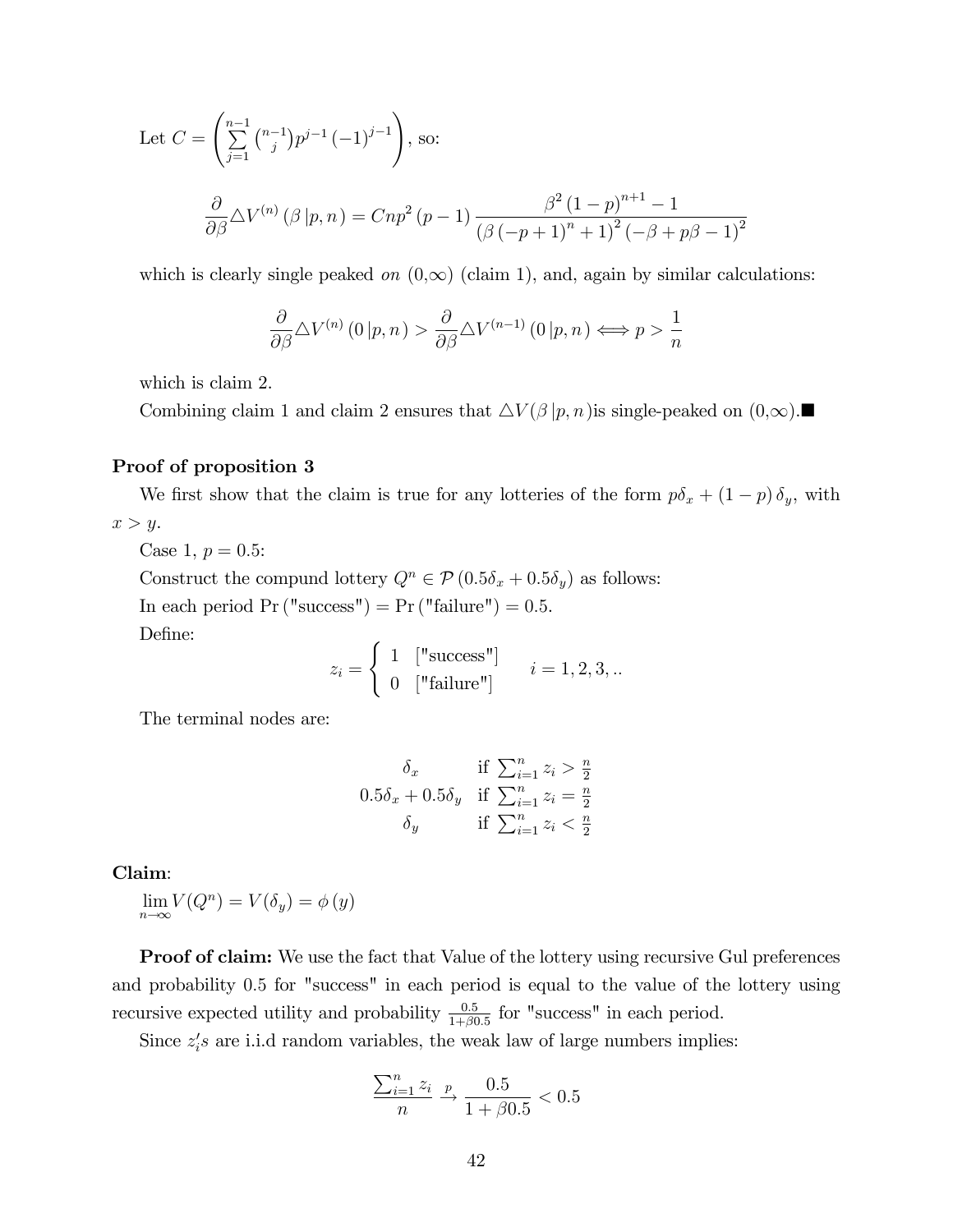or,

$$
\Pr\left(\sum_{i=1}^{n} z_i < \frac{n}{2}\right) \to 1
$$

Therefore

$$
V(Q^{n}) = \phi(x) \Pr \left( \sum_{i=1}^{n} z_{i} > \frac{n}{2} \right) +
$$
  
\n
$$
\frac{0.5\phi(x) + (1+\beta) 0.5\phi(y)}{1+\beta 0.5} \Pr \left( \sum_{i=1}^{n} z_{i} = \frac{n}{2} \right) +
$$
  
\n
$$
\phi(y) \Pr \left( \sum_{i=1}^{n} z_{i} < \frac{n}{2} \right) \to \phi(y)
$$

case 2,  $p < 0.5$ : Take  $Q^{n+1} = \langle 2p, Q^n; 1 - 2p, \delta_y \rangle$ , with  $Q^n$  as defined above. case 3,  $p > 0.5$ :

Fix  $\varepsilon > 0$ . Using the construction in case 1, obtain  $Q^{T_1}$  with  $V(Q^{T_1}) \in (\phi(y), \phi(y) + \frac{\varepsilon}{2})$ . Re-construct a lottery as above, but replace  $\delta_y$  with  $Q^{T_1}$  in the terminal node. By the same argument, there exists  $T_2$  and  $V(Q^{T_1+T_2}) \in (\phi(y), \phi(y) + \varepsilon)$ . Note that the underlying probability of y in  $Q^{T_1+T_2}$  is 0.25. Therefore, by monotonicity, the construction works for any  $p < 0.75$ . Repeat in the same fashion to show that the assertion is true for  $p^k < \frac{3+4k}{4+4k}$  $\frac{3+4k}{4+4k},$  $k = 1, 2, \dots$ , and note that  $p^k \to 1$ .

Now take any finite lottery  $\sum_{j=1}^{m} p_j \delta_{x_j}$  and order its prizes as  $x_1 < x_2 < ... < x_m$ . Repeat the construction above for the binary lottery  $x_{m-1}, x_m$  to make its value arbitrarily close to  $\phi(x_{m-1})$ . Then mix it appropriately with  $x_{m-2}$  and repeat the argument above. Continue in this fashion to get a multi-stage lottery over  $x_2, ..., x_m$  with a value arbitrarily close to  $\phi(x_2)$ . Conclude by mixing it with  $x_1$  and repeat the construction above.

#### Proof of proposition 4

It is obvious that  $(i)$  is necessary for  $(ii)$ . To show sufficiency, we introduce the intermediate lotteries Q and  $p^j$ , where the compound lottery Q assigns probability  $\alpha_j(\pi)$  to  $p^j$ , and  $p^j$  assigns probability  $p_s^j$  to the outcome  $u(a^*(s), s)$ . Clearly, since for each state s and for any action a we have  $u(a,s) \leq u(a^*(s),s)$ , by monotonicity of the value of a lottery with respect to the relation of first-order stochastic dominance,  $V(p^{j*}) \leq V(p^j)$ , and hence, by the same reason, also  $V^p(\pi) \leq V(Q)$ .

However, now Q is simply the folding back of the two-stage lottery, which when played in one-shot is the lottery corresponding to full information structure, I. Thus by  $(i)$  we have that  $V^p(I) \geq V(Q)$ . Combining the two inequalities establishes the result.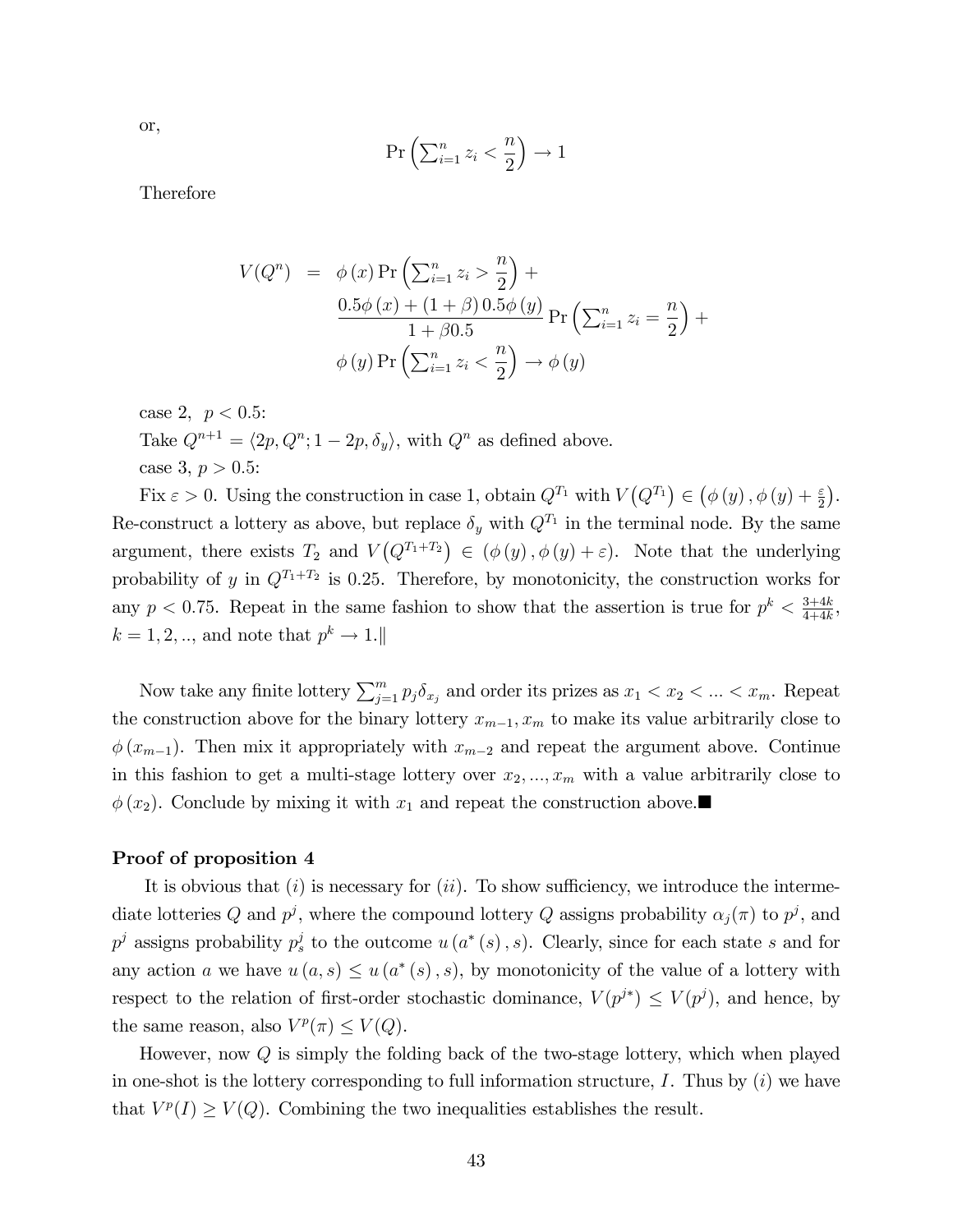Similarly, it is obvious that PGRU is necessary for  $\phi$  being the least valuable information structure. To show sufficiency, define  $V(a, p)$  as the value of a lottery in which with probability  $p_s$  you get the outcome  $u(a, s)$ . Let  $\underline{a} = \arg \max V(a, p)$ , then  $V^p(\phi) = V(\underline{a}, p)$ . Let Q a be a two-stage lottery that assigns probability  $\alpha_j(\pi)$  to  $p^j$  and  $p^j$  assigns probability  $p_s^j$  to the outcome  $u(\underline{a}, s)$ . By definition,  $V(p^j) \leq V(p^{j*})$  for all j, and therefore, by monotonicity,  $V(Q) \leq V^p(\pi)$ . However, now Q is simply the folding back of the two-stage lottery, which when played in one-shot is the lottery corresponding to  $\phi$ . Thus by (i) we have that  $V^p(\phi) \leq V(Q)$ . Combining the two inequalities establishes the result.

## References

- [1] Allais, M., (1953), "Le comportement de líhomme rationnel devant le risque: critique des postulats et axiomes de l'école américaine." Econometrica, 21, 503-546.
- [2] Ang, A., Bekaert,G. and J. Liu., (2005), "Why Stocks May Disappoint." Journal of Financial Economics, 76, 471-508.
- [3] Arrow, K.J., and C. Fischer, (1974), "Environmental Preservation, Uncertainty and Irreversibility." Quarterly Journal of Economics, 88, 312-19.
- [4] Artstein-Avidan, S. and D. Dillenberger, (2006), "Don't tell me anything until you know for sure." mimeo.
- [5] Barberis, N. and M. Huang, (2005), "The Loss Aversion / Narrow Framing Approach to the Equity Premium Puzzle." NBER Working Paper No. 12378.
- [6] Barberis, N., Huang, M. and R. H. Thaler, (2006), "Individual Preferences, Monetary Gambles, and Stock Market Participation: A Case for Narrow Framing." American Economic Review, 96, 1069-1090.
- [7] Bellemare, C., Krause, M., Kröger, S.and C. Zheng, (2005), "Myopic Loss Aversion: Information Feedback vs. Investment Flexibility." Economics Letters, 87, 319-324.
- [8] Benartzi, S. and R.Thaler, (1995), "Myopic loss aversion and the equity premium puzzle." Quarterly Journal of Economics, 110, 73–92.
- [9] Blackwell, D., (1953), "Equivalent Comparison of Experiments." Annals of Mathematics and Statistics, 24, 265-272.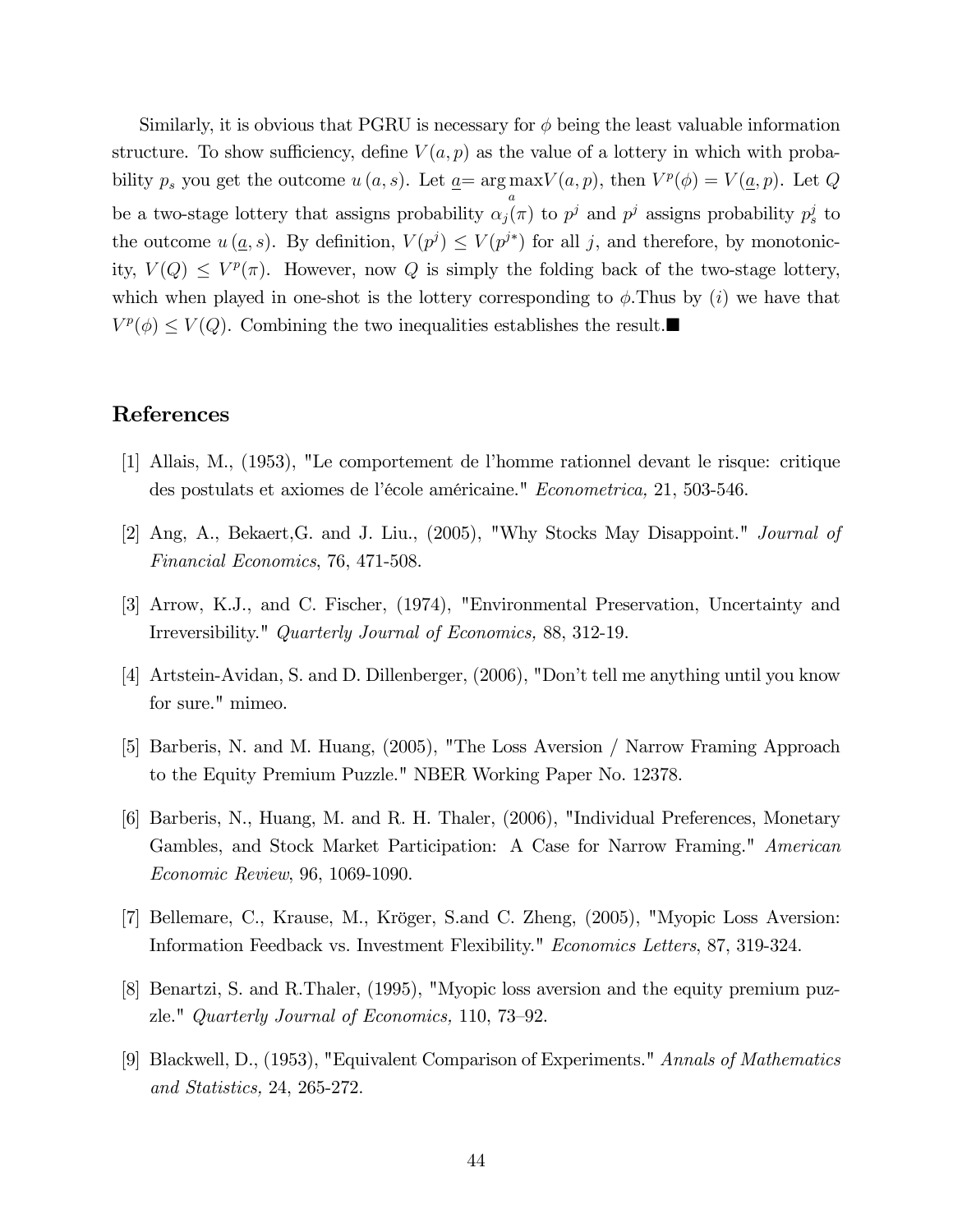- [10] Chew, S.H., (1989), "Axiomatic Utility Theories with the Betweenness Property." Annals of Operations Research, 19, 273-298.
- [11] Chew, S.H. and L.G. Epstein, (1989), "The Structure of Preferences and Attitudes Towards the Timing of The Resolution of Uncertainty." International Economic Review, 30, 103-117.
- [12] Conlisk, J., (1989), "Three Variations on the Allais Example." The American Economic Review, 79, 392-407.
- [13] Debreu, G., (1972), "Smooth Preferences." Econometrica, 40, 603-615.
- [14] Dekel, E., (1986), "An axiomatic characterization of preferences under uncertainty: Weakening the independence axiom." Journal of Economic Theory, 40, 304-318.
- [15] Dixit, A.K., and R.S. Pindyck, (1994), " Investment Under Uncertainty." Princeton: Princeton Univ. Press.
- [16] Epstein, L.G. and S.E. Zin, (1989), "Substitution, Risk Aversion and the Temporal Behavior of Consumption and Asset Returns: a Theoretical Framework." Econometrica, 57, 937-969.
- [17] Gollier, C., (2001), "The Economics of Risk and Time." The MIT Press, 0-262-07215-7.
- [18] Gneezy, U., J. Potters, (1997), "An experiment on risk taking and evaluation periods." Quarterly Journal of Economics,  $112, 632-645$ .
- [19] Grant,S., Kajii A., and B. Polak, (1998), "Intrinsic Preference for Information." Journal of Economic Theory, 83, 233-259.
- [20] Grant,S., Kajii A., and B. Polak, (2000), "Temporal Resolution of Uncertainty and Recursive Non-Expected Utility Models." Econometrica, 68, 425-434.
- [21] Gul, F.,  $(1991)$ , "A Theory of Disappointment Aversion." *Econometrica*, 59, 667-686.
- [22] Haigh, M.S. and J.A. List, (2005), "Do professional traders exhibit myopic loss aversion? An experimental analysis." The Journal of Finance, 60, 523-534.
- [23] Kahneman, D. and A.Tversky, (1979), "Prospect Theory: An Analysis of Decision Under Risk." Econometrica, 47, 263-291.
- [24] Knight, F., (1921), "Risk, Uncertainty and Profit." Boston, Mass: Houghton Mifflin. Reprint, London: London School of Economics, 1946.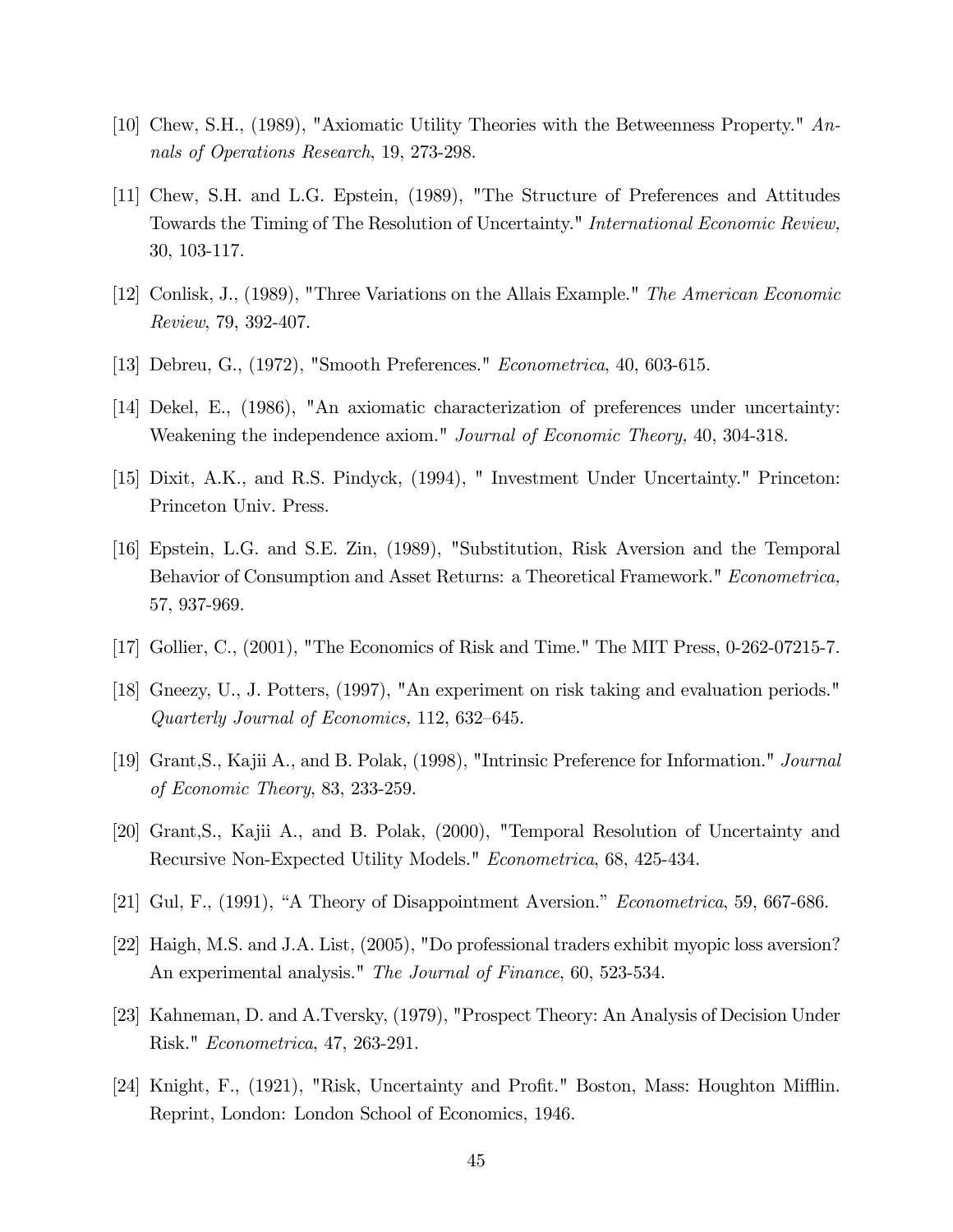- [25] Köszegi, B. and M. Rabin, (2007), "A Model of Reference-Dependent Preferences", forthcoming in Quarterly Journal of Economics.
- [26] Kreps, D. M. and E.L. Porteus, (1978), "Temporal Resolution of Uncertainty and Dynamic Choice Theory." *Econometrica*, 46, 185-200.
- [27] Machina, M.J., (1982), "Expected Utility' Analysis without the Independence Axiom." Econometrica, 50, 277-323.
- [28] Mcdonald, R. and D.Siegel, (1986), "The Value of Waiting to Invest." Quarterly Journal of Economics, 101, 707-28.
- [29] Mehra, R. and E.C. Prescott, (1985), "The Equity Premium: A Puzzle." Journal of Monetary Economics, 15, 145-161.
- [30] Nayyar, S., (2004), "Disappointment Aversion and the Insurance Trap." mimeo.
- [31] Nehring, K., (2005), "Notes on Expected Utility with Psychological Consequences: The Logic of Betweenness-Based Risk Preferences." mimeo.
- [32] Neilson, W.S., (1992), "A Mixed Fan Hypothesis and its Implications for Behavior Towards Risk."Journal of Economic Behavior and Organization, 19, 197-211.
- [33] Palacious-Huerta, I., (1999), "The Aversion to the Sequential Resolution of Uncertainty." *Journal of Risk and Uncertainty*, 18, 249-269.
- [34] Pindyck, R., (1991), "Irreversibility, Uncertainty and Investment." Journal of Economic Literature, 29, 1110-48.
- [35] Quiggin, J., (1982), "A Theory of Anticipated Utility." Journal of Economic Behavior and Organization,  $3, 323-343$ .
- [36] Rabin, M., (2000), "Risk Aversion and Expected-Utility Theory: A Calibration Theorem." Econometrica, 68, 1281–1292.
- [37] Rabin, M. and R. H. Thaler, (2001), "Anomalies: Risk Aversion." Journal of Economic  $Perspecies, 15, 219–232.$
- [38] Routledge, B. and S.E. Zin, (2004), "Generalized Disappointment Aversion and Asset prices." mimeo.